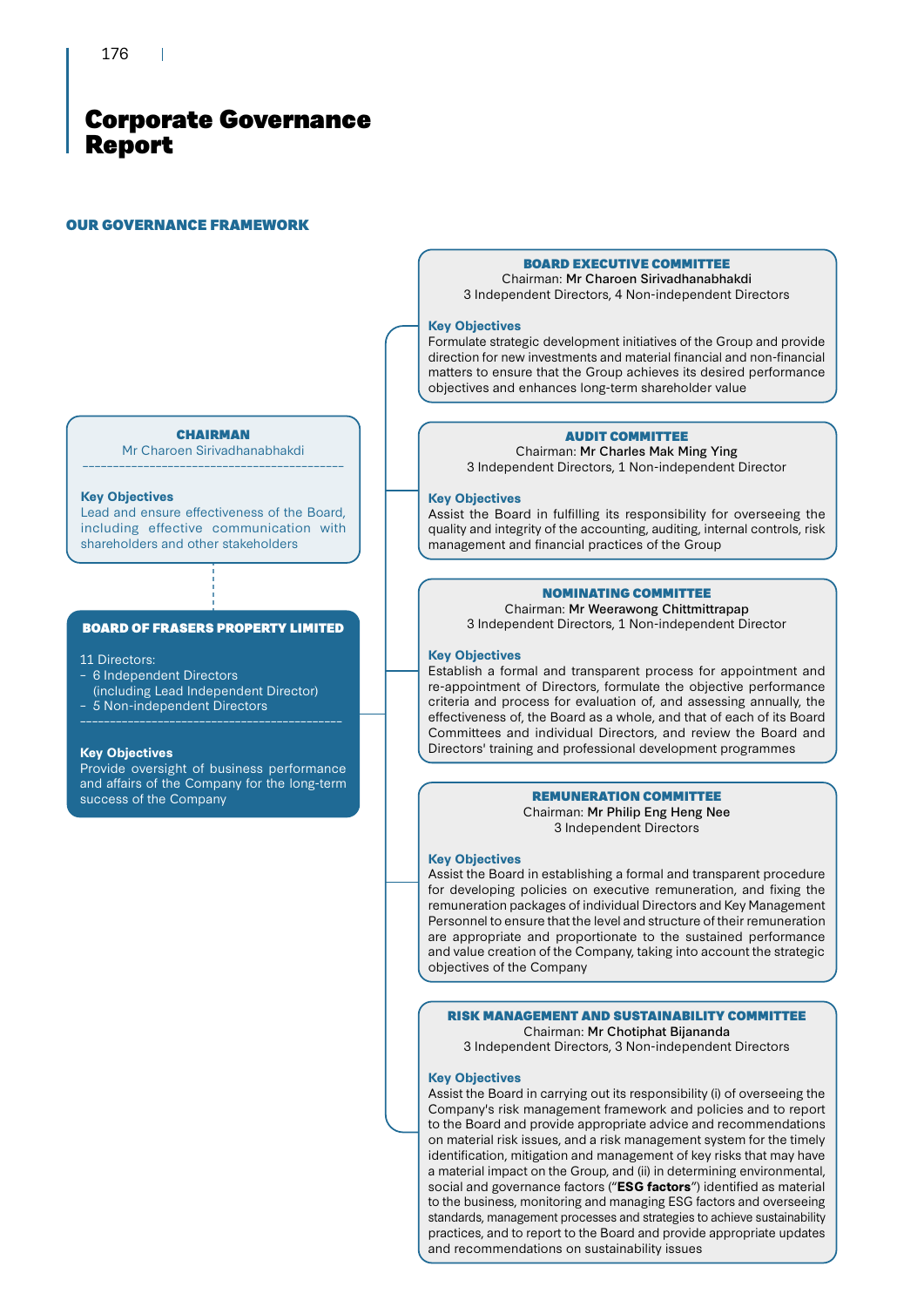### INTRODUCTION

Frasers Property Limited ("**FPL**" or the "**Company**", and together with its subsidiaries, the "**Group**") was listed on 9 January 2014 on the Mainboard of the Singapore Exchange Securities Trading Limited (the "**SGX-ST**").

In line with the listing manual of the SGX-ST (the "**SGX-ST Listing Manual**"), FPL complies with the principles of the Code of Corporate Governance 2018 (the "**Code**"). The practices of the board of directors of the Company (the "**Board**") and the management of the Group (the "**Management**") adhere closely to the provisions under the Code. To the extent FPL's practices may vary from any provision of the Code, FPL will state explicitly the provision from which it has varied, explain the reason for the variation and explain how its practices nevertheless are consistent with the intent of the relevant principle of the Code. FPL is also guided by the Practice Guidance which accompanies the Code and which sets out best practice standards for listed companies, as this will build investor and stakeholder confidence in the Group. A summary of compliance with the express disclosure requirements under the provisions of the Code is set out on pages 211 to 212 of this annual report.

### FPL'S VALUES

- 1. FPL is firmly committed to upholding and maintaining high standards of corporate governance, corporate transparency and sustainability. FPL believes that a robust and sound governance framework is an essential foundation on which to build, evolve and innovate a business which is sustainable over the long-term, and is resilient in the face of the demands of a dynamic, fast-changing environment.
- 2. FPL adheres to corporate policies, business practices and systems of risk management and internal controls, which are designed to ensure that it maintains consistently high standards of integrity, accountability and governance throughout its organisation and in its daily operations.
- 3. FPL pursues growth and enhancement of corporate performance and value on a sustainable basis. In so doing, FPL safeguards the assets of the Group, in the interests of the Company's shareholders (the "**Shareholders**") and other stakeholders.

The Board works with Management to ensure that these values underpin its leadership of the Company and guides Management and employees at all levels of the organisation in their respective roles within the Group.

### BOARD MATTERS

#### **The Board**

The Board is responsible for the Group's overall entrepreneurial leadership, oversight of the Group's business performance, determination of its risk appetite and performance objectives, and its long-term success. The Board sets the strategic direction of the Group, which includes appropriate focus on value creation, innovation and sustainability. The Board also determines the Group's approach to corporate governance, including setting appropriate tone-fromthe-top and the desired organisational culture, values and ethical standards of conduct, and works with Management on its implementation across all levels of the Group's values, standards, policies and practices. The Board, supported by Management, ensures necessary resources are in place for the Group to meet its strategic objectives.

Through the Group's enterprise-wide risk management framework ("**ERM Framework**"), the Board establishes and maintains a sound risk management framework to effectively monitor and manage risks, and to achieve an appropriate balance between risks and company performance. The Board also puts in place policies, structures and mechanisms to ensure compliance with legislative and regulatory requirements. The Board, which comprises directors who, as fiduciaries, are expected to act objectively in the best interests of the Company, constructively challenges Management and reviews its performance, and holds Management accountable for performance. It also oversees Management to ensure transparency and accountability to key stakeholder groups.

In the financial year ended 30 September 2021 ("**FY2021**"), all the directors of the Company (the "**Directors**") attended a Board Strategy Meeting over two days which allowed the Directors to: (i) focus on the Group's long-term strategy apart from the regular agenda at the quarterly Board meetings; and (ii) engage in dynamic and in-depth strategic discussion with Management to promote deeper understanding of the Group's business environment and operations, and refine its strategies.

 $\mathbf{I}$ 

 $\overline{\phantom{a}}$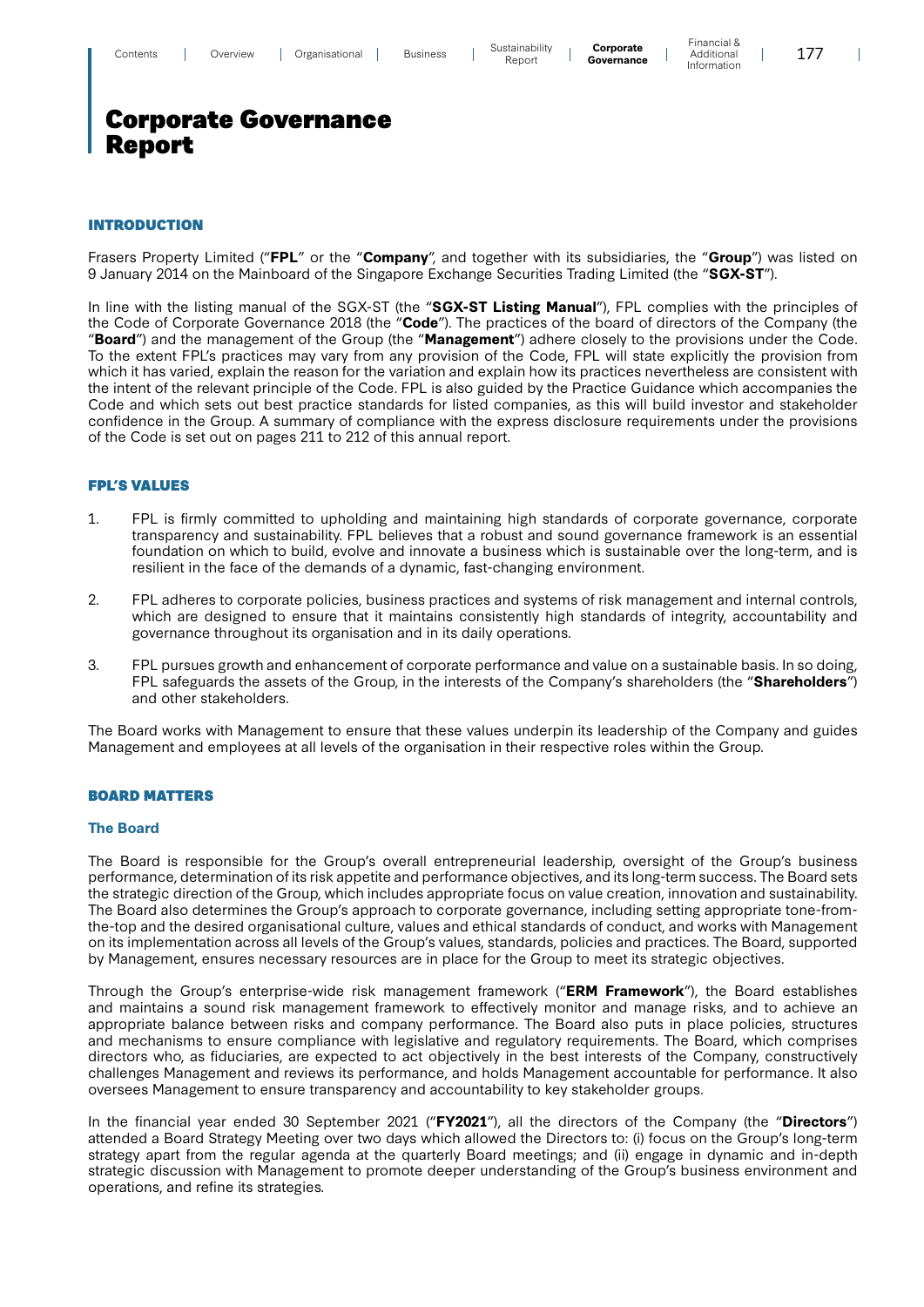During FY2021, the Board has continued to spend time monitoring the impact of the ongoing COVID-19 pandemic and has been working closely with Management in reviewing the business opportunities and challenges posed by the COVID-19 pandemic. The Board has tasked Management to prioritise health, well-being and safety of employees and customers in all aspects of the Group's operations. In addition, the Board has been paying close attention to the level of financial discipline and portfolio management rigour across the Group's businesses.

### **The Chairman and the Group Chief Executive Officer**

The Chairman of the Board (the "**Chairman**") and Group Chief Executive Officer of the Company (the "**Group CEO**") are separate persons, each carrying out their respective roles as Chairman of the Board and the Group CEO of the Company, in alignment with the principle for a clear division of responsibilities and an appropriate balance of power and authority.

The Chairman provides leadership to the Board. He sets the right ethical and behavioural tone and desired organisational culture, and ensures the Board's effectiveness by, among other things, promoting and maintaining high standards of corporate governance and transparency, encouraging effective participation by all Directors and facilitating constructive and appropriate relations among and between them and Management. The Chairman sets the agenda for each Board meeting, taking into account strategic and other key issues pertinent to the business and operations of the Group and promotes a culture of openness and debate at Board meetings. The Chairman ensures effective communication with Shareholders on critical issues that could significantly affect the reputation and standing of the Company.

In addition, the Chairman ensures that the Directors receive accurate, clear, complete and timely information to facilitate their effective contributions and enable informed decisions to be made.

The Group CEO provides strategic leadership to, and management of, the Group to ensure that the mission, vision, and core values of the Company are put into practice and executed in an effective, focused and sustainable manner, and is also responsible for leading, promoting and conducting the affairs of the Group with the highest standards of integrity, corporate governance and transparency. He leads Management, which includes the Chief Executive Officers (the "**CEOs**") of the strategic business units (the "**SBUs**") and other business units within the Group, reviews and implements the business direction, business plans and processes and the strategies for the Group as approved by the Board, and works together with the Board to formulate such strategies, plans and processes. The Group CEO seeks business opportunities, drives new initiatives and is responsible for the operational performance of the Group as well as building and maintaining strong relationships with stakeholders of the Group. Key initiatives led by the Group CEO include (i) leading the Group's evolution, amid changes brought upon by external factors, while navigating the transition to an endemic COVID-19 environment; (ii) building resilient and sustainable business platforms and strengthening the Group's structure; (iii) scaling up the platform of REITs and trusts managed by the Group; (iv) maintaining the Company's active capital management discipline; and (v) driving organisational culture and developing the Company's purpose.

The division of responsibilities between the Chairman and the Group CEO are set out in writing. Although the Chairman and the Group CEO are related, as the Chairman is the father of the Group CEO, independence of decision making by the Board is achieved through Independent Directors making up a majority of the Board, one of whom is appointed as the Lead Independent Director, and no one person has unfettered powers of decision making.

### **Role of Management**

The Management is led by the Group CEO. Senior Management, comprising the Group CEO, the Group Chief Corporate Officer (the "**Group CCO**"), the Group Chief Financial Officer ("**Group CFO**"), the Group Chief Investment Officer (the "**Group CIO**") and the CEOs of the SBUs (collectively, the "**Key Management Personnel**") are responsible for executing the Group's strategies and policies, and are accountable to the Board for the conduct and performance of the respective business operations under their charge.

### **Relationships between Management and Board**

Mr Panote Sirivadhanabhakdi was appointed as the Group CEO on 1 October 2016. Mr Panote Sirivadhanabhakdi is the son of the Chairman, Mr Charoen Sirivadhanabhakdi, and the Vice Chairman of the Board, Khunying Wanna Sirivadhanabhakdi, each of whom is also a substantial Shareholder. Mr Panote Sirivadhanabhakdi is also the brotherin-law of a Director, Mr Chotiphat Bijananda.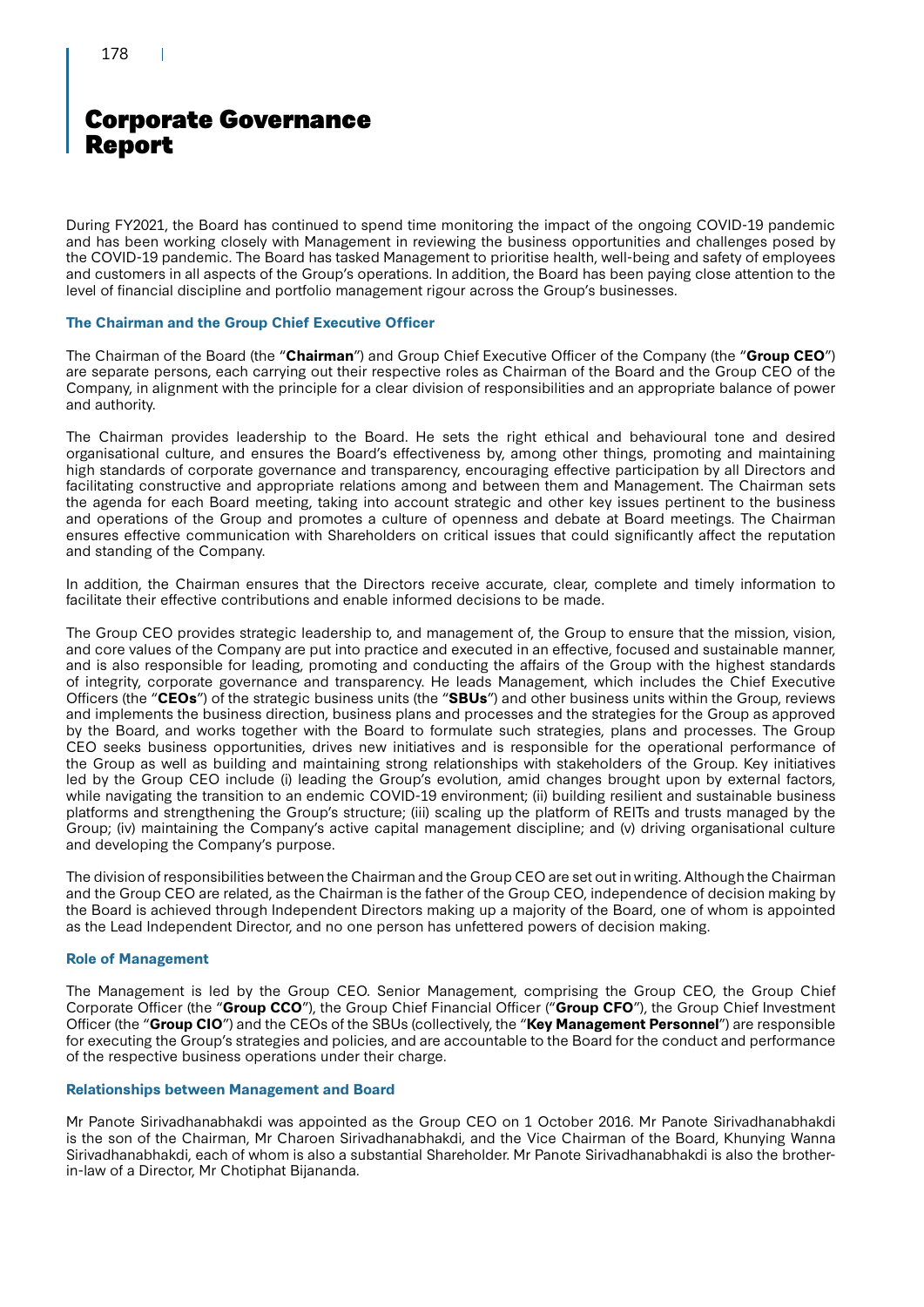$\mathbf{I}$ 

## Corporate Governance Report

#### **Board Committees**

The Board has formed committees of the Board (the "**Board Committees**") to oversee specific areas for greater efficiency, and has delegated authority and duties to such Board Committees based on written and clearly defined terms of reference. The terms of reference of the Board Committees set out their compositions, authorities and duties, including reporting back to the Board.

There are five Board Committees, namely, the Board Executive Committee ("**EXCO**"), the Audit Committee ("**AC**"), the Nominating Committee ("**NC**"), the Remuneration Committee ("**RC**") and the Risk Management and Sustainability Committee ("**RMSC**").

Minutes of all Board Committee meetings are circulated to the Board so that Directors are aware of and kept updated as to the proceedings, matters discussed and decisions made during such meetings.

| <b>Board Executive Committee</b>                                                                                                        |                                                                                                                                                                                                               |  |  |  |  |  |  |
|-----------------------------------------------------------------------------------------------------------------------------------------|---------------------------------------------------------------------------------------------------------------------------------------------------------------------------------------------------------------|--|--|--|--|--|--|
| Membership                                                                                                                              | <b>Key Objectives</b>                                                                                                                                                                                         |  |  |  |  |  |  |
| Mr Charoen Sirivadhanabhakdi, Chairman<br>Mr Charles Mak Ming Ying, Vice Chairman<br>Mr Chotiphat Bijananda, Vice Chairman              | • Formulate strategic development initiatives of<br>the Group                                                                                                                                                 |  |  |  |  |  |  |
| Mr Philip Eng Heng Nee, Member<br>Mr Wee Joo Yeow, Member<br>Mr Panote Sirivadhanabhakdi, Member<br>Mr Sithichai Chaikriangkrai, Member | Provide direction for new investments and material<br>financial and non-financial matters to ensure that the<br>Group achieves its desired performance objectives<br>and enhances long-term shareholder value |  |  |  |  |  |  |

The EXCO assists the Board in enhancing its business strategies and contributes towards the strengthening of the Group's core competencies. The terms of reference of the EXCO provide that the EXCO shall provide overall direction as well as oversee the general management of the Company and the Group. It is empowered to formulate the Group's strategic development initiatives, take all possible measures to protect the interests of the Group, review and approve corporate values, corporate strategy and corporate objectives, review and approve corporate decisions such as capital investments, and acquisitions, investments and divestitures (other than those which are material to the Company requiring Board approval) in accordance with the limits set under the Company's prevailing internal control procedures, and review both the financial and non-financial performance of the Company and the Group.

| <b>Audit Committee</b>                                                                                                                 |                                                                                                                                                                                                                  |  |  |  |  |  |
|----------------------------------------------------------------------------------------------------------------------------------------|------------------------------------------------------------------------------------------------------------------------------------------------------------------------------------------------------------------|--|--|--|--|--|
| <b>Membership</b>                                                                                                                      | <b>Key Objectives</b>                                                                                                                                                                                            |  |  |  |  |  |
| Mr Charles Mak Ming Ying, Chairman<br>Mr Philip Eng Heng Nee, Member<br>Mr Wee Joo Yeow, Member<br>Mr Sithichai Chaikriangkrai, Member | Assist the Board in fulfilling its responsibility for<br>overseeing the quality and integrity of the accounting,<br>auditing, internal controls, risk management systems<br>and financial practices of the Group |  |  |  |  |  |

The AC is made up of non-executive Directors, the majority of whom, including the Chairman, are Independent Directors. All members of the AC, including the Chairman, are appropriately qualified and have recent and/or relevant accounting or related financial management expertise or experience. Their collective wealth of experience and expertise enables them to discharge their responsibilities competently.

Under the Terms of Reference of the AC, a former partner or director of the Company's existing auditing firm or auditing corporation shall not act as a member of the AC: (a) within a period of two years commencing on the date of his ceasing to be a partner of the auditing firm or director of the auditing corporation; and in any case (b) for so long as he has any financial interest in the auditing firm or auditing corporation. None of the members of the AC were previous partners or directors of the Company's external auditors, KPMG LLP, and none of the members of the AC hold any financial interest in the Company's external auditors, KPMG LLP.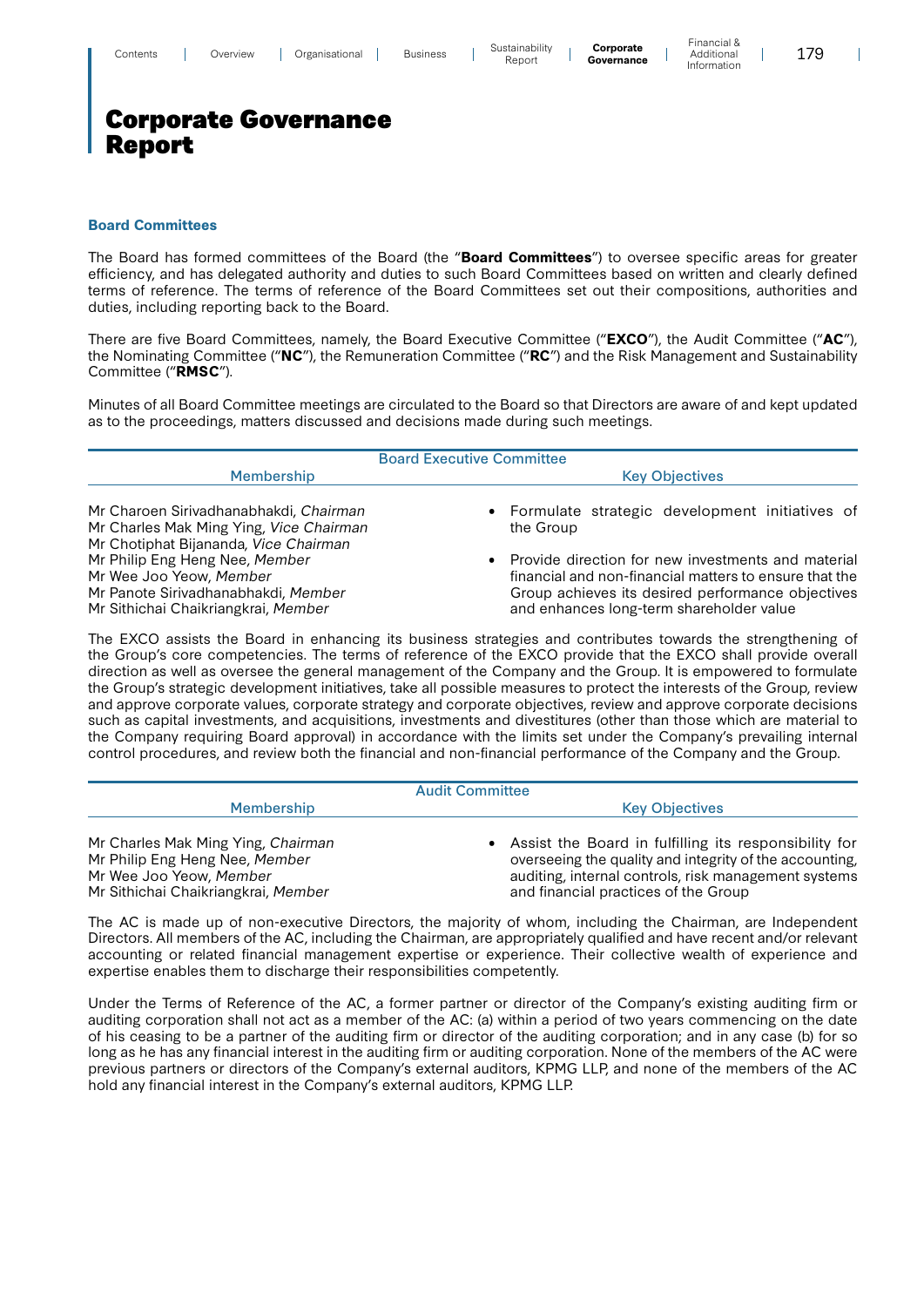### 180

# Corporate Governance Report

The Terms of Reference of the AC provide that some of the key responsibilities of the AC include:

- **External Audit Process**: reviewing and reporting to the Board, its assessment of the adequacy, effectiveness, independence, scope and results of the external audit, taking into consideration, inter alia, the Audit Quality Indicators Disclosure Framework published by the Accounting and Corporate Regulatory Authority of Singapore ("**ACRA**");
- **Internal Audit**: reviewing and reporting to the Board, its assessment of the adequacy, effectiveness, independence, scope and results of the Company's and the Group's internal audit function, and to approve the appointment, termination and remuneration of the head of the internal audit function, or the accounting/auditing firm or corporation to which the internal audit function is outsourced;
- **Financial Reporting**: reviewing and reporting to the Board, the significant financial reporting issues and judgements, and how these issues were addressed, so as to ensure the integrity of the financial statements of the Company and the Group and any announcements relating to the Company's and the Group's financial performance and to review the assurance provided by the Group CEO and the Group CFO that the financial records have been properly maintained and the financial statements give a true and fair view of the Company's operations and finances;
- **Internal Controls and Risk Management Systems**: reviewing and reporting to the Board, its assessment of the adequacy and effectiveness of the Company's and the Group's internal controls, including financial, operational, compliance and information technology controls, and risk management systems;
- **Interested Person Transactions**: reviewing interested person transactions as may be required under the SGX-ST Listing Manual and the general mandate for interested person transactions, and to ensure proper disclosure and reporting to Shareholders;
- **Conflicts of Interests**: monitoring and/or reviewing any actual or potential conflicts of interest that may involve the Directors (as disclosed by them to the Board and in exercising their Directors' fiduciary duties), controlling Shareholders and their respective associates;
- **Whistle-blowing**: reviewing the policy and arrangements for concerns about possible improprieties in financial reporting or other matters to be safely raised, independently investigated and appropriately followed up on; and
- **Investigations**: reviewing the findings of internal investigations into any suspected fraud or irregularity, or suspected infringement of any Singapore laws or regulations, which has or is likely to have a material impact on the Company's operating results or financial position.

Where the external auditors raise any significant issues (where applicable) in their audit of the Company's year-end financial statements, the AC will consider whether the issues raised have a material impact on the interim financial statements or business updates previously announced by the Company. If so, the AC will bring this to the Board's attention immediately so that the Board can consider whether an immediate announcement is required under the SGX-ST Listing Manual. In such a situation, the AC will also advise the Board if changes are needed to improve the quality of future interim financial statements or business updates – such changes (if any) will be disclosed in the Company's annual report.

In carrying out its role, the AC is empowered to investigate any matter within its Terms of Reference, with full access to, and cooperation by, Management, and full discretion to invite any Director or executive officer to attend its meetings, and reasonable resources to enable it to discharge its functions properly. The AC meets with internal auditors and external auditors without the presence of Management at least once a year to obtain feedback on the competency and adequacy of the finance function and to ascertain if there are any material weaknesses or control deficiencies in the Group's financial reporting and operational systems. The AC may also consult outside counsel, auditors or other advisors as it may deem necessary at the Company's expense.

Periodic updates on changes in accounting standards and treatment are prepared by external auditors and circulated to members of the AC so that they are kept abreast of such changes and its corresponding impact on the financial statements, if any.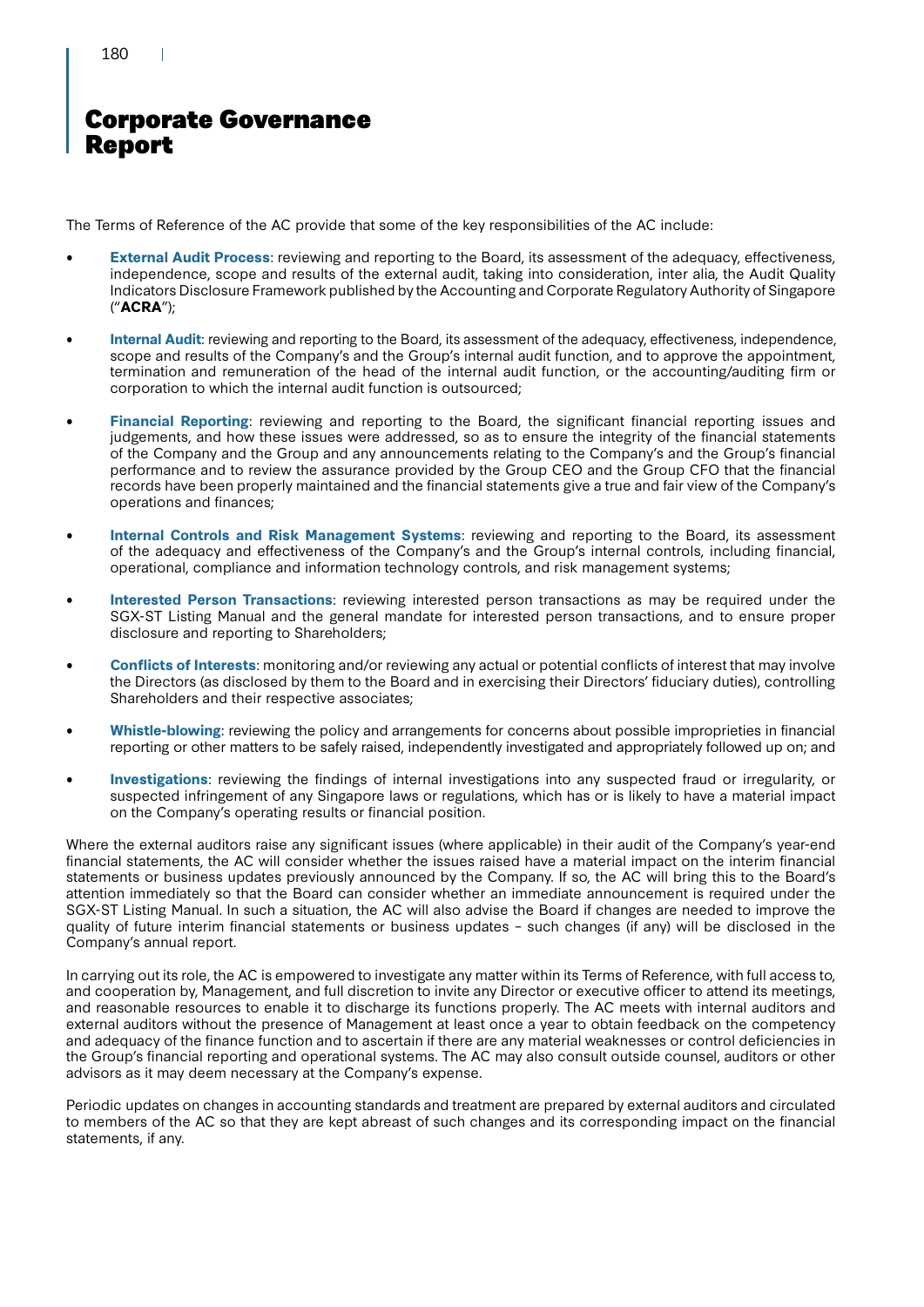$\overline{\phantom{a}}$ 

### Corporate Governance Report

During FY2021, key activities of the AC included:

- reviewing the half-year and full-year financial results, first-quarter and third-quarter interim business updates and related SGXNet announcements, including the independent auditors' report, significant financial reporting issues and assessments, to safeguard the integrity in financial reporting, and to ensure compliance with the requirements of the Singapore Financial Reporting Standards;
- recommending, for the approval of the Board, the half yearly and annual financial results, interim business updates and related SGXNet announcements;
- reviewing and evaluating with internal and external auditors, the adequacy and effectiveness of internal control systems, including financial, operational, information technology and compliance controls;
- assessing the impact of the COVID-19 pandemic and reviewing with Management the adequacy of cash flow and liquidity in sustaining the Group's operations on an ongoing basis;
- reviewing and approving the internal and external audit plans to ensure the adequacy of the audit scope, including reviewing and approving adjustments to the annual internal audit plan to prioritise and address risks and constraints arising during the COVID-19 pandemic;
- reviewing with internal and external auditors, the audit reports and their recommendations, and monitoring the timely and proper implementation of any required corrective or improvement measures;
- reviewing the adequacy, effectiveness and independence of the Group's internal audit function, including the adequacy of internal audit resources and its appropriate standing within the Group;
- assessing the independence and objectivity of the external auditors and the quality of the work carried out by the external auditors, using ACRA's Audit Quality Indicators Disclosure Framework as a basis; and
- reviewing whistle-blowing investigations within the Group and ensuring appropriate follow-up actions, where required.

| <b>Nominating Committee</b>                                                                            |                                                                                                                                                                                                                                 |  |  |  |  |  |  |
|--------------------------------------------------------------------------------------------------------|---------------------------------------------------------------------------------------------------------------------------------------------------------------------------------------------------------------------------------|--|--|--|--|--|--|
| <b>Membership</b>                                                                                      | <b>Key Objectives</b>                                                                                                                                                                                                           |  |  |  |  |  |  |
| Mr Weerawong Chittmittrapap, Chairman<br>Mr Charles Mak Ming Ying, Member<br>Mr Chan Heng Wing, Member | • Establish a formal and transparent process for<br>appointment and re-appointment of Directors                                                                                                                                 |  |  |  |  |  |  |
| Mr Chotiphat Bijananda, Member                                                                         | • Formulate the objective performance criteria and<br>process for evaluation of, and assessing annually,<br>the effectiveness of, the Board as a whole,<br>and that of each of its Board Committees and<br>individual Directors |  |  |  |  |  |  |

• Review the Board and Directors' training and professional development programmes

A majority of the members of the NC, including the Chairman, are independent non-executive Directors. The Lead Independent Director, Mr Charles Mak Ming Ying, is a member of the NC.

The NC is guided by written Terms of Reference approved by the Board which set out the duties and responsibilities of the NC. The NC's responsibilities include reviewing the structure, size and composition and independence of the Board and its Board committees, reviewing and making recommendations to the Board on the succession plans for Directors and Key Management Personnel, making recommendations to the Board on all appointments and re-appointments of Directors (including alternate Directors, if any), and determining the independence of Directors.

The NC also proposes for the Board's approval, the objective performance criteria and process for the evaluation of the effectiveness of the Board, the Board Committees and individual Directors, and ensures that proper disclosures of such criteria and process are made. The NC is also responsible for reviewing and making recommendations to the Board on training and professional development programmes for the Board and the Directors.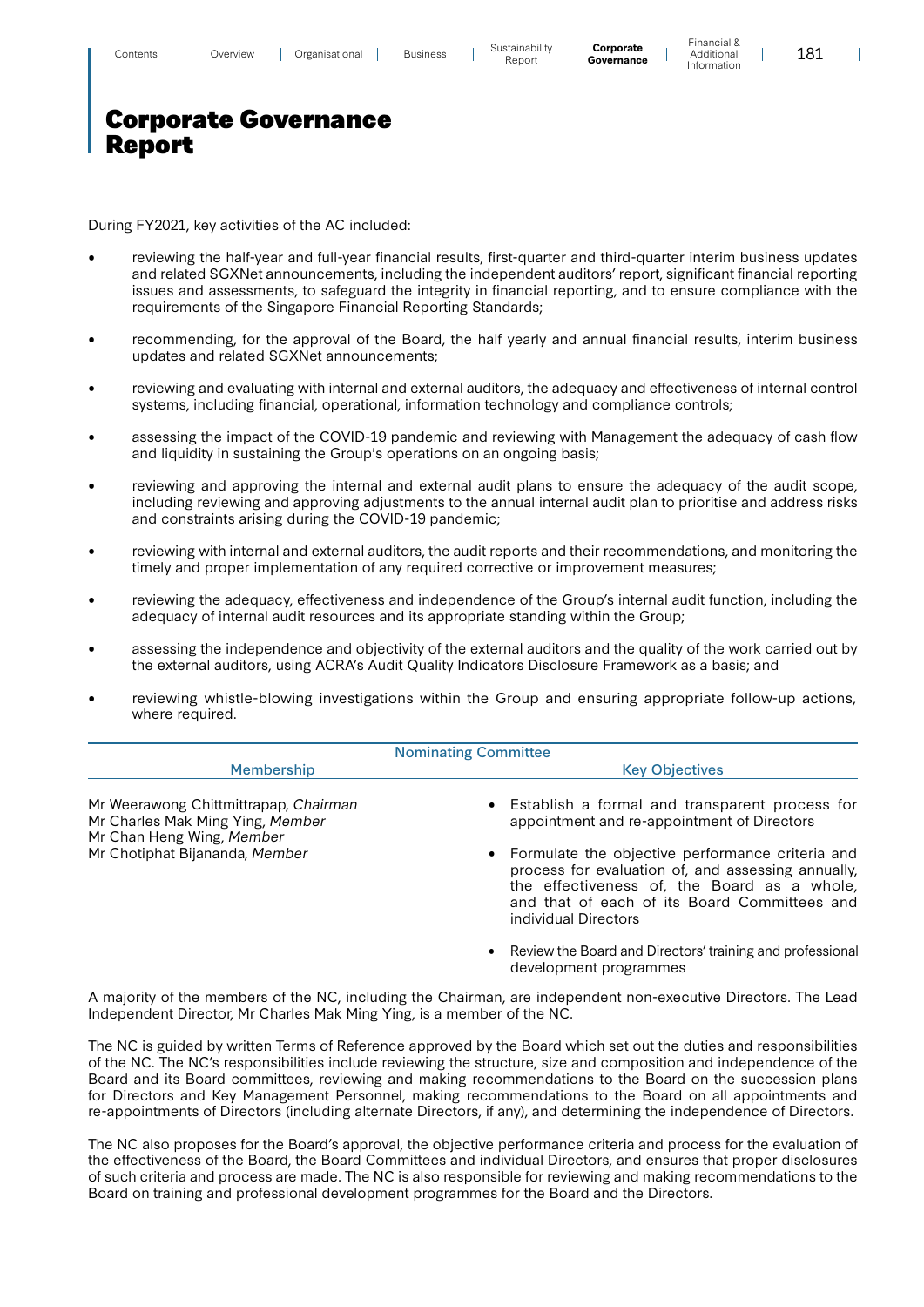### 182

# Corporate Governance Report

Further information on the main activities of the NC are outlined in the following sections:

- "Training and development of Directors" on page 187
- "Board Composition" on pages 188 to 190
- "Directors' Independence" on pages 191 to 192
- "Board Evaluation Performance" on page 193

| <b>Remuneration Committee</b>                                                                                          |                                                                                                                                                                                                                                                                                                                                                       |
|------------------------------------------------------------------------------------------------------------------------|-------------------------------------------------------------------------------------------------------------------------------------------------------------------------------------------------------------------------------------------------------------------------------------------------------------------------------------------------------|
| Membership                                                                                                             | <b>Key Objectives</b>                                                                                                                                                                                                                                                                                                                                 |
| Mr Philip Eng Heng Nee, Chairman<br>Mr Charles Mak Ming Ying, Member<br>Mr Chan Heng Wing, Member                      | Assist the Board in establishing a formal and transparent<br>procedure for developing policies on executive<br>remuneration                                                                                                                                                                                                                           |
|                                                                                                                        | • Assist the Board in fixing the remuneration packages of<br>individual Directors and Key Management Personnel to<br>ensure that the level and structure of their remuneration<br>are appropriate and proportionate to the sustained<br>performance and value creation of the Company, taking<br>into account the strategic objectives of the Company |
| The RC is made up entirely of non-executive Directors, all of whom, including the Chairman, are Independent Directors. |                                                                                                                                                                                                                                                                                                                                                       |

Under the Terms of Reference of the RC, the RC shall review and recommend to the Board, a framework of remuneration for the Board and Key Management Personnel, and ensure the remuneration policies and systems of the Group, as approved by the Board, support the Group's objectives and strategies, and are consistently administered and being adhered to within the Group.

On an annual basis, the RC also reviews and recommends to the Board the Group's remuneration and benefits policies and practices (including long-term incentive schemes), and the performance and specific remuneration packages for each Director and Key Management Personnel, in accordance with the approved remuneration policies and processes. The RC also proposes, for the Board's approval, criteria to assist in the evaluation of the performance of Key Management Personnel, and reviews the obligations of the Group arising in the event of the termination of the service contracts of executive Directors and Key Management Personnel to ensure that such contracts of service contain fair and reasonable termination clauses. The RC also administers and approves awards under the FPL Performance Share Plan, the FPL Restricted Share Plan and/or other long term incentive schemes to senior executives of the Group.

In carrying out its role, the Terms of Reference of the RC provide that the RC shall consider all aspects of remuneration, including Directors' fees, special remuneration to Directors who render special or extra services to the Company or the Group, salaries, allowances, bonuses, share-based incentives and awards, benefits in kind and termination payments, and shall aim to be fair and to avoid rewarding poor performance.

If necessary, the RC can seek expert advice on remuneration within the Company or from external sources. Where such advice is obtained from external sources, the RC ensures that existing relationships, if any, between the Company and its appointed remuneration consultants will not affect the independence and objectivity of the remuneration consultants.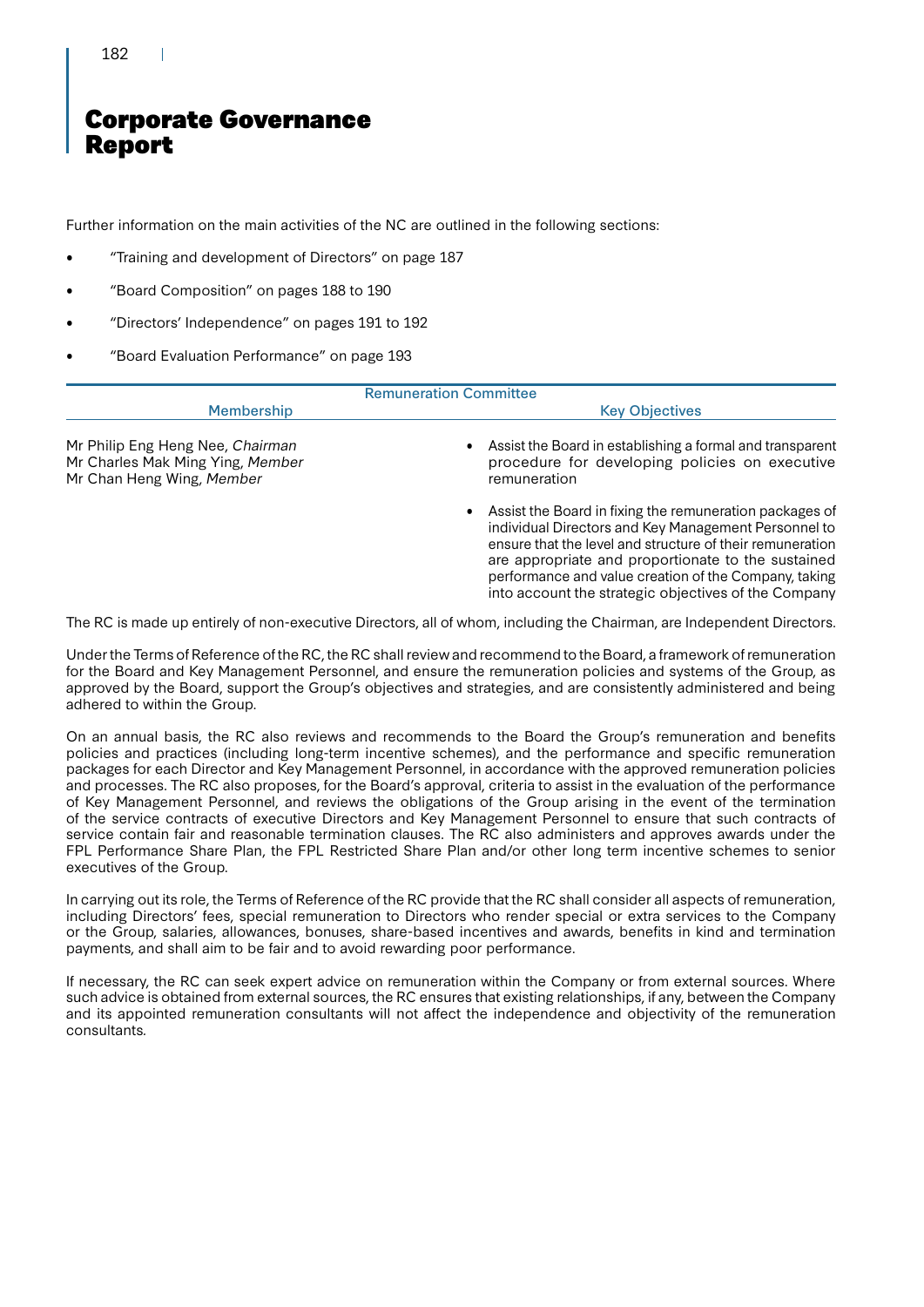| Contents | Jverview | Jrganisational | <b>Business</b> | <br>Sustainabilitv<br>Report | Corporate<br>.<br>Governance | - 11 191 191 91 91<br>Additional | οc<br>100 |
|----------|----------|----------------|-----------------|------------------------------|------------------------------|----------------------------------|-----------|
|          |          |                |                 |                              |                              | Information                      |           |

|                                                                                                                                          | <b>Risk Management and Sustainability Committee</b>                                                                                                                                                                                                           |
|------------------------------------------------------------------------------------------------------------------------------------------|---------------------------------------------------------------------------------------------------------------------------------------------------------------------------------------------------------------------------------------------------------------|
| <b>Membership</b>                                                                                                                        | <b>Key Objectives</b>                                                                                                                                                                                                                                         |
| Mr Chotiphat Bijananda, Chairman<br>Mr Charles Mak Ming Ying, Member<br>Mr Chan Heng Wing, Member<br>Mr Weerawong Chittmittrapap, Member | • Assist the Board in carrying out its responsibility of<br>overseeing the Company's risk management framework<br>and policies                                                                                                                                |
| Mr Panote Sirivadhanabhakdi, Member<br>Mr Sithichai Chaikriangkrai, Member                                                               | • Report to the Board and provide appropriate advice<br>and recommendations on material risk issues, and a<br>risk management system for the timely identification,<br>mitigation and management of key risks that may have<br>a material impact on the Group |
|                                                                                                                                          | • Assist the Board in carrying out its responsibility in<br>determining ESG factors identified as material to the<br>business, monitoring and managing ESG factors and                                                                                        |

• Report to the Board and provide appropriate updates and recommendations on sustainability issues

strategies to achieve sustainability practices

overseeing standards, management processes and

Financial &

 $\overline{\phantom{a}}$ 

Save for Mr Panote Sirivadhanabhakdi, all members of the RMSC are non-executive Directors, and three of the members, namely Mr Charles Mak Ming Ying, Mr Chan Heng Wing and Mr Weerawong Chittmittrapap, are Independent Directors.

In FY2021, the terms of reference of the Risk Management Committee were expanded to include oversight of sustainability matters and, to reflect this, the Committee was renamed the "Risk Management and Sustainability Committee".

The RMSC assists the Board to oversee the Group's ERM Framework, determine the risk appetite and risk strategy, assess the Group's risk profile, material risks, practices and risk control measures, ensure the adequacy and effectiveness of the Group's risk management policies and procedures, as well as to oversee matters in relation to personal data protection and sustainability practices.

The Board, through the RMSC, reviews the adequacy and effectiveness of the Group's risk management framework and systems to ensure that robust risk management and mitigating controls are in place. Together with the AC, the RMSC helps to ensure that Management maintains a sound system of risk management and internal controls to safeguard the interests of Shareholders and the assets of the Group. Through guidance to and discussions with Management, the RMSC assists the Board in its determination of the nature and extent of significant risks which the Board is willing to take in achieving the Group's strategic objectives. The RMSC also helps to ensure that Management maintains a sound system of sustainability governance and an appropriate sustainability reporting framework which links sustainability risks and opportunities with strategy, other organisational risks and goals and which also enhances operational responses to sustainability risks and opportunities.

The meetings of the RMSC are attended by key senior Management of the Group. The meetings serve as a forum to review and discuss material risks and exposures of the Group's businesses and strategies to mitigate risks. Further information on the key activities conducted by the RMSC can be found in the section "Governance of Risk and Internal Controls" on pages 203 to 204.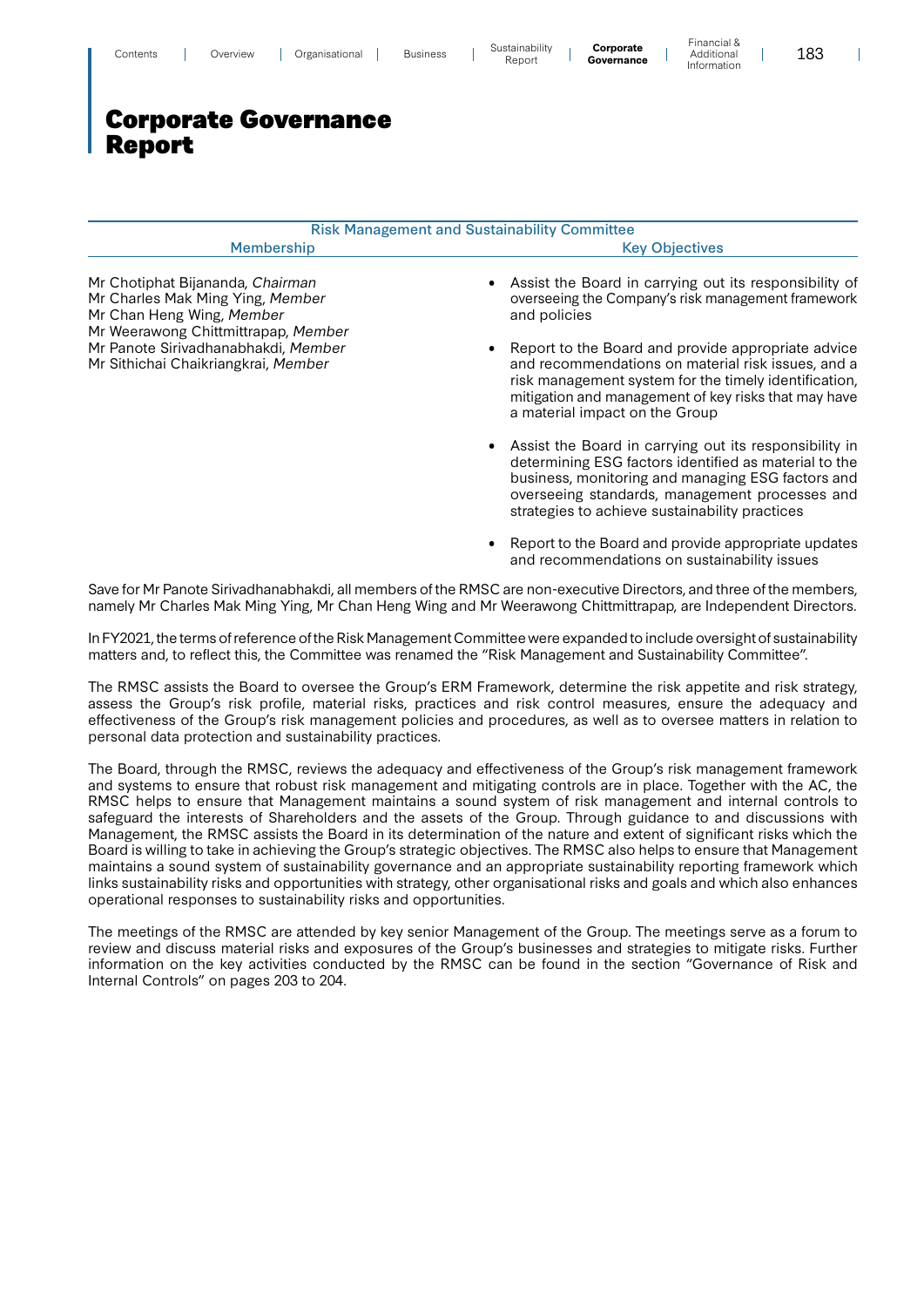### 184

# Corporate Governance Report

In addition to the formalised Board Committees, the Company has established an Information Technology & Cybersecurity Committee that comprises Board members and members of Management.

| <b>Information Technology &amp; Cybersecurity Committee</b> |                       |  |  |  |
|-------------------------------------------------------------|-----------------------|--|--|--|
| Membership                                                  | <b>Key Objectives</b> |  |  |  |
|                                                             |                       |  |  |  |

Mr Tan Pheng Hock, Chairman Mr Wee Joo Yeow, Member

Mr Panote Sirivadhanabhakdi, Member

Mr Chia Khong Shoong, Member

• Review and monitor the on-going appropriateness and relevance of the Company's policy for the allocation of resources required to deliver and execute its shortterm and long-term information technology strategies

The Information Technology & Cybersecurity Committee approves major changes in any information technology strategies, priorities and/or structures implemented throughout the Group. It also reviews and approves the Company's policies and procedures relating to cybersecurity and information technology (including data collection and protection), oversees any major information technology projects with a cost of more than \$2 million or which the Information Technology & Cybersecurity Committee considers are of significant importance to the Company and seeks to ensure their timely and efficient implementation, and also seeks to ensure that appropriate business continuity arrangements relating to information technology are in place.

The Information Technology & Cybersecurity Committee will make recommendations to the Board as it deems appropriate on any area within its remit where action or improvement is needed.

### **Delegation of Authority Framework**

The Company has adopted a framework of delegated authorisations in its Manual of Authority (the "**MOA**"). The MOA, which is approved by the Board, defines the procedures and levels of authorisation required for specified transactions. It also sets out approval limits for operating and capital expenditure as well as acquisitions and disposals of assets and investments.

While day-to-day operations of the Group's business are delegated to Management, in order to facilitate the Board's exercise of its leadership and oversight of the Group, the MOA contains a schedule of matters specifically reserved for approval by the Board and these are clearly communicated to Management in writing. These include approval of annual budgets, financial plans, business strategies and material transactions, such as major acquisitions, divestments, funding and investment proposals.

The Board delegates authority for approval of transactions below certain limits to the EXCO and/or Management and sub-committees formed at various levels of Management (the "**Management Sub-Committees**") to optimise operational efficiency.

Aligned with the Company's strategy to develop growth and build scalable platforms in core businesses and geographical markets, the Board has also put in place an internal approval matrix with established authority limits delegated to Management Sub-Committees, to facilitate the execution of adopted business strategies and operating plans subject to specified authority limits.

Such Management Sub-Committees include capital management and finance and investment committees at various business units that are responsible for the review of the quality and integrity of (a) finance, accounting, treasury and taxation functions; (b) audit, internal controls and financial practices; and (c) risk management and compliance framework, and reviewing of matters such as all proposed acquisitions, development plans, asset disposals and major leasing transactions.

The MOA and the internal approval matrix form a clear structure of accountability for decisions taken at different levels of the Group.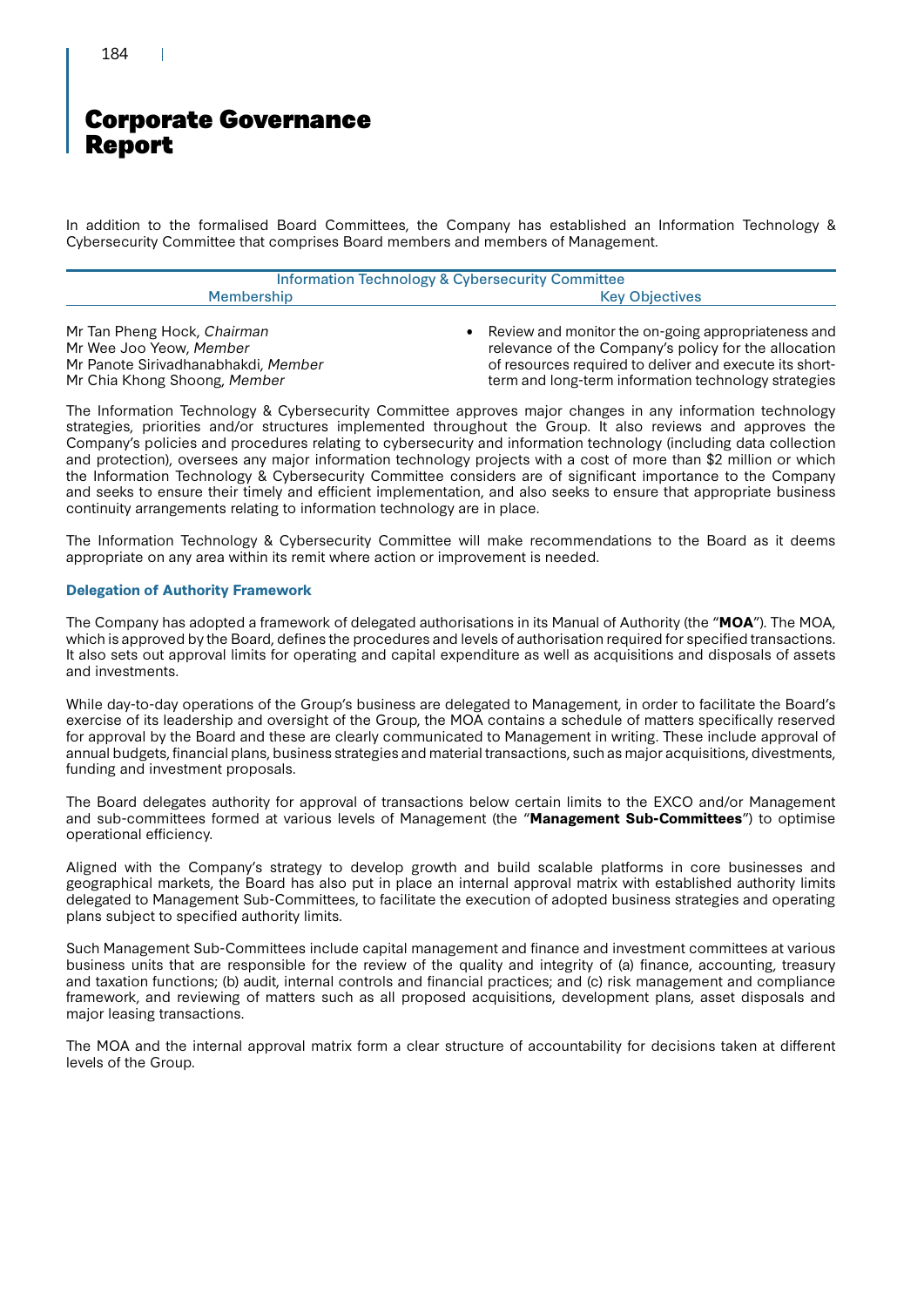### **Meetings of the Board and Board Committees**

The Board and its various Board Committees meet regularly, and also as required by business needs or if their members deem it necessary or appropriate to do so.

The following table summarises the number of meetings of the Board and Board Committees and general meetings held and attended by the Directors in FY2021:

|                                     |                  |                  |                  |                             |                  | <b>Risk</b><br><b>Management</b> |                  |
|-------------------------------------|------------------|------------------|------------------|-----------------------------|------------------|----------------------------------|------------------|
|                                     |                  | <b>Board</b>     |                  |                             |                  | and                              |                  |
|                                     |                  | <b>Executive</b> | Audit            | <b>Nominating</b>           | Remuneration     | Sustainability                   | General          |
|                                     | <b>Board</b>     | <b>Committee</b> | <b>Committee</b> | Committee                   | <b>Committee</b> | Committee                        | <b>Meetings</b>  |
| <b>Meetings held in FY2021</b>      | 8                | 1                | 5                | 2                           | 4                |                                  |                  |
| Mr Charoen                          |                  |                  |                  |                             |                  |                                  |                  |
| Siriyadhanabhakdi                   | 8 <sup>(C)</sup> | 1 <sup>(C)</sup> | N.A.             | N.A.                        | N.A.             | N.A.                             | 1 <sup>(C)</sup> |
| Khunying Wanna                      |                  |                  |                  |                             |                  |                                  |                  |
| Siriyadhanabhakdi                   | 8                | N.A.             | N.A.             | N.A.                        | N.A.             | N.A.                             |                  |
| Mr Charles Mak Ming Ying            | 8                |                  | 5 <sup>(C)</sup> | 2                           | 4                | 4                                |                  |
| Mr Chan Heng Wing                   | 8                | N.A.             | N.A.             | 2                           | 4                | 4                                |                  |
| Mr Philip Eng Heng Nee              | 8                |                  | 5                | N.A.                        | 4 <sup>(C)</sup> | N.A.                             |                  |
| Mr Tan Pheng Hock                   | 8                | N.A.             | N.A.             | N.A.                        | N.A.             | N.A.                             |                  |
| Mr Wee Joo Yeow                     | 8                | 1                | 5                | N.A.                        | N.A.             | N.A.                             |                  |
| Mr Weerawong                        |                  |                  |                  |                             |                  |                                  |                  |
| Chittmittrapap                      | 8                | N.A.             | N.A.             | $2^{\left(\text{C}\right)}$ | N.A.             | 4                                |                  |
| Mr Chotiphat Bijananda<br>Mr Panote | 8                | 1                | N.A.             | 2                           | N.A.             | 4 <sup>(C)</sup>                 |                  |
| Sirivadhanabhakdi                   | 8                |                  | N.A.             | N.A.                        | N.A.             | 4                                |                  |
| Mr Sithichai Chaikriangkrai         | 8                |                  | 5                | N.A.                        | N.A.             | 4                                |                  |

#### **Notes:**

refers to Chairman of the Board or Board Committees.

A calendar of activities is scheduled for the Board a year in advance.

The Company's Constitution provides for Board members who are unable to attend physical meetings to participate through telephone conference, video conference or any other forms of electronic or instantaneous communication facilities.

Management provides the Directors with Board papers setting out complete, adequate and relevant information on the agenda items to be discussed at Board and Board Committee meetings approximately a week in advance of the meeting (save in cases of urgency). This is to provide Directors sufficient time to prepare for the meeting and review and consider the matters being tabled and/or discussed so that discussions can be more meaningful and productive and Directors have the necessary information to make sound, informed decisions.

Senior members of the Management team and from the Company's business divisions attend Board meetings, and where necessary, Board Committee meetings, to brief and make presentations to the Directors, provide input and insight into matters being discussed, and respond to queries and take any follow-up instructions from the Directors.

Where required by the Directors, external advisers may also be present or available whether at Board and Board Committee meetings or otherwise, and at FPL's expense where applicable, to brief the Directors and provide their expert advice.

For matters which require the Board's and/or Board Committees' decision outside such meetings, Board and/or Board Committee papers will be circulated through the Company Secretary for the Directors' consideration with further discussions taking place between the Directors and Management (if required) before a decision is made.

185

 $\overline{\phantom{a}}$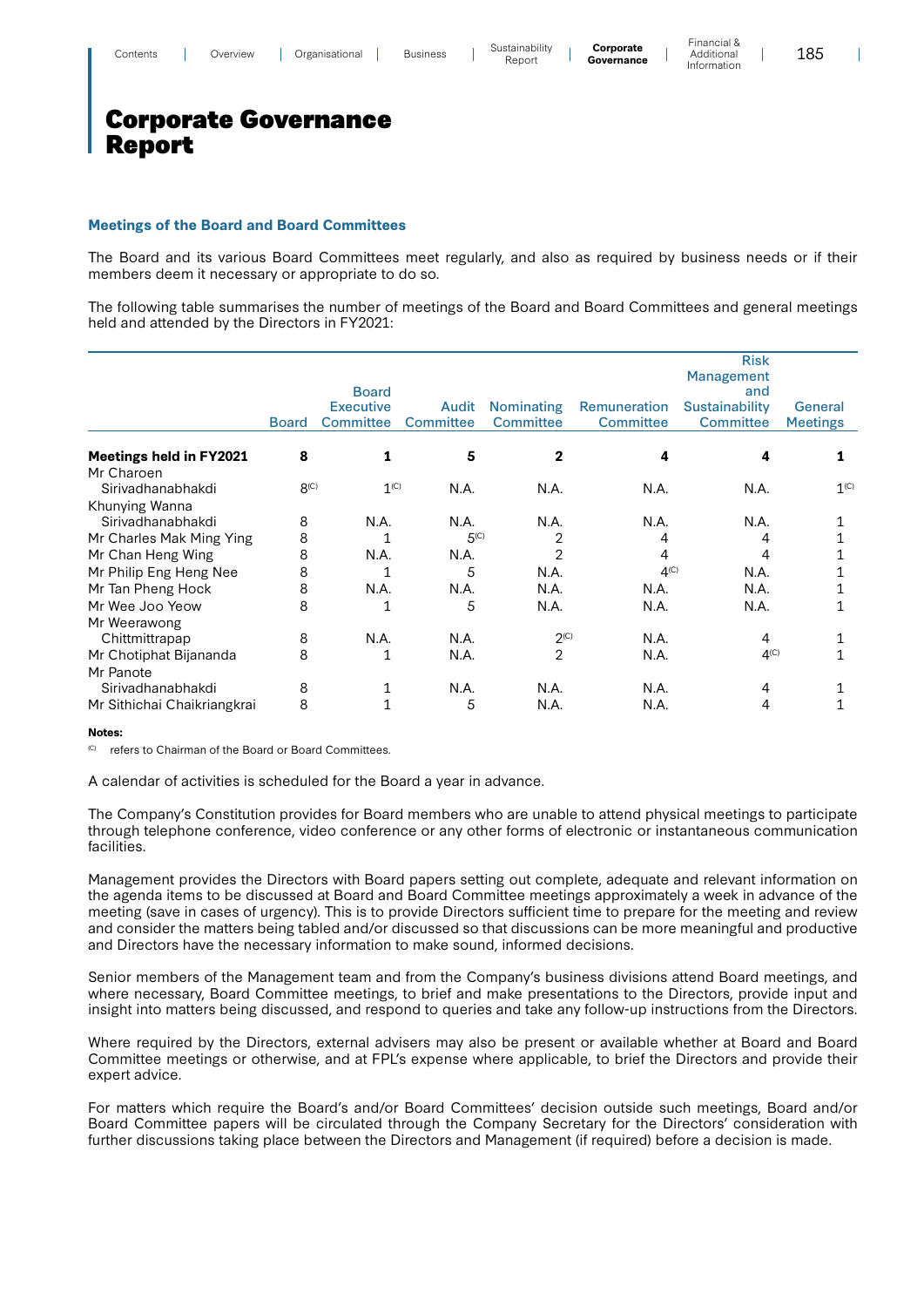|                                                                                                                                                                       |                                                                                                                                                                                                                                                                             | Matters discussed by Board and Board Committees in FY2021<br><b>BOARD</b>                                                                                 |                                                        |                                                                                           |
|-----------------------------------------------------------------------------------------------------------------------------------------------------------------------|-----------------------------------------------------------------------------------------------------------------------------------------------------------------------------------------------------------------------------------------------------------------------------|-----------------------------------------------------------------------------------------------------------------------------------------------------------|--------------------------------------------------------|-------------------------------------------------------------------------------------------|
| Strategy<br>٠<br><b>Business and Operations Update</b>                                                                                                                |                                                                                                                                                                                                                                                                             | <b>Financial Performance</b><br>Governance                                                                                                                |                                                        | <b>Feedback from Board Committees</b>                                                     |
| <b>Board Executive</b><br><b>Committee</b>                                                                                                                            | Audit<br><b>Committee</b>                                                                                                                                                                                                                                                   | <b>Nominating</b><br>Committee                                                                                                                            | <b>Remuneration</b><br><b>Committee</b>                | <b>Risk Management</b><br>and Sustainability<br>Committee                                 |
| Strategic<br>٠<br>Development<br>Initiatives<br>Direction for New<br>$\bullet$<br>Investments and<br><b>Material Financial</b><br>and Non-Financial<br><b>Matters</b> | External and<br>Internal Audit<br>Financial<br>$\bullet$<br>Reporting<br><b>Internal Controls</b><br>and Risk<br>Management<br><b>Systems</b><br>Interested Person<br>Transactions<br>Conflicts of<br>$\bullet$<br>Interests<br>Whistle-blowing<br>٠<br>Investigations<br>٠ | Board<br>Composition and<br>Renewal<br>Board, Board<br>Committees<br>and Director<br>Evaluations<br>Training and<br>Development<br>Succession<br>Planning | Remuneration<br>$\bullet$<br>Policies and<br>Framework | <b>Risk Management</b><br>Framework and<br><b>Policies</b><br><b>Material Risk Issues</b> |

### **Board Oversight**

Management provides Directors with complete and accurate reports on major operational matters, business development activities, financial performance, potential investment opportunities and budgets periodically, as well as such other relevant information on an on-going and timely basis to enable them to discharge their duties and responsibilities. In respect of budgets, any material variance between the projections and actual results will be disclosed and explained in the relevant periodic report.

Directors have separate and independent access to Management, and are entitled to request for such additional information as needed to make informed decisions , which additional information will then be provided by Management in a timely manner. Where required or requested by Directors, site visits and meetings with personnel from the Group's business divisions are also arranged for Directors to have a better understanding of the key business operations of each division and to promote active engagement with Management.

Directors are provided with complete, adequate and timely information to enable them to prepare adequately for Board and Board Committee meetings and make informed decisions, and Directors (including those who hold multiple board representations and other principal commitments) devote sufficient time and attention to the affairs of the Group. At Board and Board Committee meetings, the Directors actively participate, discuss, deliberate and appraise matters requiring their attention and decision. Where necessary for the proper discharge of their duties, the Directors may seek and obtain independent professional advice at the Company's expense.

The Company continued to closely monitor developments on the COVID-19 situation during FY2021, and the Board was promptly informed on the impact of such developments on business operations, as well as the implementation of business continuity plans and other mitigating measures to minimise any operational disruptions. Over the course of FY2021, notable developments that impacted business operations included a series of tightening and relaxation of COVID-19 related restrictions at varying points in time across the Group's markets.

In addition, the Board was regularly updated on macro-economic conditions in the Group's markets, and relevant legal and regulatory requirements in light of the evolving COVID-19 situation. Notable updates over the course of FY2021 included the government stimulus measures in Australia and the Rental Waiver Framework and Jobs Support Scheme implemented in Singapore.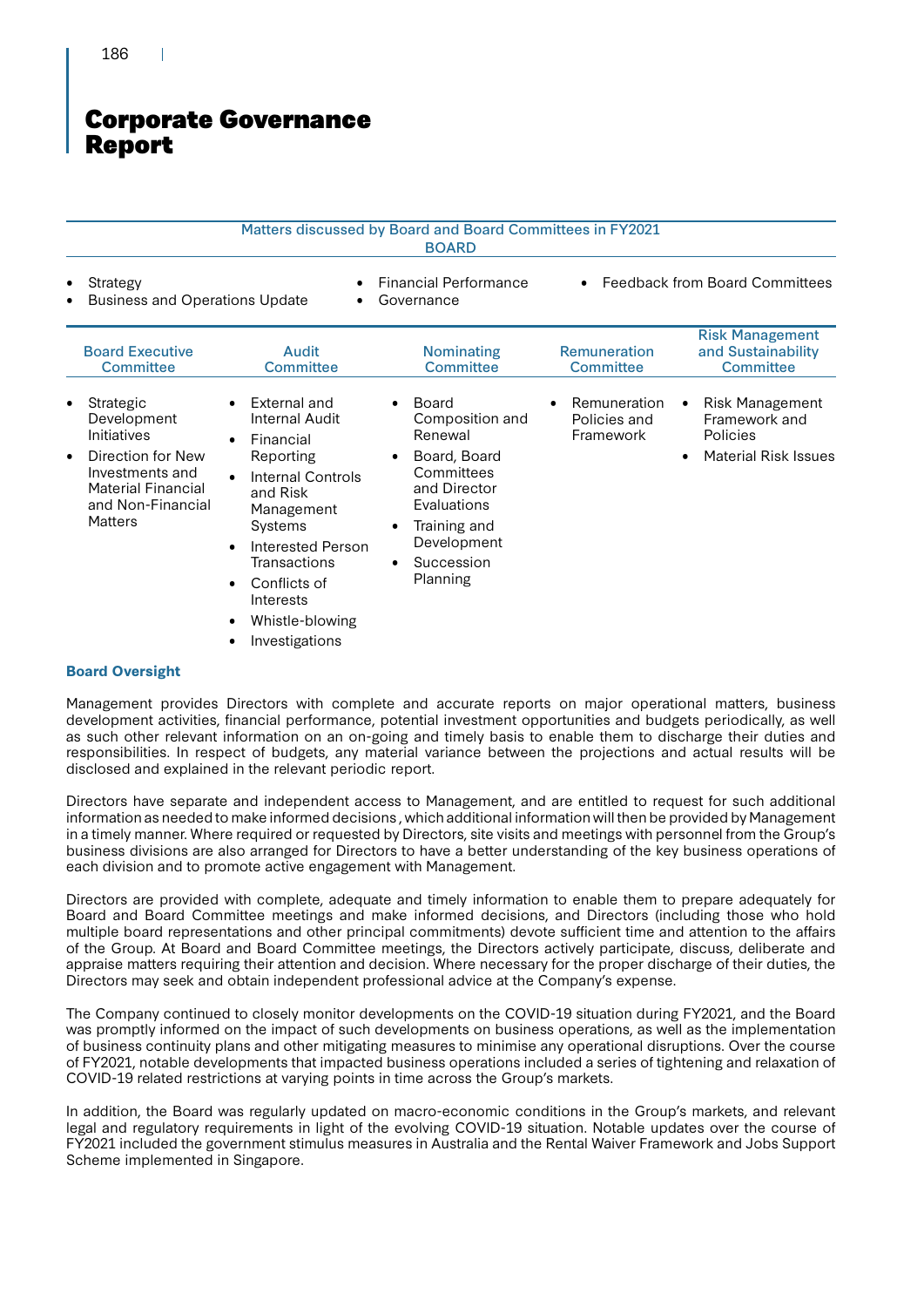### **The Company Secretary**

The Board is supported by the Company Secretary, who is legally trained and familiar with company secretarial practices, and responsible for administering and executing Board and Board Committee procedures, in compliance with the Company's Constitution and applicable law. The Company Secretary also provides advice and guidance on relevant rules and regulations, including disclosure requirements under the Securities and Futures Act, Chapter 289 (the "**SFA**"), Companies Act, Chapter 50 (the "**Companies Act**") and the SGX-ST Listing Manual, as well as corporate governance practices and processes.

The Company Secretary attends all Board and Board Committee meetings and drafts and reviews the minutes of proceedings thereof, and facilitates and acts as a channel of communication for the smooth flow of information to and within the Board and its various Board Committees, as well as between and with senior Management. The Directors have separate and independent access to the Company Secretary, whose responsibilities include supporting and advising the Board on corporate and administrative matters.

The Company Secretary solicits and consolidates Directors' feedback and evaluation, facilitates induction and orientation programmes for new Directors, and assists with Directors' professional development matters. The Company Secretary also acts as the Company's primary channel of communication with the SGX-ST.

The appointment and removal of the Company Secretary is subject to the approval of the Board.

### **Training and Development of Directors**

The NC is tasked with ensuring that new Directors understand the Group's business and are aware of their duties and obligations, and overseeing and making recommendations to the Board on the review of training and professional development programmes for the Board and its Directors.

Upon appointment, each new Director is issued a formal letter of appointment setting out his or her roles, duties, responsibilities and obligations, including his or her responsibilities as fiduciaries and on the policies relating to conflicts of interest, as well as the expectations of the Company. A comprehensive induction and orientation programme is also conducted to familiarise new appointees with the business activities, strategic direction, policies and corporate governance practices of the Group, as well as their statutory and other duties and responsibilities as Directors. This programme allows new Directors to get acquainted with Management, to foster rapport and facilitates communication with Management. A new Director who has no prior experience as a director of an issuer listed on the SGX-ST must also undergo mandatory training in his or her roles and responsibilities as prescribed by the SGX-ST, unless the NC is of the view that training is not required because he or she has other relevant experience, in which case the basis of its assessment will be disclosed.

The Directors are kept continually and regularly updated on the Group's businesses and the regulatory and industryspecific environments in which the entities of the Group operate. Updates on relevant legal, regulatory and technical developments may be in writing or disseminated by way of presentations and/or handouts. The Board is also regularly updated on the latest key changes to any applicable legislation and changes to the SGX-ST Listing Manual as well as developments in financial reporting standards, by way of briefings held by the Company's lawyers and auditors. During FY2021, the Directors attended a briefing on updates to the SGX-ST Listing Manual conducted by the Company's lawyers, and were updated on global macro and geopolitical developments, sustainability and ESG matters, and cyber security landscape and trends by Management.

To ensure the Directors have the opportunities to develop their skills and knowledge and to continually improve the performance of the Board, all Directors are encouraged to undergo continual professional development during the term of their appointment, and provided with opportunities to develop and maintain their skills and knowledge at the Company's expense.

Directors are encouraged to be members of the Singapore Institute of Directors ("**SID**") for them to receive updates and training from SID to stay abreast of relevant developments in financial, legal and regulatory requirements, and global mega-trends.

 $\overline{\phantom{a}}$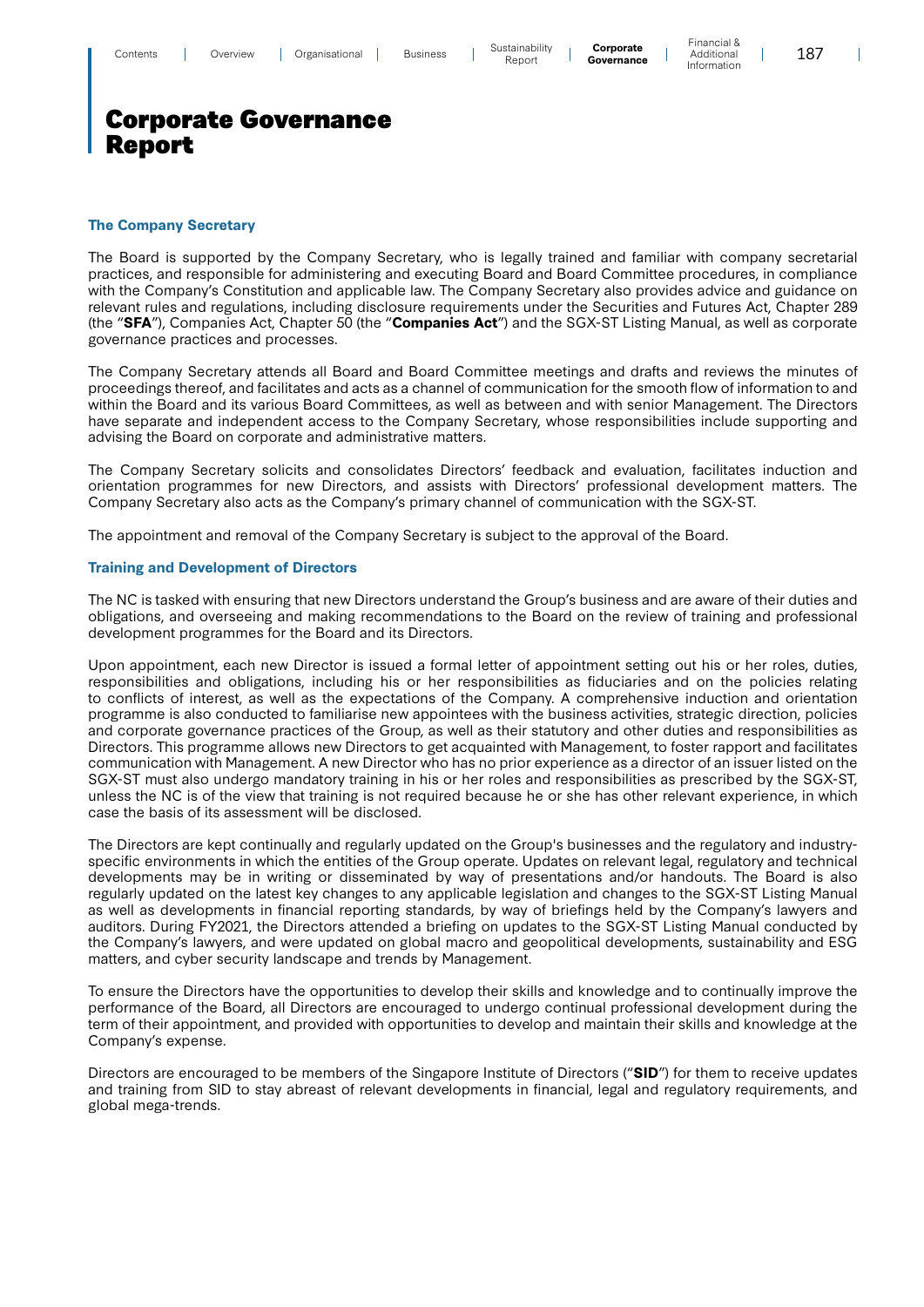188

 $\mathbf{I}$ 

# Corporate Governance Report

### BOARD COMPOSITION

The following table shows the composition of the Board and the various Board Committees:

|                                     |                                                                          |                                      |                           |                                       |                                  | <b>Risk</b><br>Management                 |
|-------------------------------------|--------------------------------------------------------------------------|--------------------------------------|---------------------------|---------------------------------------|----------------------------------|-------------------------------------------|
|                                     |                                                                          | <b>Board</b>                         |                           |                                       |                                  | and                                       |
|                                     |                                                                          | <b>Executive</b><br><b>Committee</b> | Audit<br><b>Committee</b> | <b>Nominating</b><br><b>Committee</b> | Remuneration<br><b>Committee</b> | <b>Sustainability</b><br><b>Committee</b> |
| Mr Charoen<br>Sirivadhanabhakdi     | Non-Executive and<br>Non-independent<br>Chairman                         | ✓<br>(Chairman)                      |                           |                                       |                                  |                                           |
| Khunying Wanna<br>Sirivadhanabhakdi | Non-Executive and<br>Non-independent Vice<br>Chairman                    |                                      |                           |                                       |                                  |                                           |
| Mr Charles Mak Ming<br>Ying         | Non-Executive and<br>Lead Independent<br>Director                        | ✓<br>(Vice<br>Chairman)              | (Chairman)                | ✓                                     | ✓                                |                                           |
| Mr Chan Heng Wing                   | Non-Executive and<br>Independent Director                                |                                      |                           | ✓                                     | ✓                                |                                           |
| Mr Philip Eng Heng<br>Nee           | Non-Executive and<br>Independent Director                                | ✓                                    | ✓                         |                                       | (Chairman)                       |                                           |
| Mr Tan Pheng Hock                   | Non-Executive and<br>Independent Director                                |                                      |                           |                                       |                                  |                                           |
| Mr Wee Joo Yeow                     | Non-Executive and<br>Independent Director                                | $\checkmark$                         | ✓                         |                                       |                                  |                                           |
| Mr Weerawong<br>Chittmittrapap      | Non-Executive and<br>Independent Director                                |                                      |                           | (Chairman)                            |                                  | ✓                                         |
| Mr Chotiphat<br>Bijananda           | Non-Executive and<br>Non-independent<br>Director                         | (Vice<br>Chairman)                   |                           | ✓                                     |                                  | (Chairman)                                |
| Mr Panote<br>Sirivadhanabhakdi      | <b>Group Chief Executive</b><br>Officer Executive and<br>Non-independent | ✓                                    |                           |                                       |                                  | ✓                                         |
| Mr Sithichai<br>Chaikriangkrai      | Director<br>Non-Executive and<br>Non-independent<br>Director             | ✓                                    | ✓                         |                                       |                                  | ✓                                         |

Profiles of each of the Directors can be found on pages 20 to 26 of this annual report.

As can be seen from the table above, other than the Group CEO, all of the Directors are non-executive and the Board comprises a majority of Independent Directors.

No alternate Directors were appointed to the Board in FY2021. Alternate Directors will only be appointed in exceptional circumstances.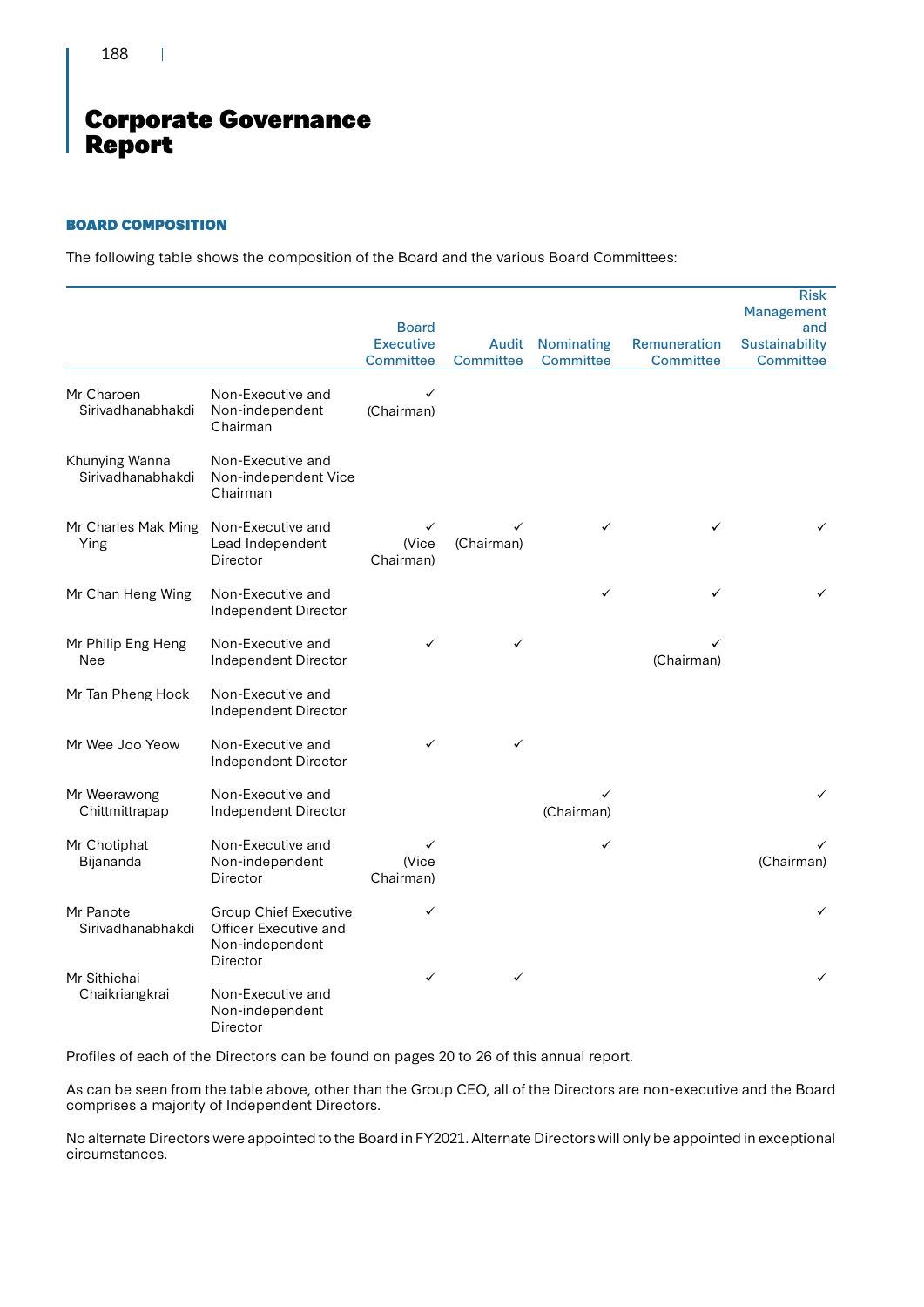| Contents |  | Overview |  | Organisational |  | <b>Business</b> |  | Sustainabilitv<br>Report | Corporate<br>Governance | Financial &<br>Additional<br>Intormation |  | 189 |
|----------|--|----------|--|----------------|--|-----------------|--|--------------------------|-------------------------|------------------------------------------|--|-----|
|----------|--|----------|--|----------------|--|-----------------|--|--------------------------|-------------------------|------------------------------------------|--|-----|

The NC reviews, on an annual basis, the structure, size and composition of the Board and Board Committees, taking into account the requirements of the Code. The NC has assessed that the current structure, size and composition of the Board and Board Committees are appropriate for the scope and nature of FPL's operations. No individual or group dominates the Board's decision-making process or has unfettered powers of decision-making. The NC is of the opinion that the Directors with their diverse backgrounds and competencies (including banking, finance, accounting, legal and other relevant industry knowledge, entrepreneurial and management experience, and familiarity with regulatory requirements and risk management) provide the appropriate balance and mix of skills, knowledge, experience and other aspects of diversity such as gender and age that avoids groupthink and fosters constructive debate and ensures the effectiveness of the Board and its Board Committees. The Board concurs with the views of the NC.

Board Composition in terms of Age Group, Independence, Gender and Tenure (as at 30 September 2021)







 $\overline{\phantom{a}}$ 

### **Tenure**

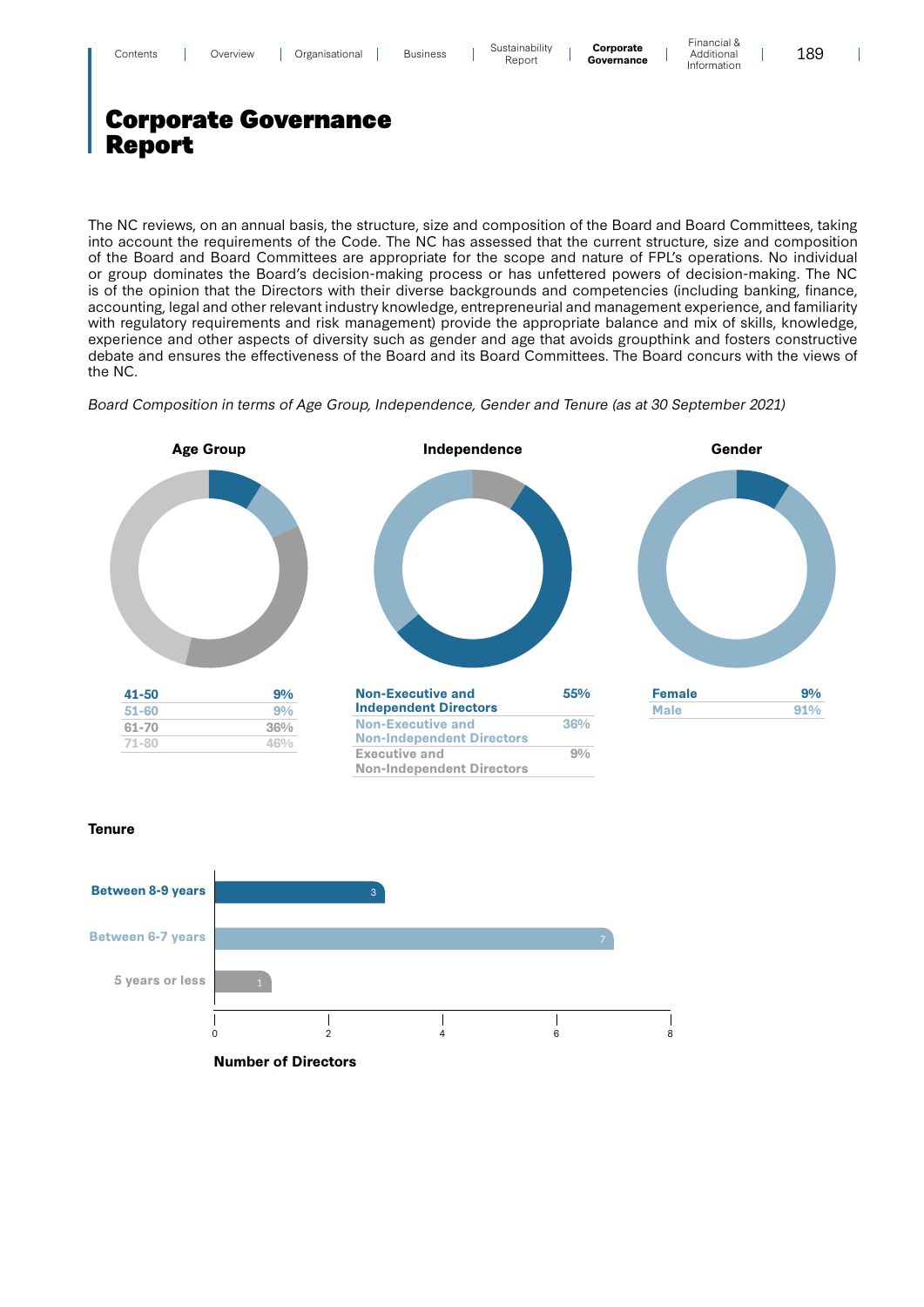The Company's Constitution provides that at least one-third (or the number nearest to but not less than one-third) of its Directors shall retire from office by rotation at each annual general meeting of the Company ("**AGM**"). All Directors are required to retire from office at least once every three years. All retiring Directors are eligible for re-election. New Directors appointed by the Board during the year must also retire from office at the next AGM immediately following their appointment, but will be eligible for re-election at that AGM.

Shareholders may vote on the appointment of Directors who are retiring from office and standing for re-election at each AGM. Information on the Directors who are seeking re-election at the upcoming AGM can be found in the section "Additional Information on Directors Seeking Re-Appointment" on pages 417 to 424.

In the event any Director steps down from the Board, a cessation announcement providing detailed reason(s) for the cessation will be released on SGXNet in compliance with the requirements of the SGX-ST Listing Manual.

### **Selection, Appointment and Re-appointment of Directors**

The NC reviews the nominations for appointments and re-appointments to the Board and Board Committees, taking into account, among other things, the succession plans for Directors, whether Directors (including those who hold multiple board representations and other principal commitments) are able to and have been contributing and devoting sufficient time to discharge their responsibilities adequately, and identifying the balance of skills, knowledge and experience required for the Board to discharge its responsibilities effectively.

The process for the selection, appointment and re-appointment of Directors also takes into account the composition and progressive renewal of the Board and Board Committees.

Additionally, as part of the NC's review of the composition, and performance evaluation, of the Board and Board Committees (which are done at least annually), the NC will consider the competencies, commitment, contribution and performance (e.g. attendance, preparedness, participation and candour) of the Directors (including Directors who are to be recommended for re-appointment). In the case of a potential new Director, the NC will consider the candidate's experience, education, expertise, skillset, personal qualities and general and sector-specific knowledge in relation to the needs of the Board and the Group's business, as well as whether the candidates will add diversity and technological expertise to the Board and whether they are likely to have adequate time to discharge their duties, including attendance at all Board meetings. The NC will also take into consideration whether a candidate had previously served on the board of companies with adverse track records or a history of irregularities, and assess whether such past appointments would affect his/her ability to act as a Director of the Company.

The NC considers a range of different channels to source and screen both internal and external candidates for Board appointments, depending on the requirements, including tapping on the existing networks of contacts and recommendations. External consultants may be retained from time to time, where appropriate, to assist in sourcing, assessing and selecting a broader range of potential internal and external candidates beyond the Board's existing networks of contacts. Suitable candidates are carefully evaluated by the NC so that recommendations made on proposed candidates are objective and well supported. The NC submits its recommendations for nominations of appointments and re-appointments for approval by the Board.

On an annual basis, the NC reviews (a) the directorships and principal commitments of each Director; and (b) a framework for Board evaluation to be conducted by an external consultant on the effectiveness of the Board. Through the aforementioned review and Board evaluation exercise, the Directors assess whether Board members have been and are able to effectively manage his or her directorships and principal commitments and make the substantial time commitment required to contribute to the Board, carry out their duties adequately and fulfil their responsibilities and duties to the Company and its Shareholders.

Instead of prescribing a maximum number of directorships and/or other principal commitments that each Director may have, the NC adopts a holistic assessment of each Director's individual capacity and circumstances to carry out his or her duties, taking into consideration not only the number of other board and other principal commitments held by each Director, but also the nature and complexity of such commitments. The assessment also takes into consideration Directors' commitment, conduct and contributions (such as meaningful participation, candour and rigorous decision making) at Board meetings, as well as whether the Director's engagement with Management is adequate and effective. In respect of FY2021, the NC is of the view that each Director, including Directors who hold multiple board representations, has been able to effectively discharge his duties as a Director of the Company.

Further details on the Board evaluation exercise are set out under the section "Board Performance Evaluation" on page 193.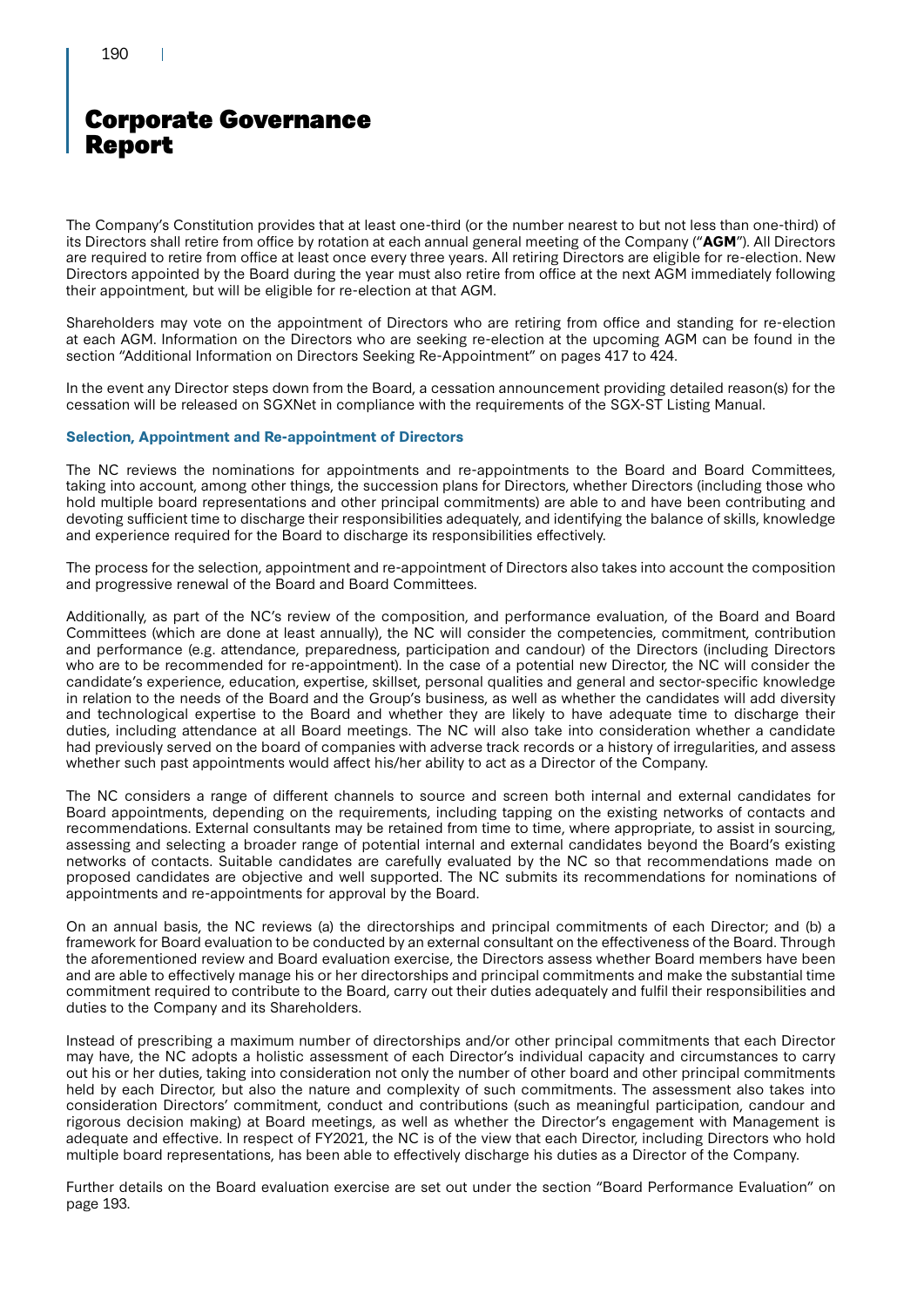Financial & Additional Information

 $\overline{\phantom{a}}$ 

# Corporate Governance Report

### **Board Diversity Policy**

The Board has adopted a board diversity policy, and has charged the NC with the task of setting qualitative and measurable quantitative objectives (where appropriate) for achieving board diversity, and reviewing the Company's progress towards achieving the objectives under the policy. The NC will monitor and implement this policy, and will take the principles of the policy into consideration when determining the optimal composition of the Board, and when recommending any proposed changes to the Board. On the recommendation of the NC, the Board may set certain measurable objectives and specific diversity targets, with a view to achieving an optimal Board composition, and these objectives and specific diversity targets may be reviewed by the NC from time to time to ensure their appropriateness. Although there were no Board composition changes during FY2021, the Company remains committed to implementing the Board Diversity Policy and any progress made towards the implementation of such policy will be disclosed in future Corporate Governance Reports, as appropriate. The current Board composition reflects the Company's commitment to Board diversity, especially in terms of geographical background and experience (Singapore, Thailand and Hong Kong SAR) and diverse age range (between 40 to 80 years).

The Board views diversity at the Board level as an essential element for driving value in decision-making and proactively seeks as part of its diversity policy, to maintain an appropriate balance of expertise, skills and attributes among the Directors. This is reflected in the diversity of backgrounds and competencies of the Directors, whose competencies range from banking, finance, accounting and legal to relevant industry knowledge, entrepreneurial and management experience, and familiarity with regulatory requirements and risk management. This is beneficial to the Company and Management as decisions by, and discussions with, the Board would be enriched by the broad range of views and perspectives and the breadth of experience of the Directors. Furthermore, as the Group has multi-national businesses across key markets including Singapore, China and Thailand, the Board's diversity in its geographical background and experience has provided the Company with significant insights and in-depth understanding of the Group's investments and businesses in such countries.

#### **Directors' Independence**

The NC determines the independence of each Director annually and as and when circumstances require, based on the rules, guidelines and/or circumstances on director independence as set out in the SGX-ST Listing Manual, the Code and its accompanying Practice Guidance. The NC provides its views to the Board for the Board's consideration. Directors are expected to disclose any relationships with the Company, its related corporations, its substantial Shareholders or its officers, if any, which may affect their independence, as and when they arise, to the Board.

The Independent Directors complete a declaration of independence annually, which is then reviewed by the NC. Based on the declarations of independence of these Directors, and having regard to the rules, guidelines and/or circumstances set forth in Rule 210(5)(d) of the SGX-ST Listing Manual, Provision 2.1 of the Code and the accompanying Practice Guidance, the NC and the Board have determined that for FY2021, there are six Independent Directors on the Board, namely Mr Charles Mak Ming Ying, Mr Chan Heng Wing, Mr Philip Eng Heng Nee, Mr Tan Pheng Hock, Mr Wee Joo Yeow and Mr Weerawong Chittmittrapap, constituting a majority of the Board.

Based on their declarations, none of these six Independent Directors has any relationship with the Company, its related corporations, the substantial Shareholders or the Company's officers that could interfere, or reasonably be perceived to interfere, with the exercise of each of their independent business judgment in the best interests of the Company. In particular, the NC and the Board reviewed the appointments of Mr Philip Eng Heng Nee as (i) the chairman of the board of directors of Frasers Hospitality International Pte Ltd ("**FHI**"); (ii) the non-executive chairman of the approval committee of the Hospitality SBU, being one of the Management Sub-Committees; and (iii) a member of the board of directors of Frasers Property Australia Pty Ltd ("**FPA**"), and were satisfied that such appointments and the payment of director's fees to him in respect of such appointments did not affect his continued ability to exercise strong objective judgment and be independent in conduct and character (in particular, in the expression of his views and in his participation in the deliberations and decision making of the Board and the Board Committees of which he is a member) and act in the best interests of all Shareholders as a whole. FHI is a wholly-owned subsidiary of the Company within the Hospitality SBU and FPA is a wholly-owned subsidiary of the Company within the Frasers Property Australia SBU. In relation to the other Independent Directors, notwithstanding that certain Independent Directors may hold directorships in entities which have provided services to or received payment from the Company or any of its subsidiaries in FY2021 or the previous financial year in excess of \$200,000 in any financial year, the NC and the Board were satisfied that such Independent Directors have demonstrated the ability to exercise strong objective judgement and act in the best interest of the Company and have remained independent in conduct and character, in particular in expressing their respective views and participating in the deliberations and decision making of the Board and the Board Committees.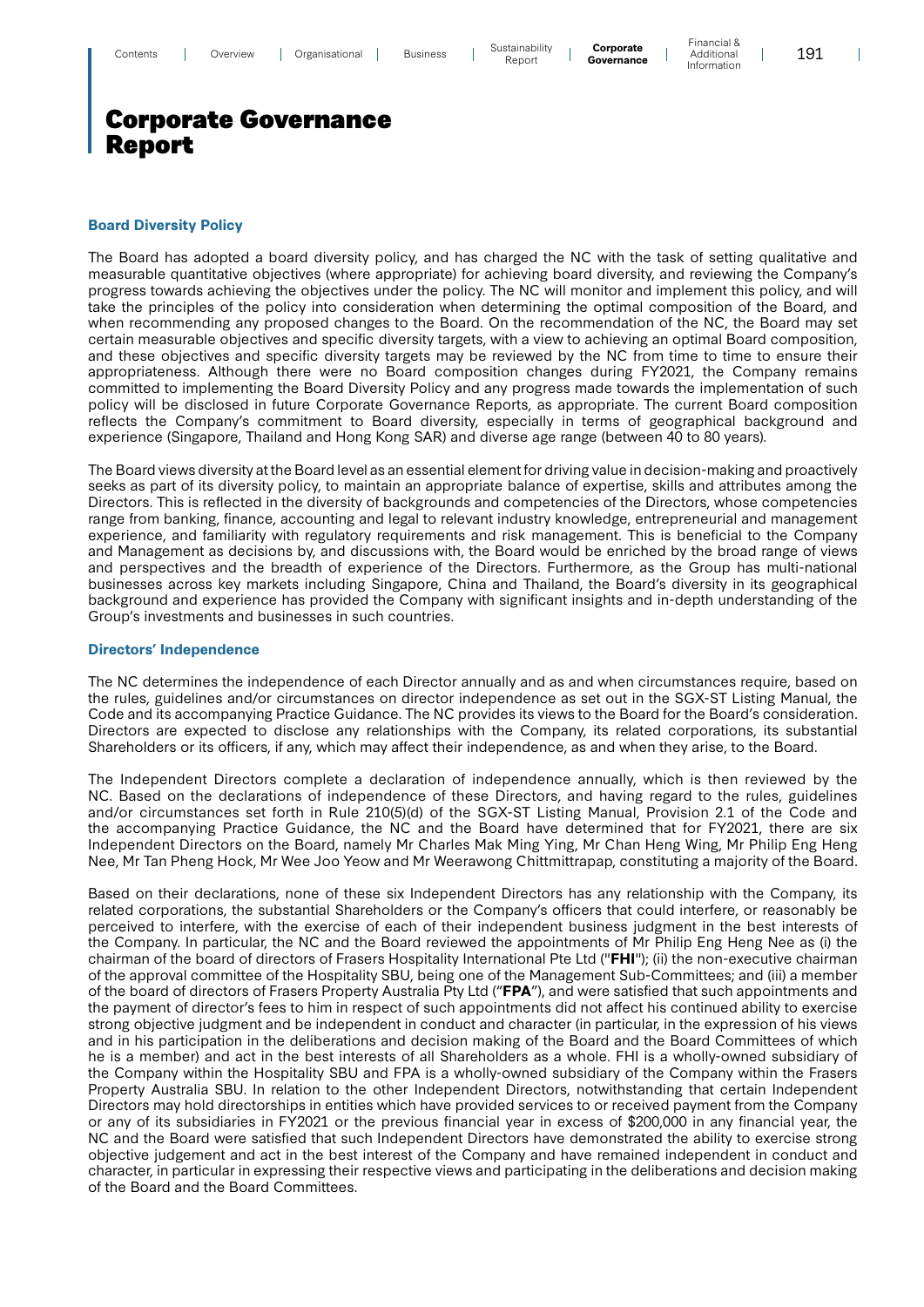The Independent Directors lead the way in upholding good corporate governance at the Board level and their presence facilitates the exercise of objective independent judgement on corporate affairs. Their participation and input also ensure that key issues and strategies are critically reviewed, constructively challenged, fully discussed and thoroughly examined, taking into account the long-term interests of FPL and its Shareholders.

As of 30 September 2021, none of the Independent Directors have served on the Board for an aggregate period of more than nine years. Board renewal is a continuing process where the appropriate composition of the Board is continually under review. In this regard, the tenure of each Independent Director is monitored so that the process for Board renewal is commenced ahead of any Independent Director reaching the nine-year mark to facilitate a smooth transition and to ensure that the Board continues to have an appropriate balance of independence. To this end, the NC is tasked with undertaking the process of reviewing, considering and recommending any changes to the composition of the Board, where appropriate, taking into account the requirements to be met by Independent Directors, including Rule 210(5)(d)(iii) of the SGX-ST Listing Manual which will take effect from 1 January 2022.

Under Rule 210(5)(d)(iii) of the SGX-ST Listing Manual, a director is not independent if he or she has been a director for an aggregate period of more than nine years (whether before or after listing) and his or her continued appointment as an independent director has not been sought and approved in separate resolutions by (A) all shareholders; and (B) all shareholders, excluding the directors and the chief executive officer of the company, and associates of such directors and chief executive officer (the separate resolutions in (A) and (B) hereinafter referred to as the "**Two-Tier Approvals**").

Mr Charles Mak Ming Ying, Mr Chan Heng Wing, Mr Philip Eng Heng Nee and Mr Weerawong Chittmittrapap (collectively, the "**Prospective Nine-Year IDs**"), all of whom joined the Board on 25 October 2013, are Independent Directors who will each have served an aggregate of more than nine years on the Board by 25 October 2022, and will each be deemed non-independent from 25 October 2022 under Rule 210(5)(d)(iii), unless Two-Tier Approvals for their continued appointments as Independent Directors are sought and obtained for each of them before then.

Following a review by the NC and the Board, it has been determined that new Independent Directors, including a new Lead Independent Director, be appointed to replace the Prospective Nine-Year IDs as part of succession planning and Board renewal. Accordingly, the continued appointment of the Prospective Nine-Year IDs as Independent Directors will not be submitted for the Two-Tier Approvals at the upcoming AGM. The Company is in the process of selecting and reviewing candidates for appointment as new Independent Directors.

To facilitate an orderly and smooth transition and continuity of knowledge, experience and good governance during the current and future Board renewal exercises, the NC and the Board have recommended that appointment of new Independent Directors be on a staggered basis, with certain Prospective Nine-Year IDs remaining on the Board for a transitional period.

The Company will provide updates on the appointment of the new Independent Directors, and the retirement of the Prospective Nine-Year IDs, via SGXNet in due course.

### **Lead Independent Director**

Mr Charles Mak Ming Ying, an Independent Director, was appointed as lead Independent Director (the "**Lead Independent Director**") on 8 May 2015. The Lead Independent Director provides leadership in situations where the Chairman is conflicted, chairs Board meetings in the absence of the Chairman, works with the Chairman in leading the Board and is available to Shareholders where they have concerns and the normal channels of communication with the Chairman, the Group CEO and the Group CFO may be inappropriate or inadequate. The Lead Independent Director represents the Independent Directors in responding to Shareholders' and other stakeholders' questions that are directed to the Independent Directors as a group, and has the authority to call for meetings of the Independent Directors, where necessary and appropriate. The Lead Independent Director can call for a meeting of the Independent Directors and/ or other non-executive Directors when necessary and appropriate without the presence of Management to provide a forum for them for the frank exchange of any concerns which may be difficult to raise in Management's presence. The Lead Independent Director thereafter provides feedback to the Board and/or Chairman as appropriate. In addition, the Lead Independent Director may also help the NC conduct annual performance evaluation and develop succession plans for the Chairman and the Group CEO.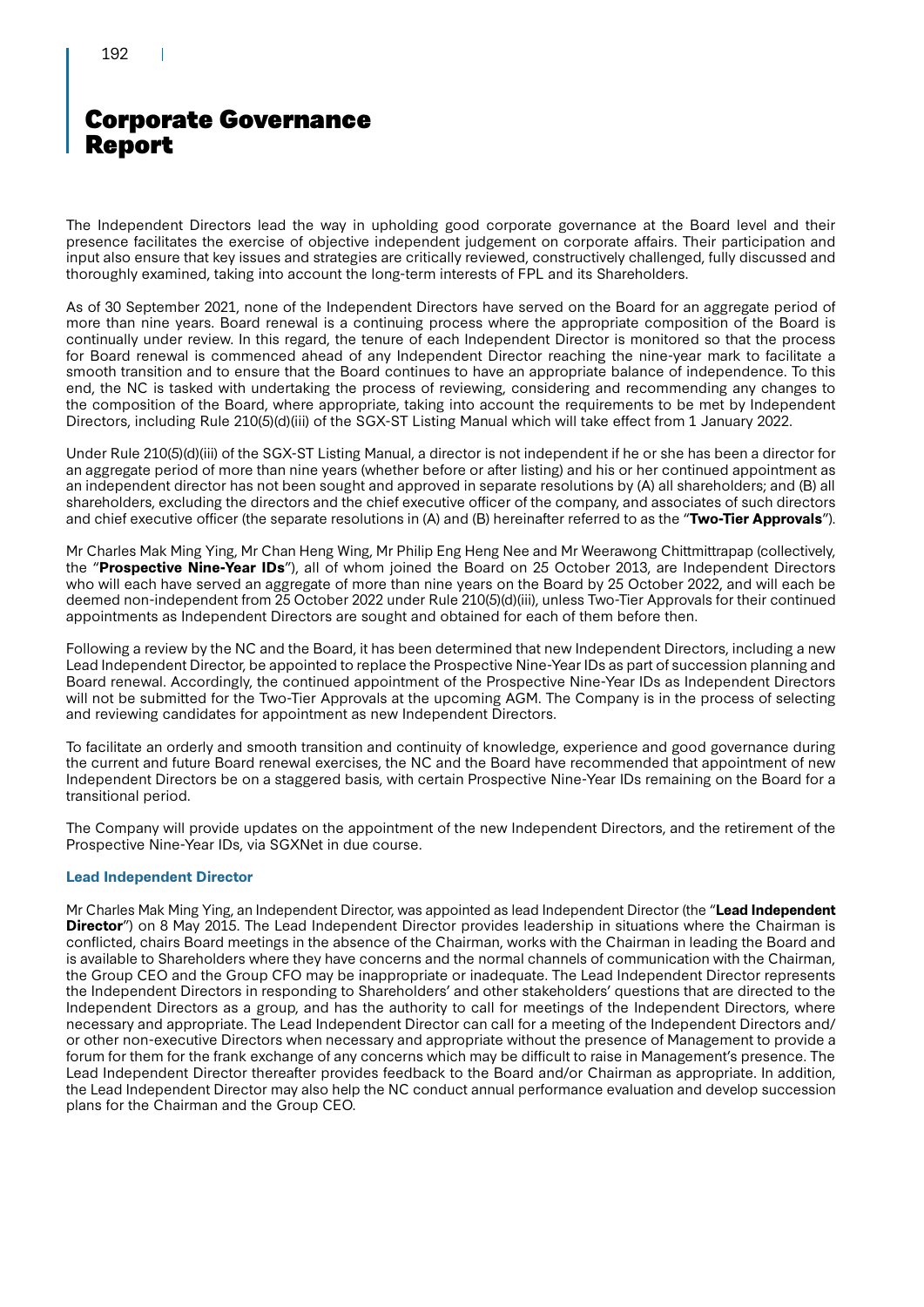#### **Conflict of Interest**

The Board has in place clear procedures for dealing with conflicts of interest. To address and manage possible conflicts of interest that may arise between Directors' interests and those of the Group, the Company, inter alia (a) requires Directors to declare any interest in a transaction or proposed transaction with the Group and any actual or potential conflict of interest as soon as practicable after the relevant facts have come to their knowledge; and (b) requires such Directors to recuse themselves from meetings and discussions (or relevant segments thereof), in addition to abstaining from voting, on any matter in which they have a direct or indirect personal material interest.

For purchases of property in FPL property projects, there is also a policy which sets out the process and procedure for disclosing, reporting and obtaining of relevant approvals for property purchases made by any Director, the Group CEO or any other interested persons (as defined in the SGX-ST Listing Manual) and employees of the Group. The Company does not have a practice of extending loans to Directors, and as at 30 September 2021, there were no loans granted by the Company to Directors. If there are such loans, the Company will comply with its obligations under the Companies Act in relation to loans, quasi-loans, credit transactions and related arrangements to Directors.

#### **Board Performance Evaluation**

The NC is tasked with making recommendations to the Board on the process and objective performance criteria for evaluation of the performance of the Board as a whole, the Board Committees and the individual Directors.

The Board, with the recommendation of the NC, has approved the objective performance criteria and implemented a formal process for assessing the effectiveness of the Board as a whole and its Board Committees separately, and the contribution by the Chairman and each individual Director to the effectiveness of the Board, on an annual basis. The objective performance criteria are not typically changed from year to year. In relation to FY2020, the outcome of the evaluation was generally affirmative across the evaluation categories. Based on the NC's review, the Board and the various Board Committees operate effectively and each Director is contributing to the overall effectiveness of the Board.

For FY2021, an independent external consultant, Aon Solutions Singapore Pte. Ltd. ("**Aon**"), has been appointed to facilitate the process of conducting a Board evaluation survey. The external consultant has no connection with the Company or any of the Directors.

Each Director is required to complete a Board evaluation questionnaire, a Board Committee evaluation questionnaire and an individual Director self-evaluation questionnaire (the"**Questionnaires**"). The Questionnaires have been designed to provide an evaluation of the current effectiveness of the Board and to support the Chairman and the Board in proactively considering what can enhance the readiness of the Board to address emerging strategic priorities for the Company as a whole. The external consultant will facilitate the sending of the Questionnaires to all Directors, and one-to-one interviews are conducted selectively on a rotational basis to obtain Directors' feedback.

The objective performance criteria covered in the Board evaluation exercise relate to the following key segments: (1) Board composition (balance of skills, experience, independence, knowledge of the company, and diversity); (2) management of information flow; (3) Board processes (including Board practices and conduct); (4) Board's consideration of Environmental, Social and Governance aspects; (5) Board strategy and priorities; (6) Board's value add to, and management of the performance of, the Company; (7) development and succession planning of executives; (8) development and training of Directors; (9) oversight of risk management and internal controls; and (10) the effectiveness of the Board Committees. The individual Director self-evaluation questionnaire aims to assess whether each Director is willing and able to constructively challenge and contribute effectively to the Board, and demonstrate commitment to his or her roles on the Board and Board Committees (if any).

The responses to the Questionnaires and interview(s) are summarised by the external consultant and its report submitted to the NC. To provide a greater level of objectivity in the evaluation process, the report also includes peer comparisons and third-party benchmarking of the results to the evaluation. Findings and recommendations of the external consultant which include feedback from Directors would be taken into consideration and any necessary follow-up actions would be undertaken with a view to improving the overall effectiveness of the Board in fulfilling its role and meeting its responsibilities to Shareholders. The Chairman will, where necessary, provide feedback to the Directors with a view to improving Board performance and, where appropriate, propose changes to the composition of the Board.

 $\overline{\phantom{a}}$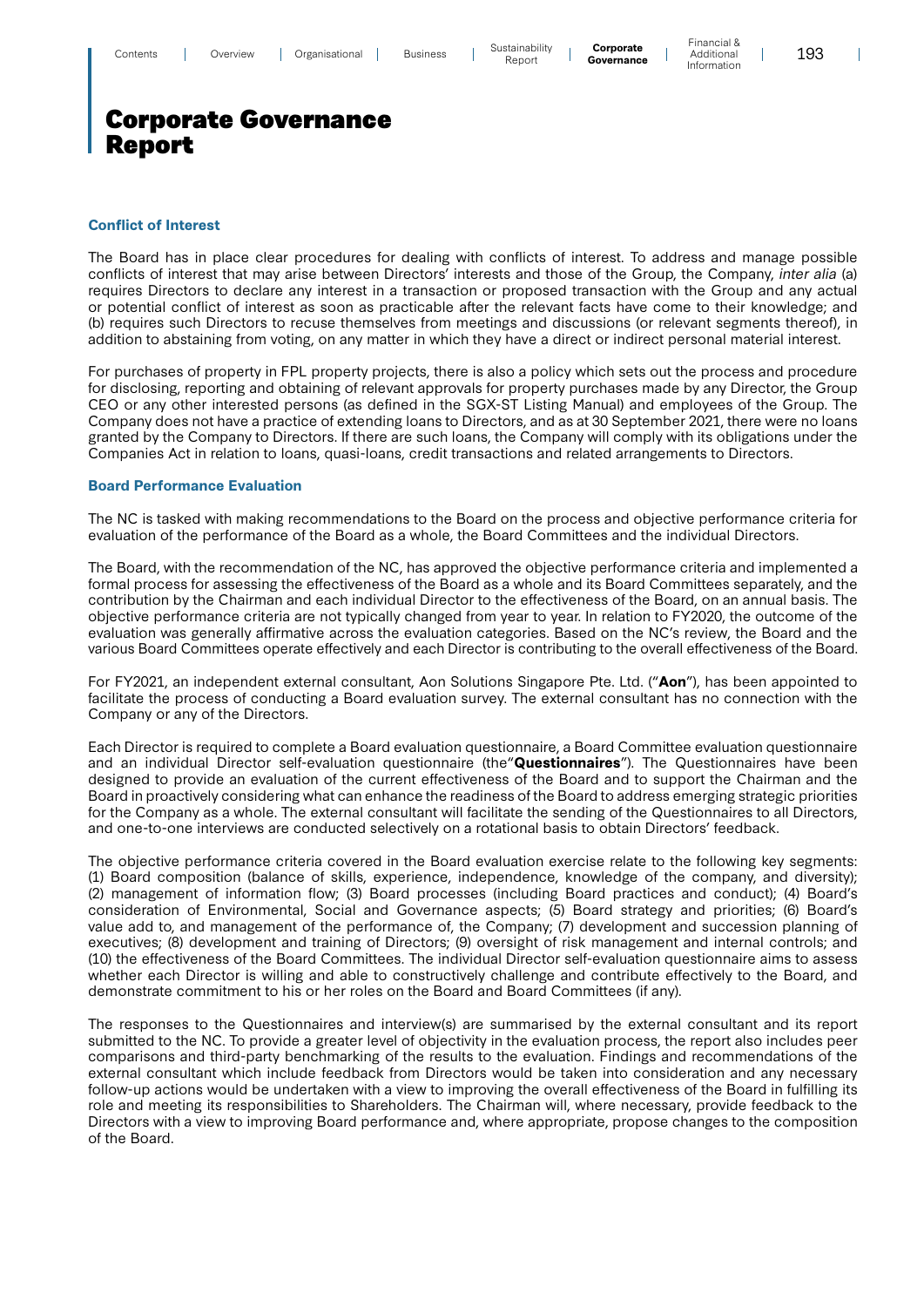### REMUNERATION MATTERS

With the recommendations of the RC, the Board has put in place a formal and transparent process for developing the framework and policies on Director and executive remuneration and for fixing the remuneration packages of individual Directors and Key Management Personnel.

### **Compensation Philosophy**

The Group seeks to incentivise and reward consistent and sustained performance through market competitive, internally equitable, performance-orientated and shareholder-aligned compensation programmes. This compensation philosophy serves as the foundation for the Group's remuneration framework, and guides the Group's remuneration framework and strategies. In addition, the Group's compensation philosophy seeks to align the aspirations and interests of its employees with the interests of the Group and its Shareholders, resulting in the sharing of rewards for both employees and Shareholders on a sustained basis. The Group's compensation philosophy serves to attract, motivate and retain employees. The Group aims to connect employees' desire to develop and fulfil their aspirations with the growth opportunities afforded by the Group's vision and corporate initiatives.

### **Compensation Principles**

All compensation programme design, determination and administration are guided by the following principles:

### **(a) Pay-for-Performance**

The Group's Pay-for-Performance principle encourages excellence, in a manner consistent with the Group's core values. The Group takes a total compensation approach, which recognises the value and responsibility of each role, and differentiates and rewards performance through its incentive plans.

### **(b) Shareholder Returns**

Performance measures for incentives are established to drive initiatives and activities that are aligned with both short-term value creation and long-term shareholder wealth creation, thus ensuring a focus on delivering Shareholder returns.

### **(c) Sustainable Performance**

The Group believes sustained success depends on the balanced pursuit and consistent achievement of short and long-term goals. Hence, variable incentives incorporate a significant pay-at-risk element to align employees with sustainable performance for the Group.

### **(d) Market Competitiveness**

The Group aims to be market competitive by benchmarking its compensation levels with relevant comparators. However, the Group embraces a holistic view of employee engagement that extends beyond monetary rewards. Recognising each individual as unique, the Group seeks to motivate and develop employees through all the levers available to the Group through its comprehensive human capital platform, including learning and development and career advancement through vertical, lateral and diagonal moves within the Group.

### **Engagement of External Consultants**

The RC may from time to time, and where necessary or required, engage external consultants in framing the remuneration policy and determining the level and mix of remuneration for Directors and Management. Among other things, this helps the Company to stay competitive in its remuneration packages. During FY2021, Aon was appointed as the Company's remuneration consultant. The remuneration consultant does not have any relationship with the Company or its Directors or Key Management Personnel which would affect its independence and objectivity.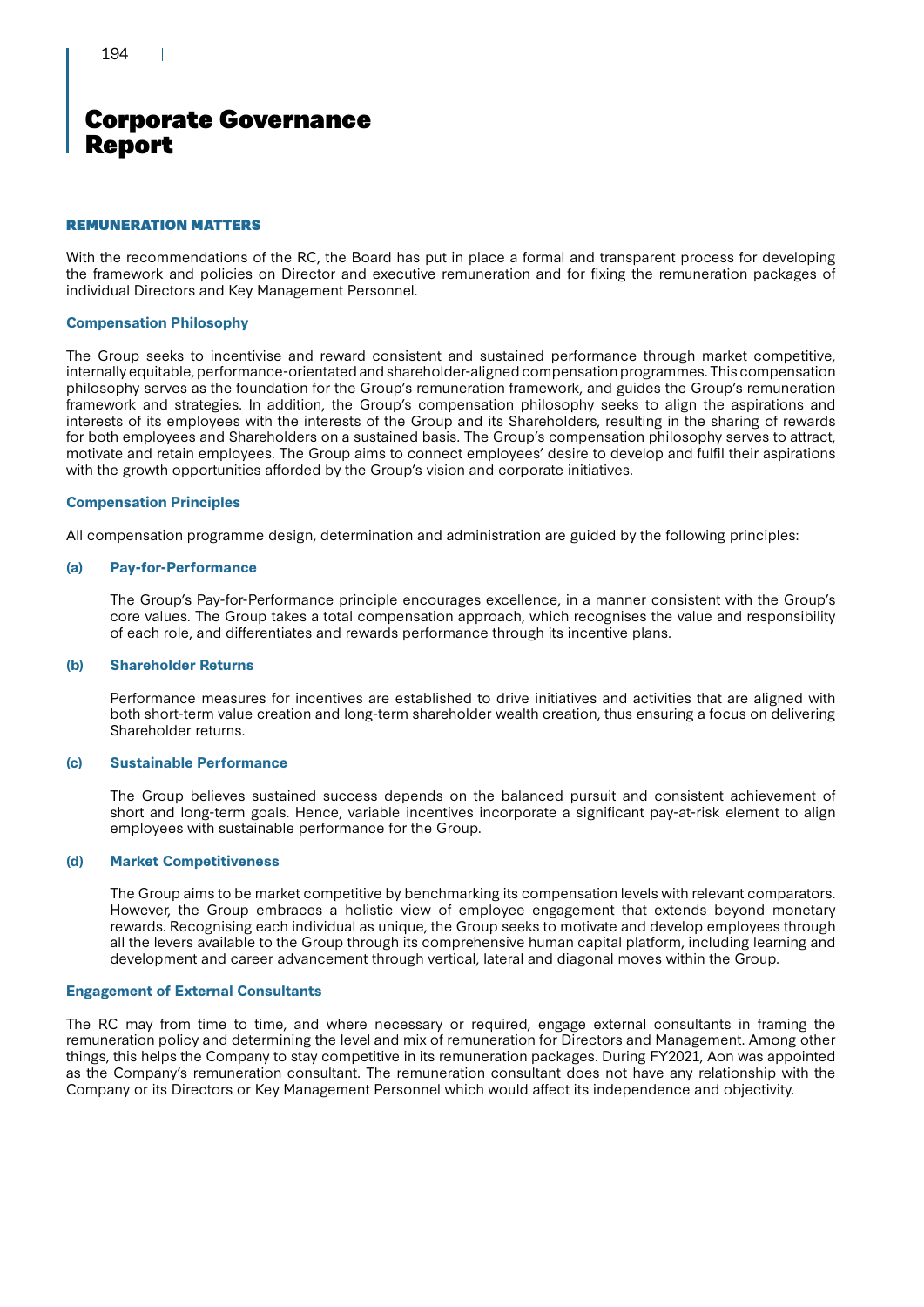#### **Remuneration Framework**

The RC reviews and makes recommendations to the Board on the remuneration framework for the Independent Directors and other non-executive Directors, the Key Management Personnel and other management personnel of the Company. The remuneration framework is endorsed by the Board.

The remuneration framework covers all aspects of remuneration including salaries, allowances, performance bonuses, benefits in kind, termination terms and payments, grant of share awards and incentives for the Key Management Personnel and fees for the Independent Directors and other non-executive Directors, and the RC considers all such aspects of remuneration to ensure they are fair and avoids rewarding poor performance.

The remuneration framework is tailored to the specific role and circumstances of each Director and Key Management Personnel, to ensure an appropriate remuneration level and mix that recognises the performance, potential and responsibilities of these individuals.

#### *Remuneration Policy in Respect of Management and Other Employees*

The RC reviews the level, structure and mix of remuneration and benefits, policies and practices (where appropriate) of the Company, to ensure that they are appropriate and proportionate to the sustained performance and value creation of the Company, taking into account the strategic objectives of the Company, and designed to attract, retain and motivate the Key Management Personnel to successfully manage the Company for the long term. The RC takes into account all aspects of remuneration, including termination terms, to ensure that they are fair.

The remuneration framework comprises fixed and variable components, which include short-term and long-term incentives. When conducting its review of the remuneration framework, the RC takes into account Company and individual performance. Company performance is measured based on pre-set financial and non-financial indicators. Individual performance is measured via employee's annual appraisal based on indicators such as core values, competencies and key performance indicators.

#### **Fixed Component**

The fixed component in the Company's remuneration framework is structured to reward employees for the role they performed, and is benchmarked against relevant industry market data. It comprises base salary, fixed allowances and any statutory contribution. The base salary and fixed allowances for each Key Management Personnel are reviewed annually by RC and approved by the Board.

#### **Variable Component**

A significant and appropriate proportion of Key Management Personnel's remuneration comprises a variable component which is structured so as to link rewards to corporate and individual performance and incentivise sustained performance in both the short and long term. The variable incentives are measured based on quantitative and qualitative targets, and overall performance will be determined at the end of the year and approved by the RC. The performance targets are measurable, appropriate and meaningful so that they incentivise the right behaviour in a manner consistent with the Group's core values. For individuals in control functions, performance targets are principally based on the achievement of the objectives of their functions.

### **(1) Short Term Incentive Plans**

The short-term incentive plans aim to incentivise excellence in performance in the short term. All Key Management Personnel are assessed using a balanced scorecard with pre-agreed financial and non-financial Key Performance Indicators ("**KPIs**"). The financial KPIs comprise of Group and, where applicable, SBUs targets. Non-financial KPIs may include measures on Culture & People, Sustainability, Organisation Effectiveness, Digital/Data, Customer/Branding or specified projects. These targets are established at the beginning of each financial year. At the end of the financial year, the achievements are measured against the pre-agreed targets and the short-term incentives of each Key Management Personnel are determined.

The RC recommends the final short-term incentives that are awarded to the Key Management Personnel for the Board's approval, taking into consideration any other relevant circumstances.

 $\mathbf{I}$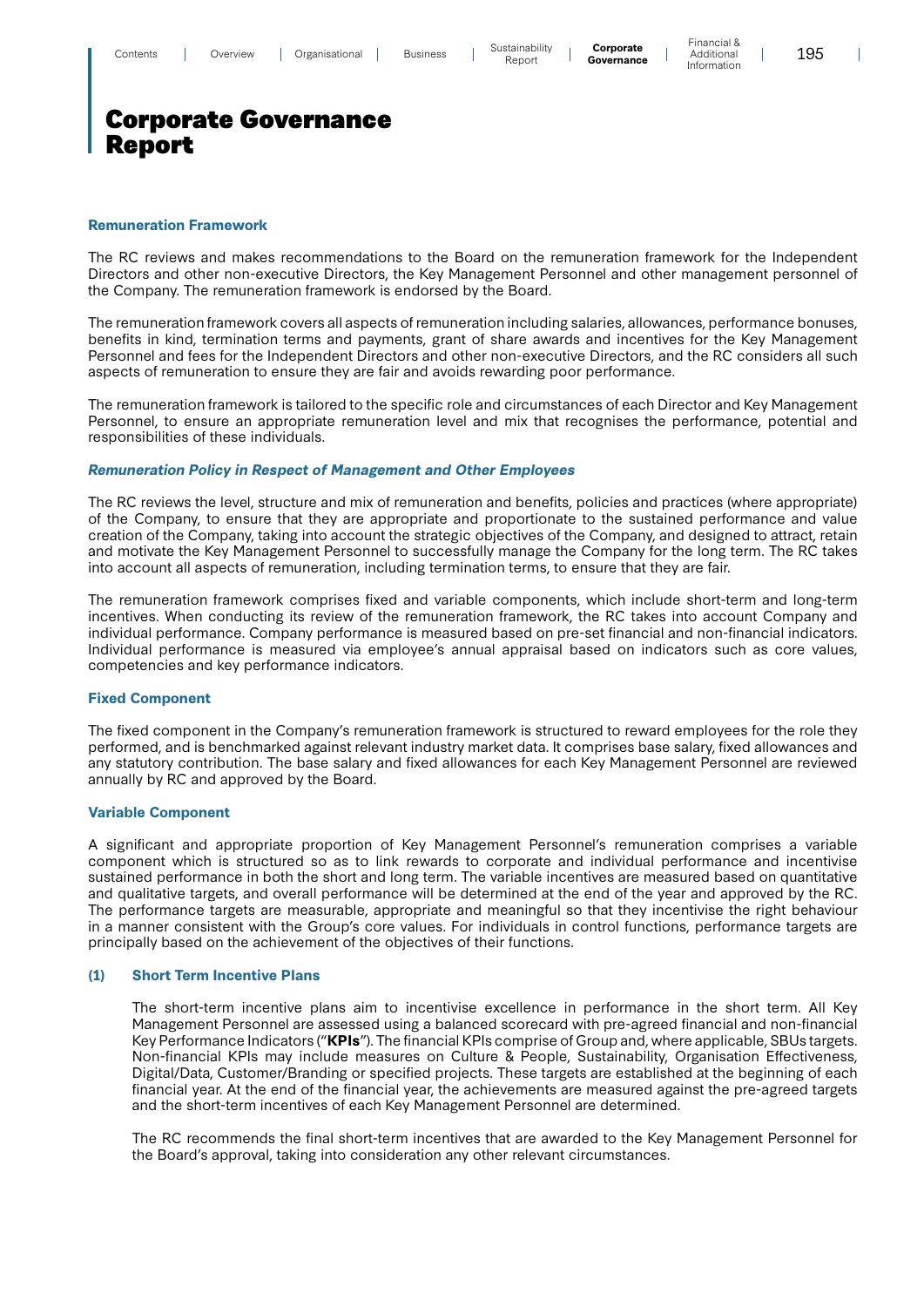### **(2) Long Term Incentive Plans**

The RC administers the Company's long-term incentive plans ("**LTI Plans**"), namely, the restricted share plan ("**RSP**") and the performance share plan ("**PSP**"). The RSP and the PSP were approved by the Board and subsequently adopted by Shareholders on 25 October 2013. Through the LTI Plans, the Company seeks to foster a greater ownership culture within the Group by aligning more directly the interests of Key Management Personnel and senior executives with the interest of the Shareholders and other stakeholders, and for such employees to participate and share in the Group's growth and success, thereby ensuring alignment with sustainable value creation for Shareholders over the long-term.

The RSP is available to a broader base of senior executives compared to the PSP. Its objectives are to increase the Company's flexibility and effectiveness in its continuing efforts to attract, motivate and retain talented senior executives and to reward these executives for the future performance of the Company. The PSP applies to senior Management in key positions who shoulder the responsibility of the Company's future performance and who are able to drive the growth of the Company through superior performance. They serve as further motivation to the participants in striving for excellence, promoting the Company's long-term success and delivering long-term Shareholder value.

Under the RSP and the PSP, the Company grants share-based awards ("**Initial Awards**") with pre-determined Group performance targets being set at the beginning of performance period. The RC recommends the Initial Awards granted to each Key Management Personnel to the Board for approval, taking into consideration the executive's individual performance. The performance periods for the RSP and the PSP are one year and three years respectively. For the RSP, the pre-set targets are Attributable Profit Before Fair value and Exceptional items ("**APBFE**") and Return on Capital Employed. For the PSP, the pre-set targets are Return on Invested Capital, Total Shareholders' Return Relative to FTSE ST Real Estate Index and Absolute Shareholders' Return as a multiple of Cost of Equity. Such performance conditions are generally performance indicators that are key drivers of business performance, Shareholders' value creation and aligned to the Group's business objectives.

The RSP and PSP awards represent the right to receive fully paid shares in the Company ("**Shares**"), their equivalent cash value or a combination thereof, free of charge, provided certain prescribed performance conditions are met. Such performance conditions are generally performance indicators that are key drivers of Shareholder value creation and aligned to the Group's business objectives. The final number of Shares to be released ("**Final Awards**") will depend on the achievement of the pre-determined Group performance targets at the end of the respective performance period. If such targets are exceeded, more Shares than the Initial Awards may be delivered, subject to a maximum multiplier of the Initial Awards. The Final Awards under the RSP will vest to the participants in three tranches over two years after the one-year performance period. For the PSP, the Final Awards will vest fully at the end of the three-year performance period. The aggregate number of Shares allotted and issued and/or to be allotted and issued, when aggregated with existing Shares (including shares held in treasury) delivered and/or to be delivered pursuant to the RSP and the PSP shall not exceed ten percent (10%) of the total number of issued Shares of the Company (excluding treasury shares and subsidiary holdings) over the 10-year duration of the RSP and the PSP.

The RC has absolute discretion to decide on the Final Awards, taking into consideration any other relevant circumstances.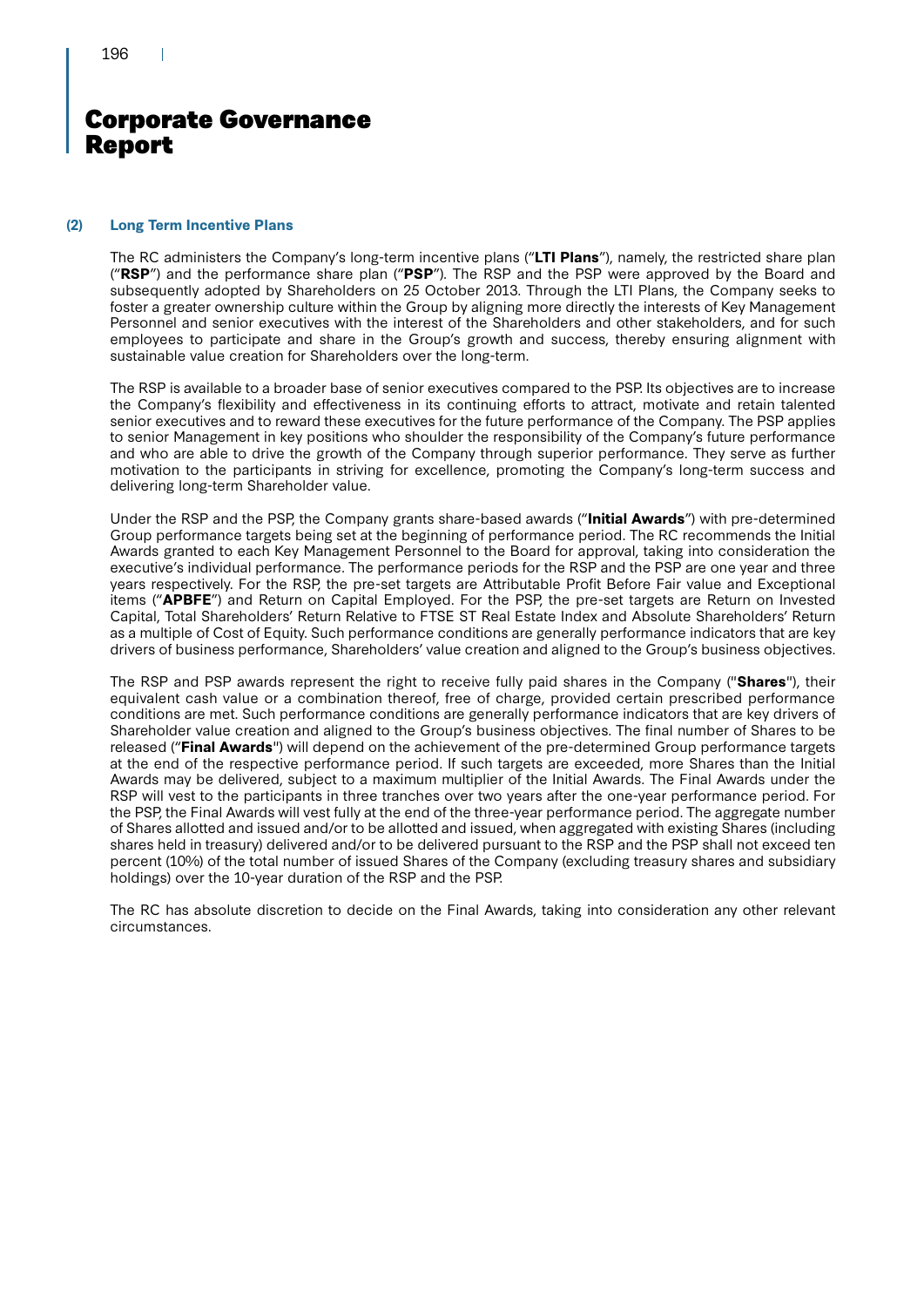Financial & Additional Information

 $\overline{\phantom{a}}$ 

### Corporate Governance Report

### *Approach to Remuneration of Key Management Personnel*

The Company advocates a performance-based remuneration system that is highly flexible and responsive to the market, and is structured so as to link a significant and appropriate proportion of remuneration to the Company's performance and that of the individual.

In designing the compensation structure, the RC seeks to ensure that the level and mix of remuneration is competitive, relevant and appropriate in finding a balance between current versus long-term compensation and between cash versus equity incentive compensation.

Executives who have a greater ability to influence Group outcomes have a greater proportion of overall reward at risk. The RC exercises broad discretion and independent judgement in ensuring that the level and mix of remuneration are aligned with the interests of the Shareholders and other stakeholders and promote the long-term success of the Company, and appropriate to attract, retain and motivate Key Management Personnel to successfully manage the Company for the long term.

### *Performance Indicators for Key Management Personnel*

As set out above, the Company's variable remuneration comprises short-term and long-term incentives, taking into account both individual and Company's performance. This is to ensure employee remuneration is linked to performance. In determining short-term incentives, both the Group and SBUs' financial and non-financial performance as set out in the balanced scorecard are taken into consideration. The performance targets under the LTI Plans of APBFE and Return on Capital Employed (in the case of the RSP) and Return on Invested Capital, Total Shareholders' Return Relative to FTSE ST Real Estate Index and Absolute Shareholders' Return as a multiple of Cost of Equity (in the case of the PSP) align the interests of the Key Management Personnel with the long-term growth and performance of the Company. For FY2021, the pre-determined target performance levels under the LTI Plans were partially met.

Currently, the Company does not have claw-back provisions which allow it to reclaim incentive components of remuneration from its Key Management Personnel in exceptional circumstances of misstatement of financial results or misconduct resulting in financial loss.

### *Remuneration Packages of Key Management Personnel*

The RC reviews and makes recommendations on the specific remuneration packages and service terms for the Group CEO and the other Key Management Personnel for approval by the Board, which is ultimately accountable for all remuneration decisions relating to the Group CEO and the Key Management Personnel.

No Director or Key Management Personnel is involved in deciding his/her remuneration.

The Group CEO does not receive any Directors' fee for serving on the Board and Board Committees. As he is also an associate of a controlling Shareholder, he does not participate in the RSP and PSP. The Group CEO's long-term incentive paid in the form of cash is based on similar performance targets, performance periods and achievement factors as those for the RSP and the PSP.

Non-independent Directors abstain from any decisions relating to the Group CEO's remuneration.

The RC aligns the Group CEO's leadership, through appropriate remuneration and benefit policies, with the Company's strategic objectives and key challenges. Performance targets are also set for the Group CEO and his performance is evaluated yearly.

In solidarity with its stakeholders in overcoming the challenges posed by the COVID-19 pandemic, senior Management took a reduction in their base salary of between 10% to 25% from 1 October 2020 to 31 July 2021.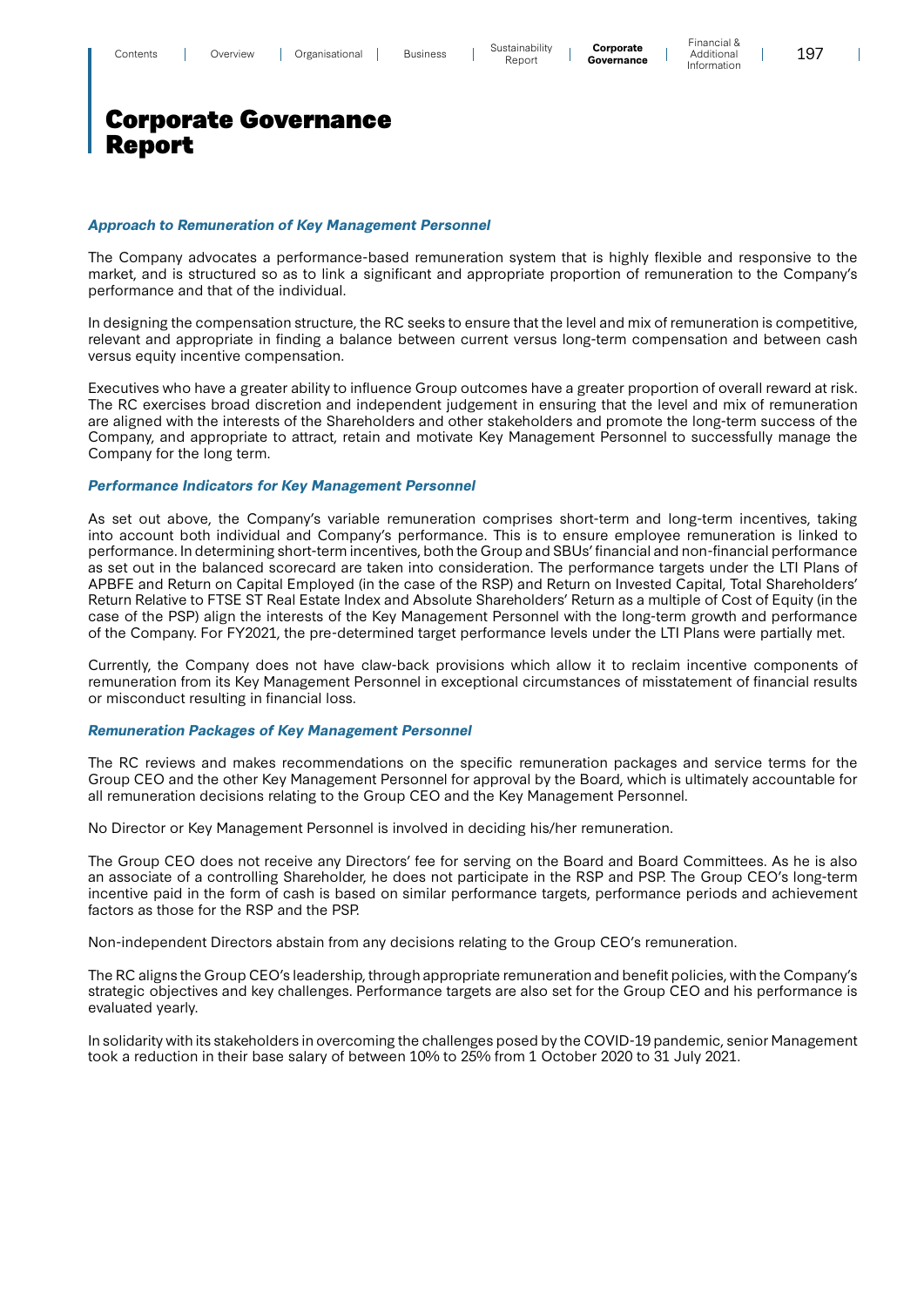H.

# Corporate Governance Report

### *Remuneration Policy in respect of Independent Directors and Other Non-Executive Directors*

The remuneration of Independent Directors and other non-executive Directors has been designed to be appropriate to the level of contribution, taking into account factors such as effort, time spent, and responsibilities, on the Board and Board Committees, to attract, retain and motivate the Directors to provide good stewardship of the Company to successfully manage the Company for the long term.

Independent Directors and other non-executive Directors do not receive options, share-based incentives or bonuses.

The Company engages consultants to review Directors' fees by benchmarking such fees against the amounts paid by listed industry peers. Each non-executive Director's and Independent Director's remuneration comprises a basic fee and attendance fees for attending Board and Board Committee meetings. In addition, non-executive Directors and Independent Directors who perform additional services on Board Committees are paid an additional fee for such services. The chairman of each Board Committee is also paid a higher fee compared to the members of the respective Board Committees in view of the greater responsibility carried by that office. The following fee structure was presented to and reviewed by the RC, and upon recommendation by the RC, was endorsed by the Board for FY2021:

|                                                                                                  |                  |                       | <b>Attendance Fee</b> |                       |
|--------------------------------------------------------------------------------------------------|------------------|-----------------------|-----------------------|-----------------------|
|                                                                                                  |                  | <b>Attendance Fee</b> | (for physical         |                       |
|                                                                                                  |                  | (for physical         | attendance            |                       |
|                                                                                                  |                  | attendance in         | outside Singapore     | <b>Attendance Fee</b> |
|                                                                                                  |                  | Singapore or          | (excluding            | (for attendance)      |
|                                                                                                  |                  | home country of       | home country of       | via tele / video      |
|                                                                                                  | <b>Basic Fee</b> | Director)             | Director))            | conference)           |
|                                                                                                  | \$)              | $($ \$)               | $($ \$)               | \$)                   |
| <b>Board</b>                                                                                     |                  |                       |                       |                       |
| - Chairman                                                                                       | 200,000          | 3,000                 | 4,500 per trip        | 1,000                 |
| - Lead Independent Director                                                                      | 120,000          | 1,500                 | 4,500 per trip        | 1,000                 |
| - Member                                                                                         | 100,000          | 1,500                 | 4,500 per trip        | 1,000                 |
| <b>Audit Committee and Board</b><br><b>Executive Committee</b>                                   |                  |                       |                       |                       |
| - Chairman                                                                                       | 60,000           | 3,000                 | 4,500 per trip        | 1,000                 |
| - Member                                                                                         | 30,000           | 1,500                 | 4,500 per trip        | 1,000                 |
| <b>Remuneration Committee</b>                                                                    |                  |                       |                       |                       |
| - Chairman                                                                                       | 50,000           | 3,000                 | 4,500 per trip        | 1,000                 |
| - Member                                                                                         | 25,000           | 1,500                 | 4,500 per trip        | 1,000                 |
| <b>Nominating Committee and</b><br><b>Risk Management and</b><br><b>Sustainability Committee</b> |                  |                       |                       |                       |
| - Chairman                                                                                       | 40,000           | 3,000                 | 4,500 per trip        | 1,000                 |
| - Member                                                                                         | 20,000           | 1,500                 | 4,500 per trip        | 1,000                 |
| <b>Information Technology &amp;</b><br>Cybersecurity Committee <sup>(1)</sup>                    |                  |                       |                       |                       |
| - Chairman                                                                                       |                  | 3,000                 | 4,500 per trip        | 1,000                 |
| - Member                                                                                         |                  | 1,500                 | 4,500 per trip        | 0                     |

**Note:**

(1) The Information Technology & Cybersecurity Committee comprises Board members and members of Management, For FY2021, no basic fees are payable to the members of the Information Technology & Cybersecurity Committee, while attendance allowance is payable only to Mr Tan Pheng Hock and Mr Wee Joo Yeow, who are respectively the Chairman and a member of this committee.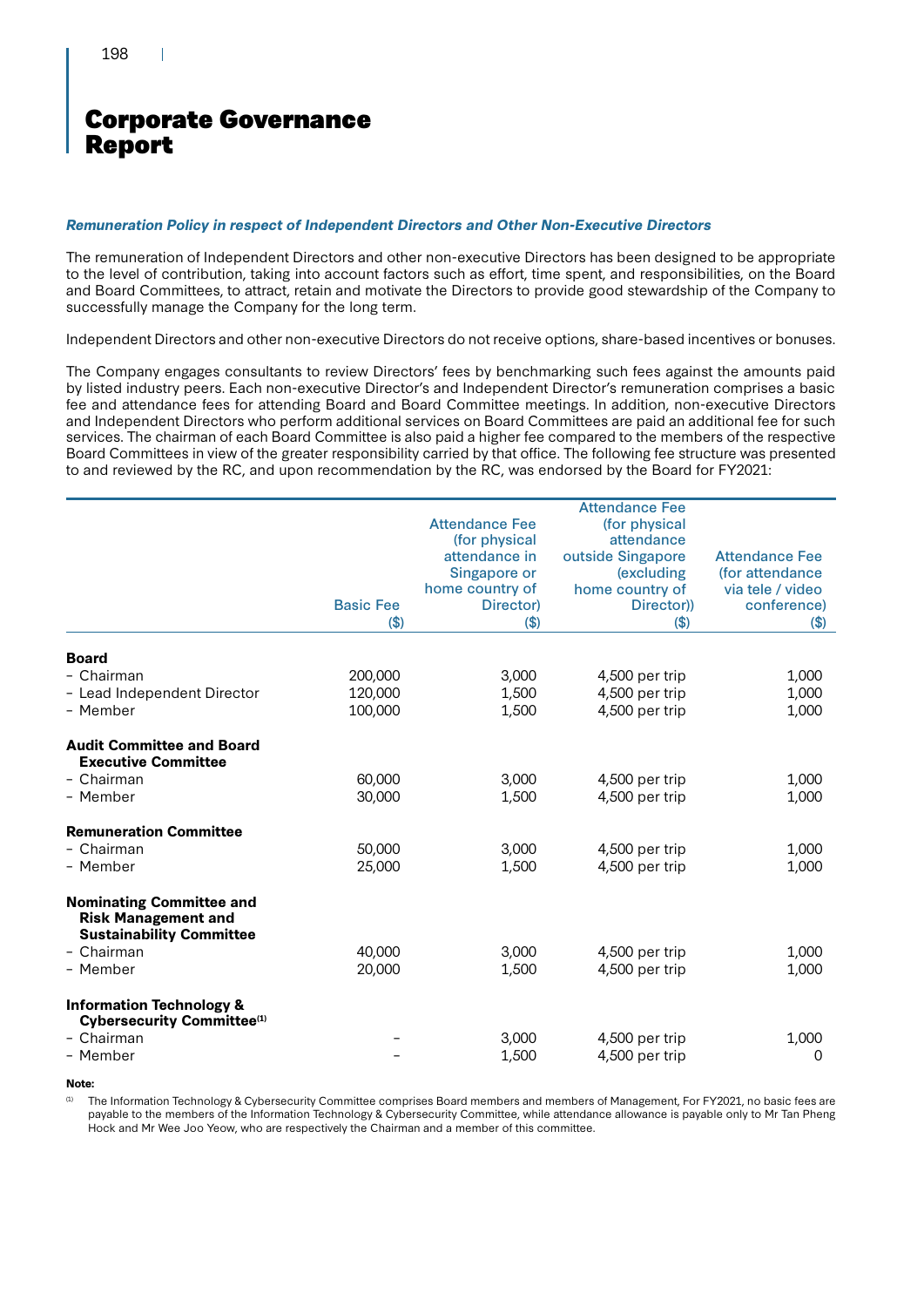$\mathbf{I}$ 

# Corporate Governance Report

Shareholders' approval was obtained at the AGM held on 22 January 2021 for the payment of Directors' fees of up to \$2,000,000 for FY2021. Shareholders' approval will be sought at the upcoming AGM to be held on 21 January 2022 for the proposed payment of Directors' fees of up to \$2,500,000 for the financial year ending 30 September 2022.

The increase of \$500,000 over the sum approved for last year is to accommodate, amongst others, any fee increases due to the appointment of new Directors and/or additional unscheduled Board or Board Committee meetings, as well as the inclusion of a basic fee for serving as Chairman or member of the Information Technology & Cybersecurity Committee upon its conversion to a formalised Board Committee, which is anticipated to take place in the financial year ending 30 September 2022. Apart from the inclusion of the basic fees for the Information Technology & Cybersecurity Committee, there are no other anticipated changes to the Directors' fee structure for the current financial year ending 30 September 2022.

### **Disclosure of Remuneration of Directors and Top Key Management Personnel**

Information on the remuneration of the Directors for FY2021 is set out below.

|                                  | <b>Total Remuneration</b><br>(in the form of Directors' Fees) |
|----------------------------------|---------------------------------------------------------------|
| Directors of the Company         | $S^{(1)}$                                                     |
| Mr Charoen Sirivadhanabhakdi     | (2)                                                           |
| Khunying Wanna Sirivadhanabhakdi | (2)                                                           |
| Mr Charles Mak Ming Ying         | 277,083                                                       |
| Mr Chan Heng Wing                | 179,250                                                       |
| Mr Philip Eng Heng Nee           | 227.000(3)                                                    |
| Mr Tan Pheng Hock                | 111.667                                                       |
| Mr Wee Joo Yeow                  | 171.167                                                       |
| Mr Weerawong Chittmittrapap      | 161,667                                                       |
| Mr Chotiphat Bijananda           | 190,167                                                       |
| Mr Panote Sirivadhanabhakdi      | (4)                                                           |
| Mr Sithichai Chaikriangkrai      | 184,000                                                       |

**Notes:** 

<sup>(1)</sup> The Board had approved a waiver of 10% of the non-executive Directors' basic fees for the period from 1 October 2020 to 31 July 2021, which were reinstated with effect from 1 August 2021, and this is reflected in the amount of remuneration disclosed above.

(2) Mr Charoen Sirivadhanabhakdi and Khunying Wanna Sirivadhanabhakdi waived payment of Directors' fees due to them.

Excludes \$49,304 and \$120,000, being payment of director's fees from FPL's subsidiaries, Frasers Property Australia Pty Ltd and Frasers Hospitality International Pte Ltd, respectively.

(4) Mr Panote Sirivadhanabhakdi, the Group CEO, is not paid Directors' fees.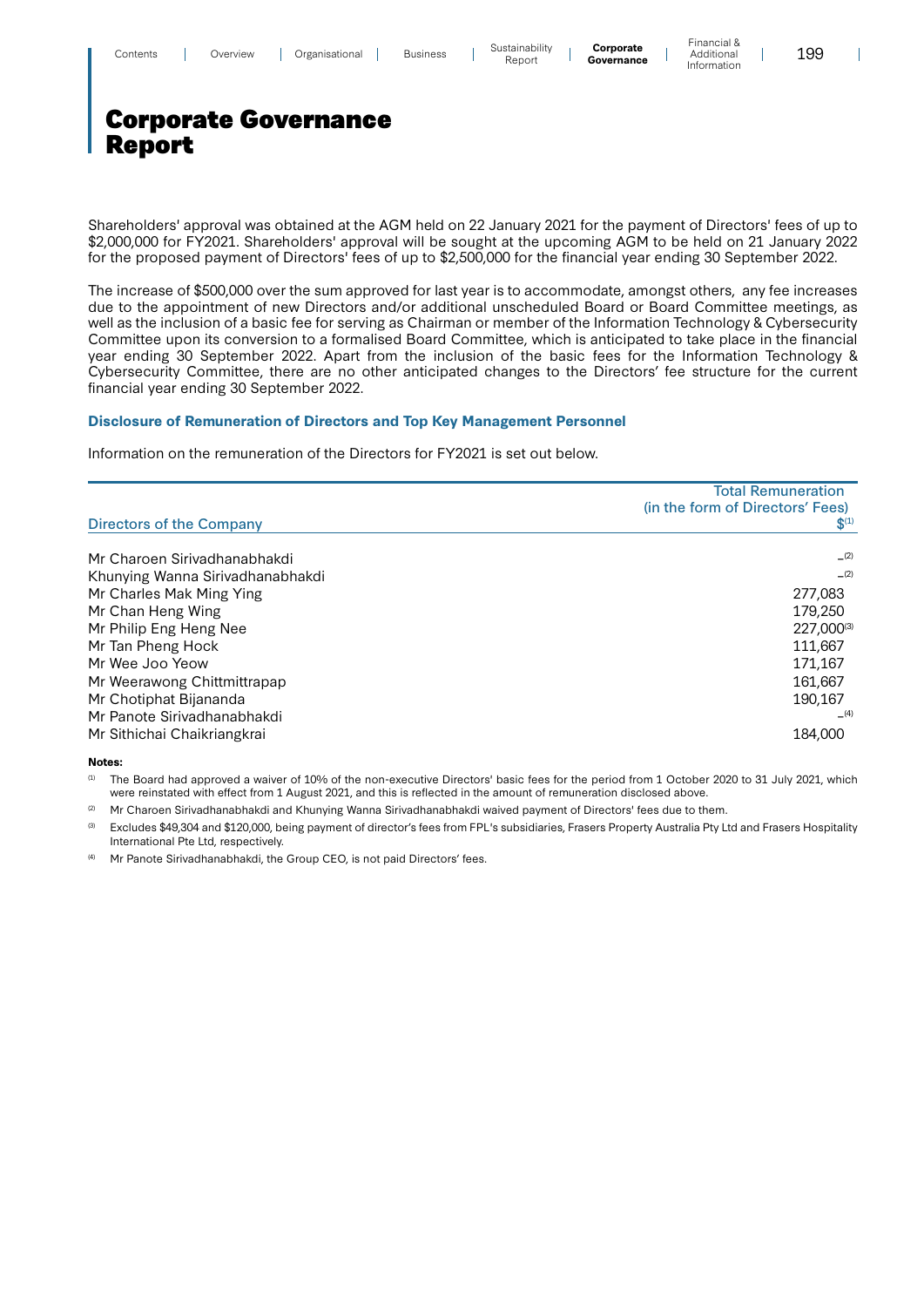Information on the remuneration of the Group CEO, and the total remuneration paid to the top five Key Management Personnel of the Group (excluding the Group CEO) in aggregate, for FY2021, is set out below:

|                                               | Salary inclusive of<br>employer's CPF | <b>Bonus and other</b><br>benefits inclusive of<br>employer's CPF | Long Term<br>Incentives /<br>Share awards $(1)$ | Total <sup>(2)</sup> |
|-----------------------------------------------|---------------------------------------|-------------------------------------------------------------------|-------------------------------------------------|----------------------|
|                                               |                                       |                                                                   |                                                 |                      |
| Group CEO                                     |                                       |                                                                   |                                                 |                      |
| Mr Panote Sirivadhanabhakdi <sup>(3)(4)</sup> | \$771,750                             | \$1,553,171                                                       | $$750,145^{(5)}$                                | \$3,075,066          |
|                                               | 25%                                   | 51%                                                               | 24%                                             | 100%                 |
| <b>Top five Key Management</b>                |                                       |                                                                   |                                                 |                      |
| Personnel                                     |                                       |                                                                   |                                                 |                      |
| Mr Chia Khong Shoong                          |                                       |                                                                   |                                                 |                      |
| Mr Loo Choo Leong                             |                                       |                                                                   |                                                 |                      |
| Mr Reini Otter                                | \$3,405,240                           | \$3,052,651                                                       | \$2,092,397                                     | \$8,550,288          |
| Mr Anthony Boyd                               | 40%                                   | 36%                                                               | 24%                                             | 100%                 |
| Mr Uten Lohachitpitaks                        |                                       |                                                                   |                                                 |                      |

#### **Notes:**

<sup>(1)</sup> The value of long term incentives was calculated based on the initial awards at target level and on the closing share price of \$1.15 on 23 June 2021.

<sup>(2)</sup> Certain Key Management Personnel have taken a reduction in their remuneration for the period from 1 October 2020 to 31 July 2021, which was reinstated with effect from 1 August 2021, and this has been reflected in the amount of total remuneration disclosed above.

(3) Mr Panote Sirivadhanabhakdi, the Group CEO, is not paid Director's fees.

The total remuneration paid to the Group CEO for FY2020 was \$3,067,342 instead of \$3,837,674 as previously disclosed in the Company's annual report for FY2020. The remuneration paid comprised (i) salary inclusive of employer's CPF (28%), (ii) bonus and other benefits inclusive of employer's CPF (42%) and (iii) long-term incentives (30%).

<sup>(5)</sup> The long-term incentives for Mr Panote Sirivadhanabhakdi will be paid in the form of cash based on similar performance targets, performance periods, vesting periods and achievement factors as those for the RSP and the PSP.

Save as disclosed above, for FY2021, there were no termination, retirement and post-employment benefits granted to the Directors, the Group CEO and the top five Key Management Personnel.

The Company has decided not to disclose the remuneration of each of the top five Key Management Personnel (excluding the Group CEO) in bands of \$250,000, and it has disclosed the aggregate remuneration of all of the top five Key Management Personnel for the following reasons:

- (i) given the competitive business environment which the Company operates in, there is significant competition for talent, and the Company has not disclosed the remuneration of the top five Key Management Personnel in bands of \$250,000 so as to minimise potential staff movement and undue disruption to its management team which would be prejudicial to the interests of Shareholders;
- (ii) the composition of the current management team has been stable and to ensure the continuity of business and operations of the Company, it is important that the Company continues to retain its team of competent and committed staff;
- (iii) it is important for the Company to ensure stability and continuity of its business by retaining a competent and experienced management team and being able to attract talented staff, and disclosure of the remuneration in bands of \$250,000 of each Key Management Personnel could make it difficult to retain and attract talented staff on a long-term basis; and
- (iv) due to the confidentiality and sensitivity of staff remuneration matters, the Company is of the view that such disclosure could be prejudicial to the interests of Shareholders.

While full compliance with Provision 8.1(b) of the Code would require disclosure of the remuneration of each of the top five Key Management Personnel (who are not Directors or the Group CEO) in bands no wider than \$250,000, taking into account the reasons why such disclosure would be prejudicial to the interests of Shareholders and the fact that the Company has disclosed the aggregate remuneration of all of the top five Key Management Personnel (excluding the Group CEO), the remuneration policies, the composition of remuneration, the appraisal process and the performance metrics which go towards determination of the performance bonus of the Group CEO and the top five Key Management Personnel, the Board has determined that despite the partial deviation from Provision 8.1(b) of the Code, there is sufficient transparency on the Company's remuneration policies, level and mix of remuneration, the procedure for setting remuneration and the relationships between remuneration, performance and value creation consistent with the intent of Principle 8 of the Code.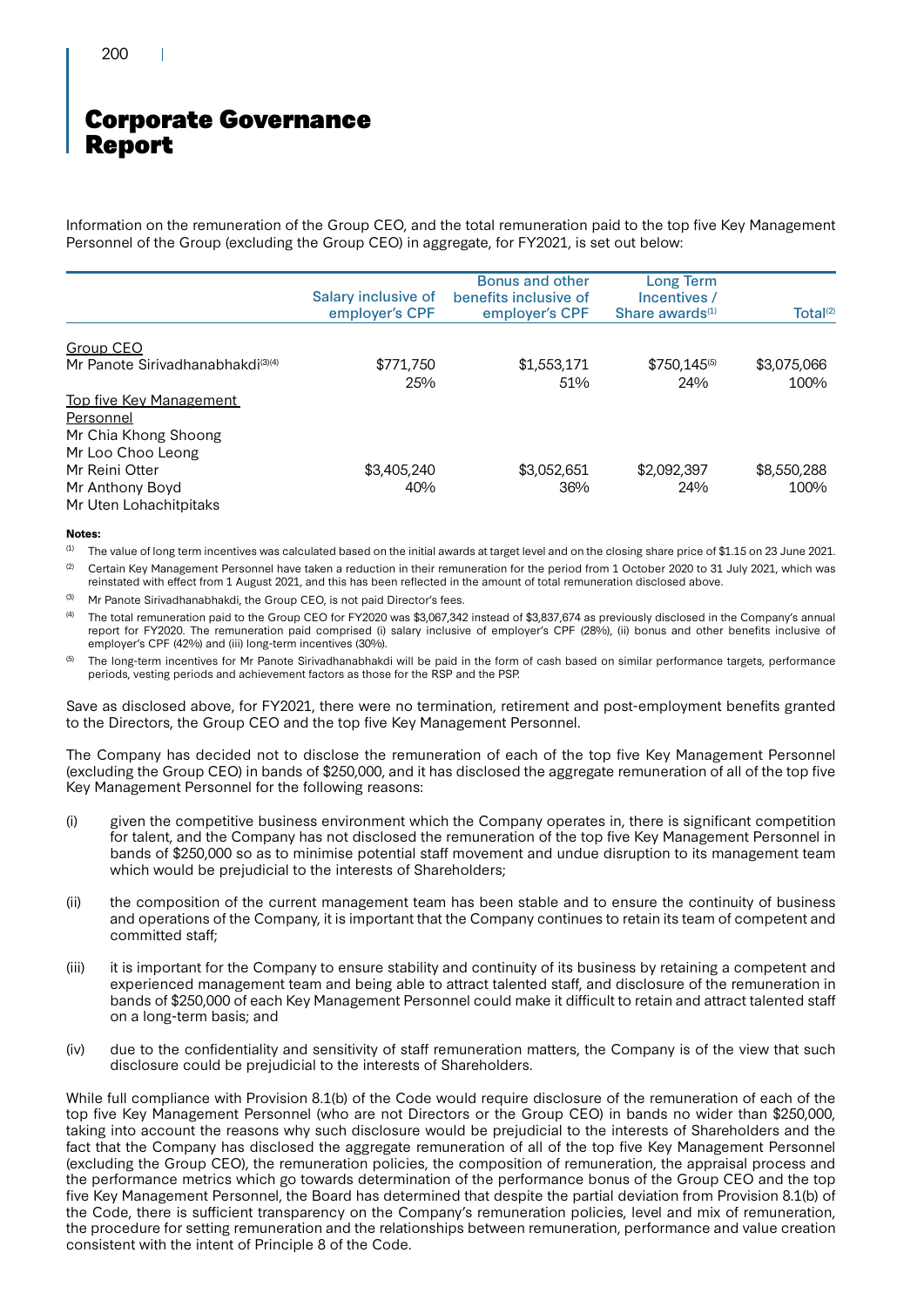$\overline{\phantom{a}}$ 

# Corporate Governance Report

As at 30 September 2021, save for the Group CEO, there are no employees within the Group who is a substantial Shareholder or an immediate family member of a Director, the Group CEO or substantial Shareholder, and whose remuneration (from the Company and its subsidiaries) exceeds \$100,000 during the year. As disclosed above, Mr Panote Sirivadhanabhakdi, the Group CEO, is the son of the Chairman, Mr Charoen Sirivadhanabhakdi, and the Vice Chairman of the Board, Khunying Wanna Sirivadhanabhakdi, each of whom is also a substantial Shareholder. Mr Panote Sirivadhanabhakdi is also the brother-in-law of a Director, Mr Chotiphat Bijananda.

### FINANCIAL PERFORMANCE, REPORTING AND AUDIT

The Board is responsible for providing a balanced and understandable assessment of the Company's and the Group's performance, position and prospects, including interim and other price or trade sensitive public reports, and reports to regulators (if required).

The Company prepares its financial statements in accordance with the Singapore Financial Reporting Standards (International) prescribed by the Accounting Standards Council.

The Company announces its financial statements on a half-yearly basis and provides business updates to Shareholders for the first quarter and the nine-month performance of the Company and the Group. The financial results and business updates contain information on the impact of the COVID-19 situation on the Company's business operations and financial performance. The Board also provides Shareholders with business updates, other price or trade sensitive information and material corporate developments through announcements on SGXNet and, where appropriate, press releases, the Company's website and media and analysts' briefings.

In communicating and disseminating its results, the Company aims to present a balanced and clear assessment of the Group's performance, position and prospects.

In order to enable the Board to obtain a timely and informed assessment of the Company's position, Management furnishes accounts to it on a quarterly basis, with monthly management accounts to be provided as the Board may request from time to time. Such reports keep the Board members informed of the Company's and the Group's performance, position and prospects.

### **External Audit**

The AC conducts an assessment of the external auditors, and recommends its appointment, re-appointment or removal to the Board. The assessment is based on factors such as the performance and quality of its audit and the independence of the auditors. The AC also makes recommendations to the Board on the remuneration and terms of engagement of the external auditors.

In the AGM held on 22 January 2021, KPMG LLP was re-appointed by Shareholders as the external auditors of the Company until the conclusion of the next AGM. Pursuant to the requirements of the SGX-ST, an audit partner may only be in charge of a maximum of five consecutive annual audits and may then return after two years. The KPMG LLP audit partner has been in charge of the audit of the Company since FY2021.

During the year, the AC conducted a review of the scope and results of audit by the external auditors and its cost effectiveness, as well as the independence and objectivity of the external auditors. It also reviewed all non-audit services provided by the external auditors, and the aggregate amount of audit fees paid to them. Details of fees payable to the external auditors in respect of audit and non-audit services for FY2021 are set out in the table below:

| Fees Relating to External Auditors for FY2021 | \$ (Million) |
|-----------------------------------------------|--------------|
| For audit and audit-related services          | 6.8          |
| For non-audit services                        | 1.9          |
| Total                                         | 8.7          |

The AC is satisfied that neither their independence nor their objectivity is put at risk, and that they are still able to meet the audit requirements and statutory obligations of the Company.

The Company has complied with Rule 712 of the SGX-ST Listing Manual which requires, amongst others, that a suitable auditing firm should be appointed by the Company to meet its audit obligations. The Company has also complied with Rule 715 of the SGX-ST Listing Manual which requires that the same auditing firm of the Company based in Singapore audits its Singapore-incorporated subsidiaries and significant joint ventures and associates, and that a suitable auditing firm be engaged for its significant foreign-incorporated subsidiaries and associates.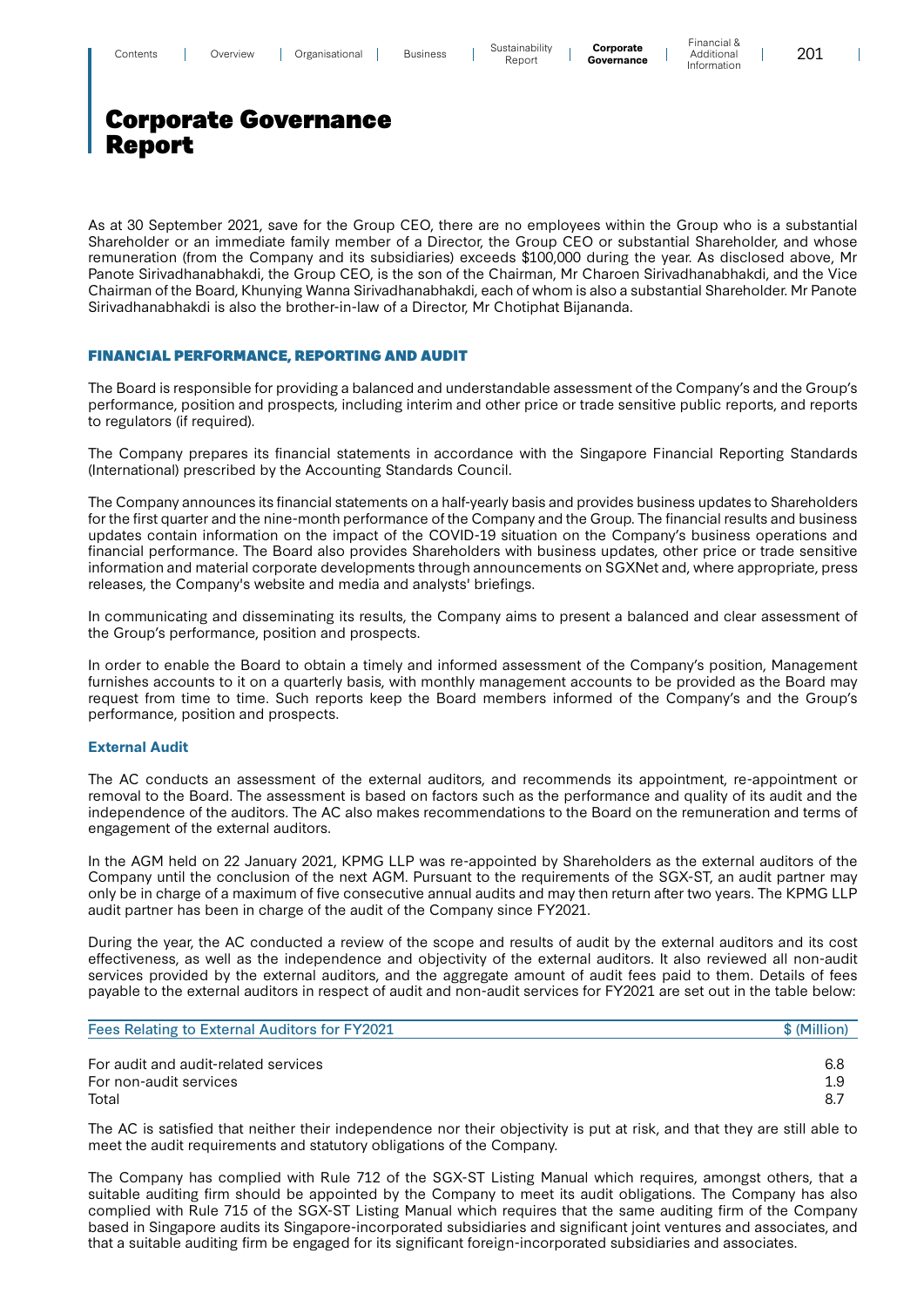202 $\sim 10$ 

# Corporate Governance Report

In the review of the financial statements for FY2021, the AC discussed the following key audit matters identified by the external auditors with Management:

| <b>Key Audit Matter</b>                         | Review by the AC                                                                                                                                                                                                                                                                                                                     |
|-------------------------------------------------|--------------------------------------------------------------------------------------------------------------------------------------------------------------------------------------------------------------------------------------------------------------------------------------------------------------------------------------|
| Valuation of Investment<br>Properties           | The AC considered the methodologies and key assumptions applied by the valuers in<br>arriving at the valuation of investment properties.                                                                                                                                                                                             |
|                                                 | The AC reviewed the outputs from the year-end valuation process of the Group's investment<br>properties and discussed the details of the valuation with Management, focusing on<br>significant changes in fair value measurements and key drivers of the changes.                                                                    |
|                                                 | The AC considered the findings of the external auditors, including their assessment of<br>the appropriateness of valuation methodologies and the underlying key assumptions<br>applied in the valuation of investment properties and the estimation uncertainty during<br>the current climate.                                       |
|                                                 | The AC was satisfied with the valuation process, the methodologies used and the valuation<br>for investment properties as adopted as at 30 September 2021.                                                                                                                                                                           |
| Valuation of Intangible<br>Assets               | The AC considered the methodologies and key assumptions applied by Management for<br>its annual impairment tests of the Group's intangible assets.                                                                                                                                                                                   |
|                                                 | The AC also considered the external auditors' findings on Management's estimates of the<br>recoverable amounts supporting the intangible assets, the methodologies applied and<br>key assumptions used. Where applicable, the AC was briefed on the sensitivity of the key<br>assumptions on the available headroom.                 |
|                                                 | The AC was satisfied with the methodologies and key assumptions used in supporting<br>Management's assessment of the carrying value of the intangible assets as at<br>30 September 2021.                                                                                                                                             |
| Valuation of Development<br>Properties for Sale | The AC considered the methodology applied to the valuation of development properties<br>held for sale, focusing on development projects in markets faced with challenging<br>conditions or, with slower than expected sales. Where appropriate, the AC queried<br>Management on its basis and its strategy to sell the unsold units. |
|                                                 | The AC also considered the findings of the external auditors on Management's assessment<br>of the net realisable value of these development projects.                                                                                                                                                                                |
|                                                 | The AC was satisfied with the approach and assessment adopted by Management in<br>arriving at the net realisable value of the development projects as at 30 September 2021.                                                                                                                                                          |
| Valuation of Property,<br>Plant and Equipment   | The AC considered the methodologies and key assumptions applied in arriving at the valuation<br>of property, plant and equipment in relation to the Group's portfolio of hotel properties.                                                                                                                                           |
|                                                 | The AC reviewed the outputs from the year-end valuation process of the Group's hotel<br>properties and discussed the details of the valuation with Management, focusing on<br>significant changes in fair value measurements and key drivers of the changes.                                                                         |
|                                                 | The AC considered the findings of the external auditors, including their assessment of the<br>appropriateness of valuation methodologies and the underlying key assumptions applied<br>in the valuation of the Group's hotel properties and the estimation uncertainty during the<br>current climate.                                |
|                                                 | The AC was satisfied with the valuation process, the methodologies used and the valuation<br>for property, plant and equipment as adopted as at 30 September 2021 in relation to the<br>Group's portfolio of hotel properties.                                                                                                       |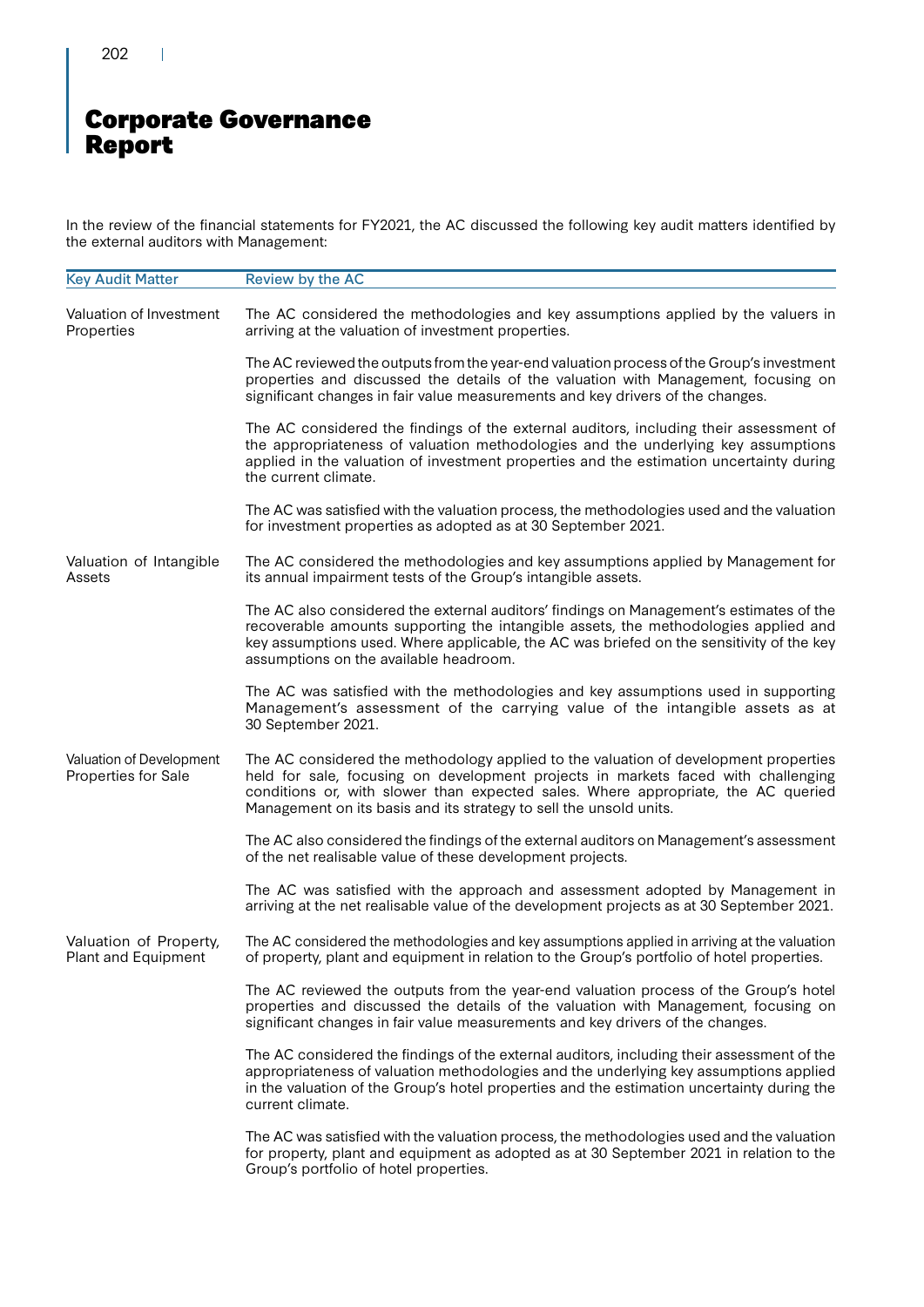Financial & Additional Information

 $\overline{\phantom{a}}$ 

### Corporate Governance Report

### GOVERNANCE OF RISK AND INTERNAL CONTROLS

The Board is responsible for the governance of risk and ensures that Management maintains a sound system of risk management and internal controls. The Company maintains a sound system of risk management and internal controls with a view to safeguarding the interests of the Company and its Shareholders and the Company's assets.

### **Enterprise Risk Management and Risk Tolerance**

Assisted by the RMSC, the Board oversees and determines the nature and extent of the significant risks which the Company is willing to take in achieving its strategic objectives and value creation. With the assistance of the RMSC, the Board determines the Company's risk appetite, assesses the Group's risk profile, material risks, practices and risk control measures, provides advice to Management in formulating the risk management framework, policies and guidelines, and oversees Management in the implementation of the risk management systems. The Board, with the assistance of the RMSC and the AC, reviews, at least annually, the adequacy and effectiveness of the Company's risk management systems.

The Company has adopted an ERM Framework to enhance its risk management capabilities. The Board is assisted by the RMSC to oversee the ERM Framework. Key risks, mitigating measures and management actions are continually identified, reviewed and monitored as part of the ERM Framework. Where applicable, financial and operational key risk indicators are put in place to track key risk exposures. Apart from the ERM Framework, key business risks are thoroughly assessed by Management and each significant transaction is comprehensively analysed so that Management understands the risks involved before it is embarked upon. An outline of the Group's ERM Framework is set out on pages 47 to 49 of this annual report.

Periodic updates are provided to the RMSC on the Group's risk profile. These updates include assessments of the Group's key risks by major business units, highlights of emerging risks, the implementation status of the risk mitigation plan and changes in plans undertaken by Management to manage key risks, as well as reports on risk tolerance status. The Group's risk tolerance statements have been developed by Management, and approved by the RMSC on behalf of the Board.

The risk tolerance statements set out the nature and extent of the significant risks that the Group is willing to take in achieving its strategic objectives. The accompanying risk tolerance thresholds, which set the risk boundaries in various financial and operational areas, are reviewed and monitored closely by Management, and reported to the RMSC. The tolerance statements and risk thresholds are revised at least annually to ensure they are aligned with the Group's business strategies.

### **Internal Controls**

The AC, on behalf of the Board, undertakes the monitoring and review of the system of internal controls. The AC, with the assistance of internal and external auditors, reviews and reports to the Board, at least annually, on the adequacy and effectiveness of the Company's system of controls, including financial, operational, compliance and information technology controls, established by Management, and highlights to the Board any significant findings. In assessing the effectiveness of internal controls, the AC ensures primarily that key objectives are met, material assets are properly safeguarded, fraud or errors in the accounting records are prevented or detected, accounting records are accurate and complete, and reliable financial information is prepared in compliance with applicable internal policies, laws and regulations.

To assist the Board in ascertaining the adequacy and effectiveness of the Group's internal controls, Management has in place a control self-assessment exercise for key areas of the business and operations to self-evaluate the internal controls status. Management also separately maps out key operational risks with the existing assurance processes in a comfort matrix every year. Using a comfort matrix of key risks, the material financial, operational, compliance information technology and sustainability risks of the Company are documented by the business units and presented against strategies, policies, people, processes, systems, mechanisms and reporting processes that have been put in place.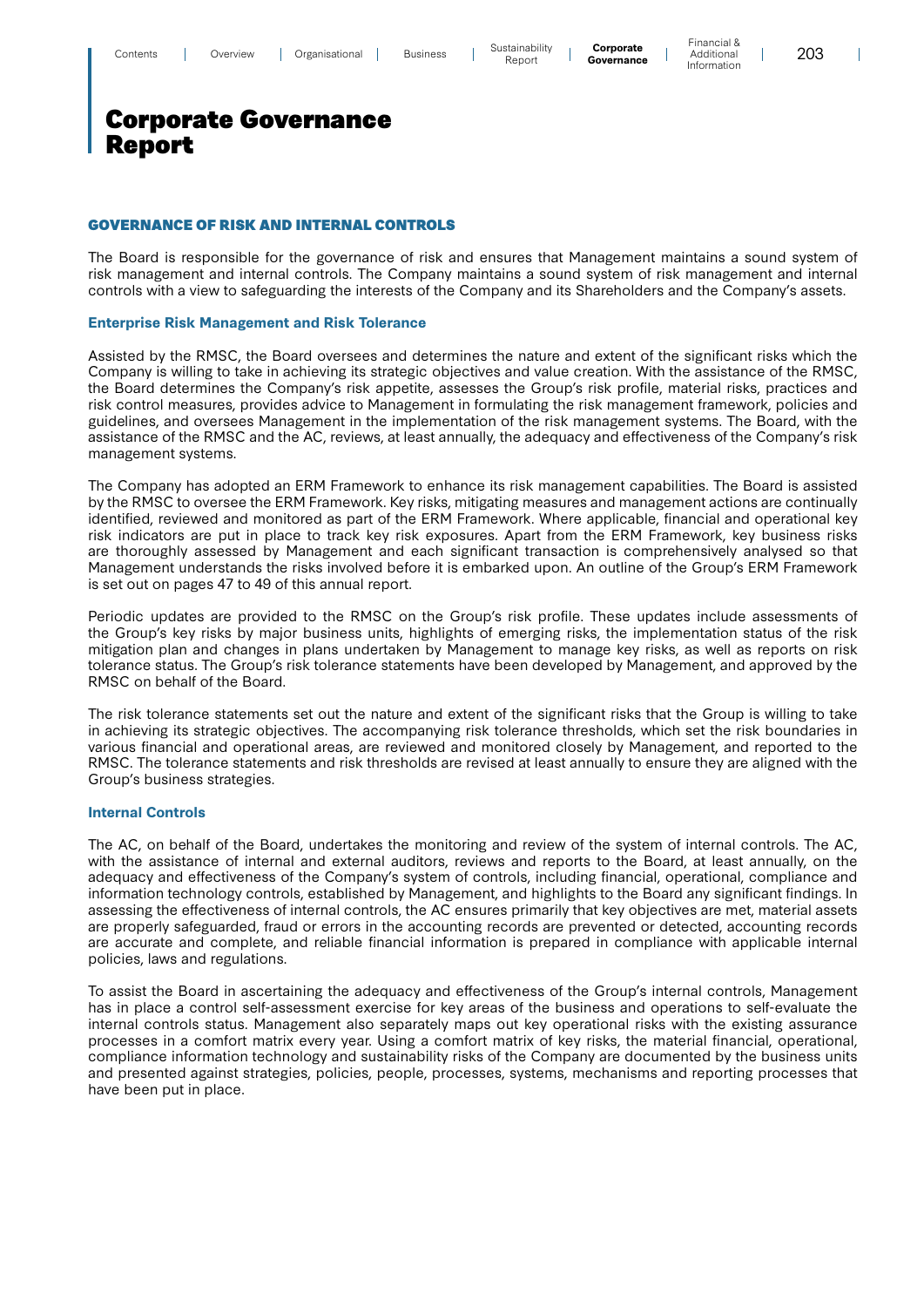### **Management Assurance**

The heads of business units are required to provide the Company with written assurances as to the adequacy and effectiveness of their system of internal controls and risk management. Assurances are also sought from the Company's internal auditors based on their independent assessments. The Board has received the relevant assurances from:

### *Financial Records and Financial Statements*

(a) the Group CEO and the Group CFO that as at 30 September 2021, the financial records of the Group have been properly maintained and the financial statements for FY2021 give a true and fair view of the Group's operations and finances;

### *System of Internal Controls*

- (b) the Group CEO, the Group CCO, the Group CFO and the Group CIO, that the system of internal controls in place for the Group is adequate and effective as at 30 September 2021 to address financial, operational, compliance and information technology risks which the Group considers relevant and material to its operations; and
- (c) the CEOs of each of the SBUs that the system of internal controls in place for their respective SBUs is adequate and effective as at 30 September 2021 to address financial, operational, compliance and information technology risks for their respective SBUs which the Group considers relevant and material to its operations; and

### *Risk Management System*

- (d) the Group CEO, the Group CCO, the Group CFO and the Group CIO, that the risk management system in place for the Group is adequate and effective as at 30 September 2021 to address risks which the Group considers relevant and material to its operations; and
- (e) the CEOs of each of the SBUs that the risk management system in place for their respective SBUs is adequate and effective as at 30 September 2021 to address risks for their respective SBUs which the Group considers relevant and material to its operations.

### **Board's Comment**

Based on the internal controls established and maintained by the Group, work performed by internal and external auditors, reviews performed by Management and various Board Committees and the relevant assurances from the Group CEO, the Group CCO, the Group CFO, the Group CIO and the CEOs of the SBUs, the Board is of the view that the Group's internal controls were adequate and effective as at 30 September 2021 to address financial, operational, compliance and information technology risks, which the Group considers relevant and material to its operations.

Based on the ERM Framework established and adopted by the Company, review performed by Management and the relevant assurances from the Group CEO, the Group CCO, the Group CFO, the Group CIO and the CEOs of the SBUs, the Board is of the view that the Group's risk management system was adequate and effective as at 30 September 2021 to address risks which the Group considers relevant and material to its operations.

The Board notes that the system of internal controls and risk management provides reasonable, but not absolute, assurance that the Group will not be adversely affected by any event that could be reasonably foreseen as it works to achieve its business objectives. In this regard, the Board also notes that no system of internal controls and risk management can provide absolute assurance against the occurrence of material errors, poor judgment in decision making, human error, losses, fraud or other irregularities.

The AC concurs with the Board's view that as at 30 September 2021, the Group's internal controls (including financial, operational, compliance and information technology controls) and risk management systems were adequate and effective to address risks which the Group considers relevant and material to its operations.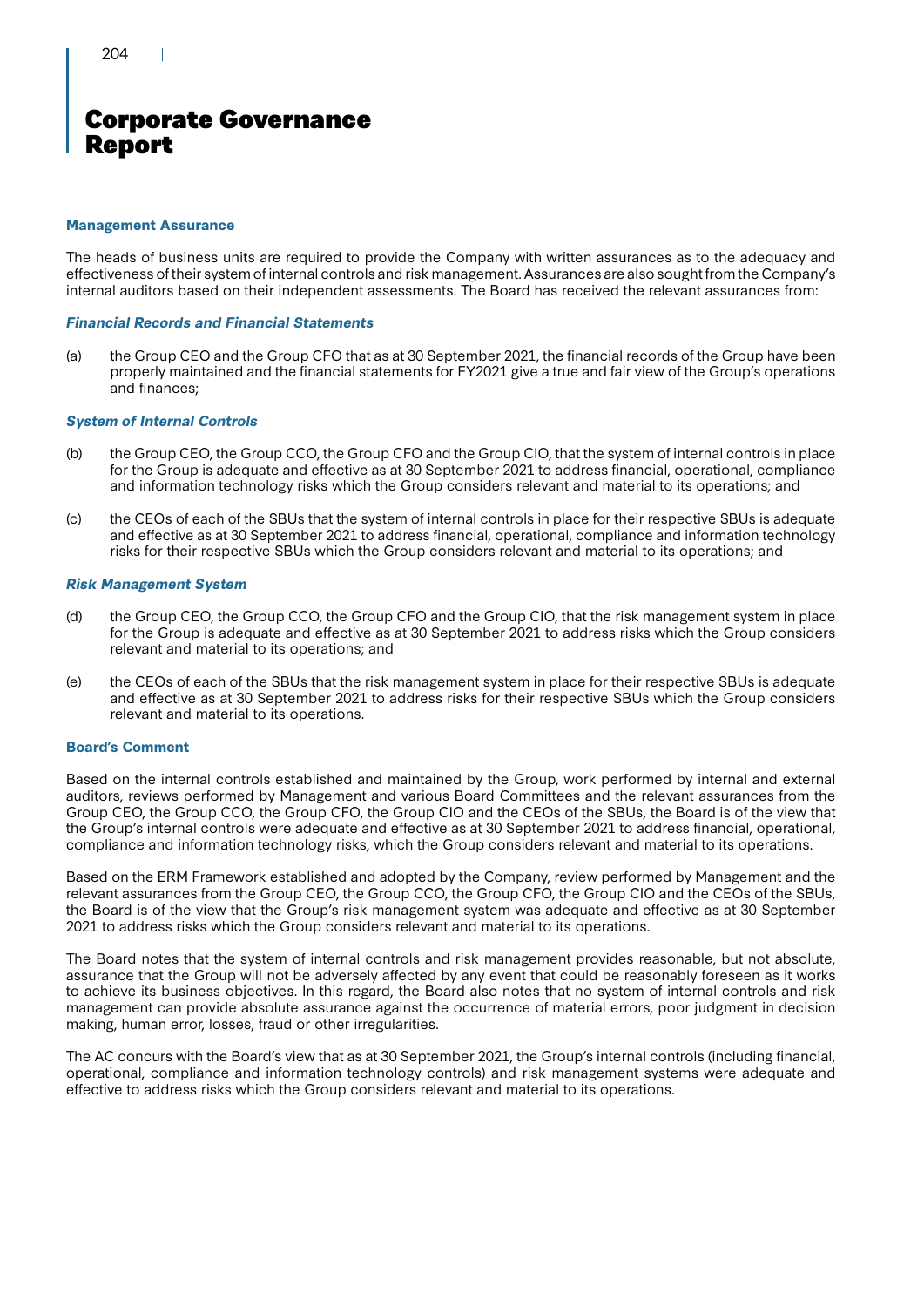#### **Internal Audit**

The Group's internal audit department ("**FPL Group IA**") is responsible for conducting objective and independent assessments on the adequacy and effectiveness of the Group's system of internal controls, risk management and governance practices. The Head of FPL Group IA reports directly to the AC and administratively, to the Group CCO. The appointment and removal of the Head of FPL Group IA requires the approval of the AC.

The AC ensures that FPL Group IA complies with the standards set by nationally or internationally recognised professional bodies. In this regard, in performing internal audit services, FPL Group IA has adopted, and complies with, the Standards for the Professional Practice of Internal Auditing set by The Institute of Internal Auditors, Inc.

The AC is also responsible for ensuring that the internal audit function is adequately resourced and staffed with persons with the relevant qualifications and experience. As at 30 September 2021, FPL Group IA comprised 22 professional staff members. The Head of FPL Group IA and the Singapore-based FPL Group IA staff are members of The Institute of Internal Auditors, Singapore. To ensure that the internal audit activities are effectively performed, FPL Group IA employs suitably qualified audit professionals with the requisite skills and experience. FPL Group IA staff members are given relevant training and development opportunities to update their technical knowledge and auditing skills. This includes attending technical workshops and seminars organised by The Institute of Internal Auditors, Singapore and other professional bodies.

FPL Group IA operates within the framework of a set of terms of reference as contained in the Internal Audit Charter approved by the AC. FPL Group IA function adopts a risk-based audit methodology to develop its audit plans, and its activities are aligned to key strategies of the Group. Risk assessments are carried out on all key business processes and the results of the risk assessments are used to determine the extent and the frequencies of the reviews to be performed. Higher risk areas are subject to more extensive and frequent reviews. FPL Group IA conducts its reviews based on the internal audit plan approved by the AC. FPL Group IA has unfettered access to all the Group companies' documents, records, properties and personnel, and the AC members, and has appropriate standing within the Company. All audit reports detailing audit findings and recommendations are provided to Management who would respond with the actions to be taken.

Each quarter, FPL Group IA submits reports to the AC on the status of completion of the audit plans, audit findings noted from reviews performed, and status of Management's action plans to address such findings, including implementation of the audit recommendations. The AC is satisfied that FPL Group IA is independent, effective, adequately resourced, and has appropriate standing within the Group to perform its functions effectively. Quality assurance reviews on FPL Group IA function are periodically carried out by qualified professionals from an external organisation. The last review was performed in the financial year ended 30 September 2018. Where required, the AC will make recommendations to the Board to ensure that FPL Group IA remains an adequate, effective and independent internal audit function.

### **Interested Person Transactions**

Pursuant to Rule 920 of the SGX-ST Listing Manual, the Company has in place a general mandate approved by Shareholders ("**Shareholders' Mandate**") enabling it to enter into certain types of interested person transactions with the interested persons covered by the Shareholders' Mandate. The Shareholders' Mandate, which must be approved by independent Shareholders at a general meeting, is subject to annual renewal.

The Company has an internal control system in place to ensure that the types of transactions to which the Shareholders' Mandate will apply (the "**Mandated Transactions**"), with the Mandated Interested Persons<sup>1</sup> are made on normal commercial terms, supported by independent valuation where appropriate, and consistent with the Group's usual policies and practices. In general, there are procedures established by the EAR Group<sup>2</sup> to ensure that general transactions with Mandated Interested Persons are undertaken on an arm's length basis and on normal commercial terms consistent with the EAR Group's usual business practices and policies, which are generally no more favourable to the Mandated Interested Persons than those extended to unrelated third parties.

 $\overline{\phantom{a}}$ 

<sup>1</sup> The Shareholders' Mandate will apply to the transactions that are carried out with Thai Beverage Public Company Limited, TCC Assets Limited, Fraser and Neave, Limited, the Directors and their respective associates (the "**Mandated Interested Persons**").

<sup>2</sup> For the purposes of the Shareholders' Mandate, an "Entity At Risk" means (i) the Company; (ii) a subsidiary of the Company that is not listed on the SGX-ST or an approved exchange; or (iii) an associated company of the Company that is not listed on the SGX-ST or an approved exchange, provided that the Company and its interested person(s), have control over the associated company (collectively, the "**EAR Group**").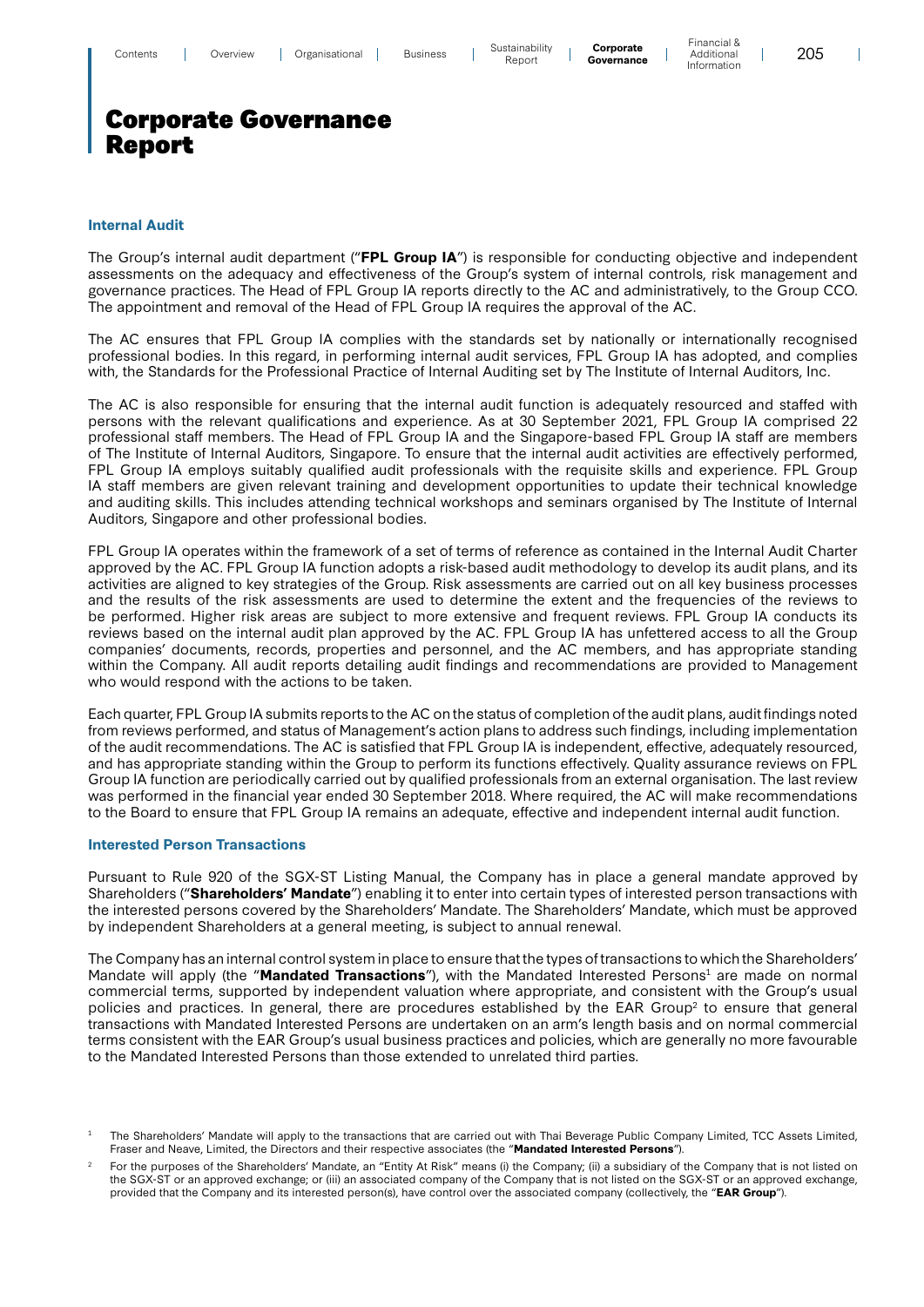In addition, specific review and approval procedures with threshold limits apply to the Mandated Transactions. The Company maintains a register of Mandated Transactions carried out with Mandated Interested Persons (recording the basis, including the quotations obtained to support such basis, on which they are entered into), and the Company's annual internal audit plan will incorporate a review of all Mandated Transactions entered into in the relevant financial year pursuant to the Shareholders' Mandate.

The AC reviews the internal audit reports on Mandated Transactions to ascertain that the guidelines and review procedures for Mandated Transactions have been complied with. If during any of the reviews by the AC, the AC is of the view that the guidelines and review procedures for Mandated Transactions have become inappropriate or insufficient in the event of changes to the nature of, or manner in which, the business activities of the Group or the Mandated Interested Persons are conducted, the Company will revert to Shareholders for a fresh general mandate based on new guidelines and review procedures so that Mandated Transactions will be carried out at arm's length, on commercial terms and will not be prejudicial to the interests of the Company and its minority Shareholders.

All other existing and future interested person transactions not subject to the Shareholders' Mandate will be reviewed and approved in accordance with the prevailing rules and regulations of the SGX-ST (in particular, Chapter 9 of the SGX-ST Listing Manual) to ensure that they are carried out on normal commercial terms and are not prejudicial to the interests of the Company and its minority Shareholders. In the event that such interested person transactions require the approval of the Board and the AC, relevant information will be submitted to the Board and the AC for review. In the event that such interested person transactions require the approval of Shareholders, additional information may be required to be presented to Shareholders and an independent financial adviser may be appointed for an opinion.

Directors who are interested in any interested person transactions to be entered into by the Company are required to abstain from any deliberations or decisions in relation to that interested person transaction.

### **Whistle-Blowing Policy**

The Company has in place a whistle-blowing policy (the "**Whistle-Blowing Policy**"). The Whistle-Blowing Policy provides an independent feedback channel through which matters of concern about possible improprieties, misconduct or wrongdoing relating to FPL and its officers in matters of financial reporting, suspected fraud and corruption or other matters may be raised by employees and any other persons in confidence and in good faith, without fear of reprisal. Whistle-blowers may report any matters of concern by mail, electronic mail or by calling a hotline, details of which are provided in the Whistle-Blowing Policy, which is made available on the Company's website. Any report submitted through this channel would be received by the Head of FPL Group IA and the Company has designated Group IA, an independent function, to investigate all whistle-blowing reports made in good faith. FPL is committed to ensuring that whistle-blowers will be treated fairly, and protected from reprisals, victimisation or any otherwise detrimental or unfair treatment for whistle-blowing in good faith. FPL will treat all information received confidentially and protect the identity of all whistle-blowers.

The improprieties, misconduct or wrongdoing that are reportable under the Whistle-Blowing Policy include (a) financial or professional misconduct; (b) improper conduct, dishonest, fraudulent or unethical behaviour; (c) any irregularity or non-compliance with laws, regulations or the Company's policies and procedures, and/or internal controls; (d) violence at the workplace, or any conduct that may threaten health and safety; (e) corruption or bribery; (f) conflicts of interest; and (g) any other improprieties or matters that may adversely affect Shareholders' interest in, and assets of, the Company and its reputation. The Whistle-Blowing Policy is covered and explained in detail during staff training, including the procedures for raising concerns. All whistle-blowing complaints raised are investigated and if appropriate, an independent investigation committee constituted. The outcome of each investigation and any action taken is reported to the AC. The AC, which is responsible for oversight and monitoring of whistle-blowing, reviews and ensures that independent investigations and any appropriate follow-up actions are carried out.

### SHAREHOLDER MATTERS

The Company treats all Shareholders fairly and equitably in order to enable them to exercise their Shareholders' rights and have the opportunity to communicate their views on matters affecting the Company. Shareholders are also given a balanced and understandable assessment of the Company's performance, position and prospects. The Company communicates regularly with its Shareholders and facilitates the participation of Shareholders during general meetings and other dialogues to allow Shareholders to communicate their views on various matters affecting the Company.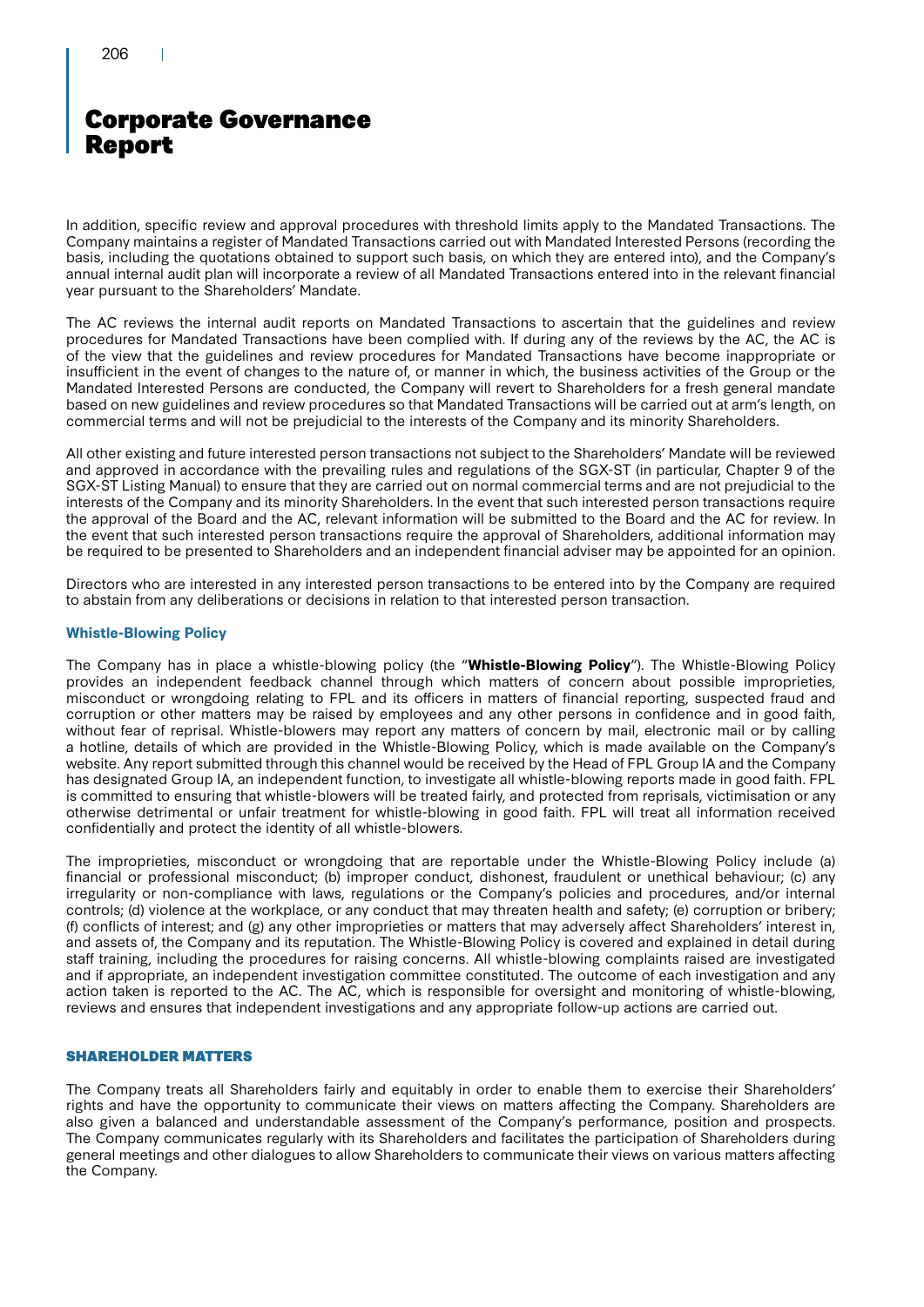Financial & Additional Information

 $\mathbf{I}$ 

# Corporate Governance Report

### **Investor Relations**

The Company prides itself on its high standards of disclosure and corporate transparency. FPL aims to provide fair, relevant, comprehensive and timely information regarding the Group's performance and progress and matters concerning the Group and its business which are likely to materially affect the price of the Shares and other securities of the Company or are likely to influence persons who commonly invest in securities in deciding whether or not to subscribe for, or buy or sell the Shares and other securities of the Company, to Shareholders and the investment community, to enable them to make informed investment decisions.

The Group's dedicated Investor Relations ("**IR**") team is tasked with, and focuses on, facilitating communications between the Company and its Shareholders, as well as with the investment community. The Company has an IR policy which allows for an ongoing exchange of views so as to actively engage and promote regular, effective and fair communication with Shareholders. The IR policy also sets out the mechanism through which Shareholders may contact the Company with questions and through which the Company may respond to such questions.

Frank and informed dialogue between the Company and Shareholders is a central tenet of good corporate governance, and encourages more active stewardship. Better engagement between these parties will thus benefit the Company and investors. The IR team communicates regularly with Shareholders, as well as with the investment community, through timely disclosures of material and other pertinent information through announcements on SGXNet, and quarterly briefings for results and business updates. In the interim business updates for the first and third quarters of each financial year, the Company provides, inter alia, a discussion of the significant factors that affected the Company's interim performance as well as relevant market trends, including the risks and opportunities that may have a material impact on the Company's prospects. Such information provides Shareholders a better understanding of the Company's performance in the context of the current business environment.

The aim of such engagement is to provide Shareholders and investors with prompt disclosure of relevant information, to enable them to have a better understanding of the Company's businesses and performance. The Company also makes available on its corporate website at https://www.frasersproperty.com, all its briefing materials to analysts and the media, webcasts of its half-year and full-year results briefings, its financial information, its annual reports, and all SGXNet announcements.

Further details on the various activities organised by IR during the year can be found in the IR section on pages 40 to 41.

The contact details of the IR team for Shareholders, investors and other stakeholders to channel their comments and queries can be found on the Company's website, as well as in the IR section on pages 40 to 41.

An electronic copy of this annual report has been uploaded on the Company's website. Shareholders can access this annual report (printed copies are available upon request) at https://investor.frasersproperty.com/publications.html.

### **Conduct of General Meetings**

In view of the COVID-19 pandemic, the 57<sup>th</sup> Annual General Meeting ("2021 AGM") was convened and held by way of electronic means on 22 January 2021, pursuant to the COVID-19 (Temporary Measures) (Alternative Arrangements for Meetings for Companies, Variable Capital Companies, Business Trusts, Unit Trusts and Debenture Holders) Order 2020 ("**COVID-19 Temporary Measures Order**"). The alternative arrangements put in place for the conduct of the 2021 AGM included attendance at the AGM via electronic means where shareholders could observe and/or listen to the AGM proceedings via live audio-visual webcast or live audio–only stream, submission of questions to the Chairman of the Meeting in advance of the AGM, addressing of substantial and relevant questions prior to the AGM and voting by appointing the Chairman of the Meeting as proxy. All the Directors attended the 2021 AGM either in-person or via electronic means.

In view of the ongoing COVID-19 situation in Singapore, the forthcoming 58th Annual General Meeting ("**2022 AGM**") will again be convened and held by way of electronic means on 21 January 2022, pursuant to the COVID-19 Temporary Measures Order. The alternative arrangements put in place for the AGM last year will likewise be put in place this year except, Shareholders will additionally be able submit questions to the Chairman of the Meeting "live" at the AGM. The description below sets out the Company's usual practice for Shareholders' meetings prior to the 2021 AGM when there were no pandemic risks and the COVID-19 Temporary Measures Order was not in operation.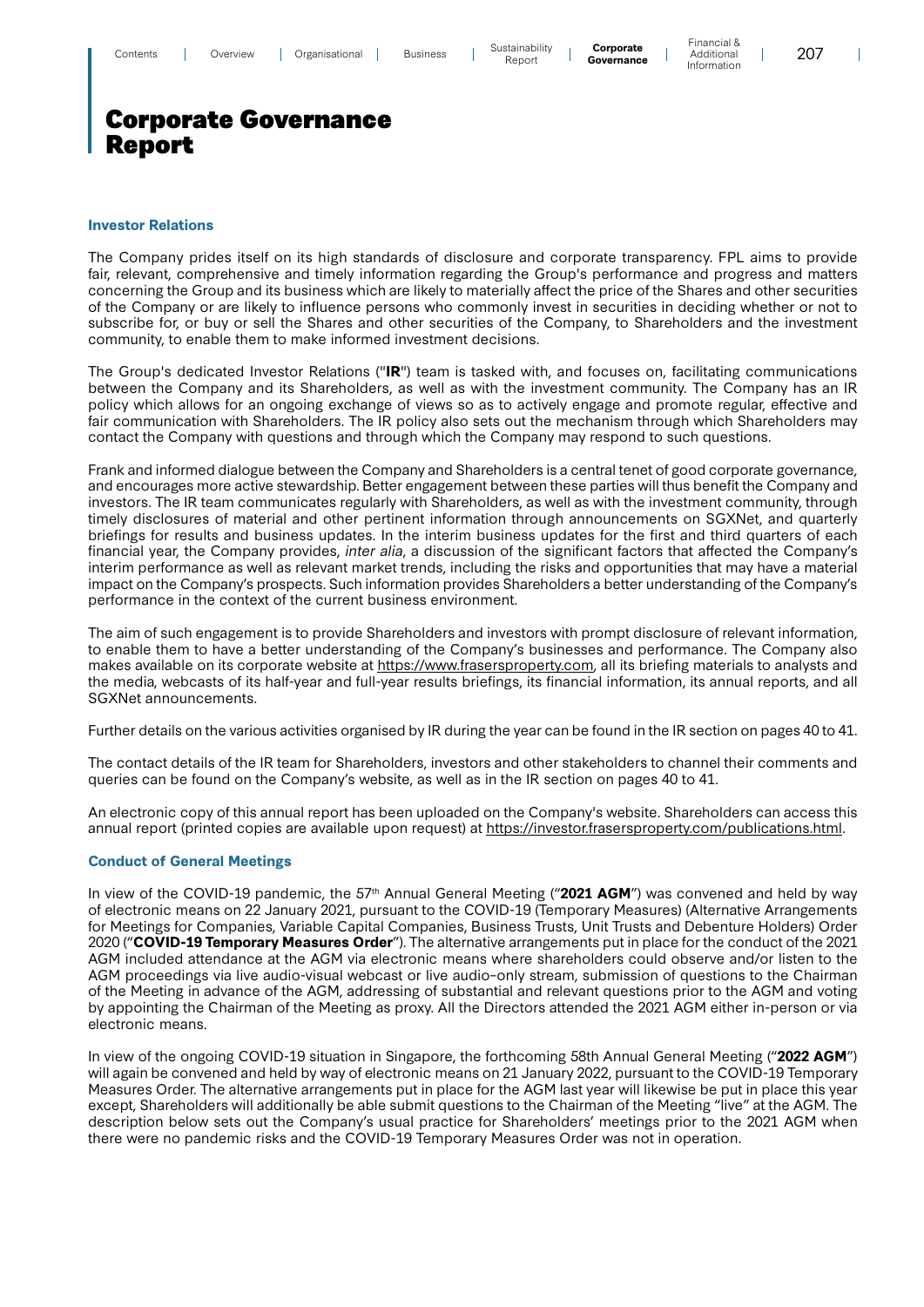The Board supports and encourages active shareholder participation at AGMs as it believes that general meetings serve as an opportune forum for Shareholders to meet the Board and senior Management, and to interact with them. Shareholders are given the opportunity to participate and vote at general meetings of the Company, where relevant rules and procedures governing such meetings (for instance, how to vote) are clearly communicated prior to the start of the meeting.

The Company generally provides Shareholders with longer than the minimum notice period required for general meetings. The Company tries its best not to schedule its AGMs during peak periods when these might coincide with the AGMs of other listed companies.

The Company's Constitution allows (a) each Shareholder who is not a relevant intermediary (as defined in the Companies Act) the right to appoint up to two proxies; and (b) each Shareholder who is a relevant intermediary, such as nominee companies which provide custodial services for securities, to appoint more than two proxies to attend, speak and vote on their behalf in Shareholders' meetings.

At general meetings, the Company sets out separate resolutions on each substantially separate matter unless the matters are interdependent and linked so as to form one significant proposal. In the event where resolutions are bundled, the Company will explain the reasons and material implications in the relevant notice of meeting. Shareholders are given the opportunity to raise questions and clarify any issues that they may have relating to the resolutions sought to be passed.

For greater transparency, the Company has implemented electronic poll voting at AGMs. This entails Shareholders being invited to vote on each of the resolutions by poll, using an electronic voting system (instead of voting by hands), thereby allowing all Shareholders present or represented at the meeting to vote on a one share, one vote basis. The voting results of all votes cast for, against, or abstaining from each resolution is then screened at the meeting and announced via SGXNet after the meeting. An independent external party is appointed as scrutineer for the electronic voting process to count and validate the votes at general meetings.

Provision 11.4 of the Code provides for a company's constitution to allow for absentia voting at general meetings of shareholders. FPL's Constitution currently does not, however, permit Shareholders to vote at general meetings in absentia (such as via mail, email or fax). In line with Principle 11 of the Code, Shareholders nevertheless have the opportunity to appoint proxies to vote on his behalf at the meeting through proxy forms sent in advance. As the authentication of shareholder identity and other related security and integrity issues remain a concern, the Company has decided for the time being, not to implement absentia voting methods such as voting via mail, email or fax.

At the AGM, a presentation by Management is made to Shareholders to update on the Company's performance, position and prospects. The links to the presentation materials are made available on SGXNet and the Company's website for the benefit of Shareholders.

Board members and senior Management are present at, and for the entire duration of, each Shareholders' meeting to respond to any questions from Shareholders, unless they are unable to attend due to exigencies. The Company's external auditors are also present to address queries about the conduct of audit and the preparation and content of the auditors' report.

The Chairman of the meeting is tasked with facilitating constructive dialogue between the Shareholders and the Board, Management and the external auditors. Where appropriate, the Chairman allows specific Directors, such as the respective Board Committee chairmen or the Lead Independent Director, to answer queries on matters pertaining to their Committees.

The minutes of Shareholders' meetings which capture the attendance of Board members at the meetings, matters approved by Shareholders, voting results and substantial and relevant comments or queries from Shareholders relating to the agenda of the general meeting together with responses from the Board and Management, are prepared by the Company. These minutes are published on the Company's website as soon as practicable.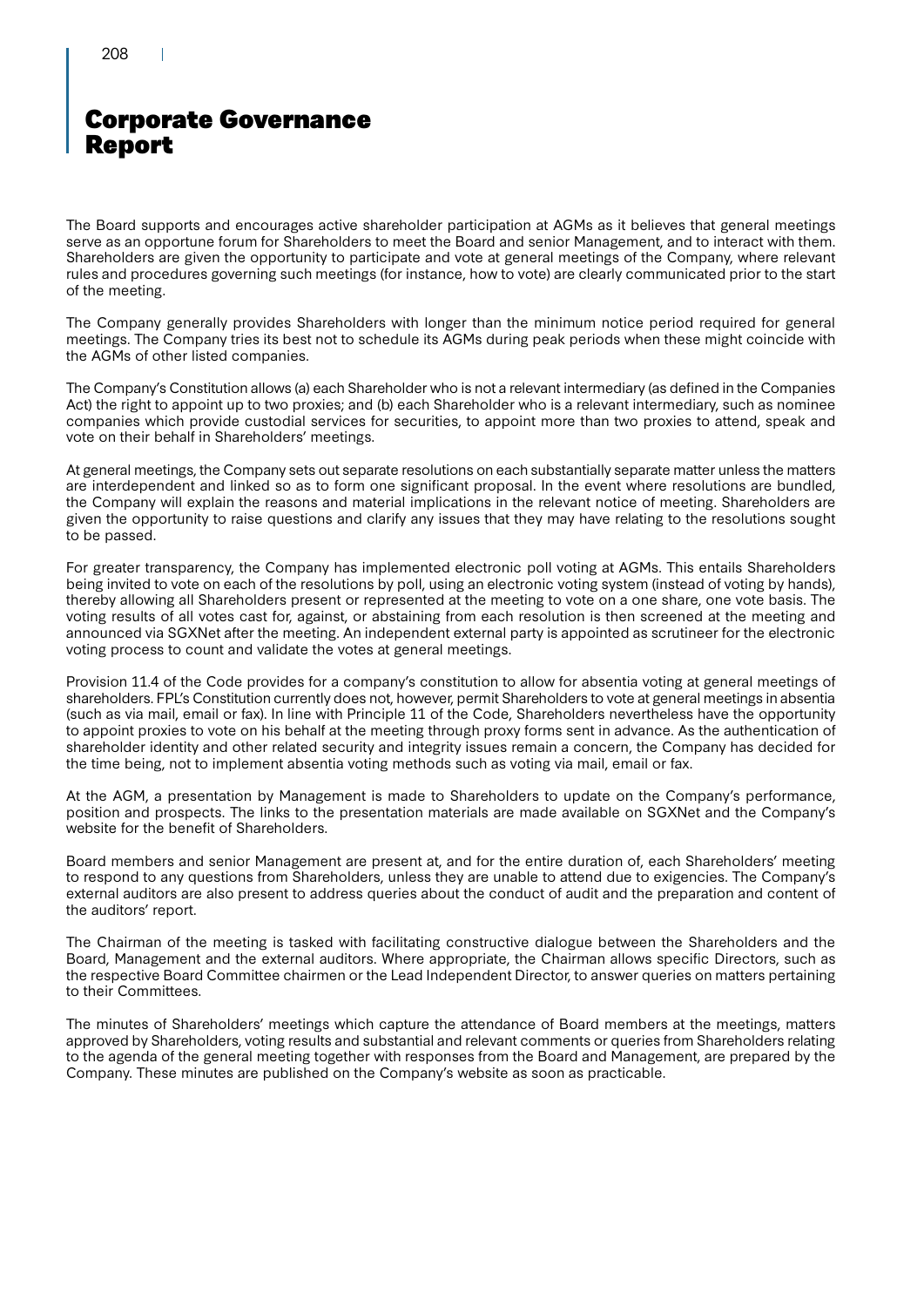209

 $\overline{\phantom{a}}$ 

# Corporate Governance Report

#### **Dividend Policy**

As previously disclosed in the Introductory Document issued by the Company on 28 October 2013 in connection with its listing on the SGX-ST, the Company intends to recommend dividends of up to 75% of its net profit after tax after considering factors such as its level of cash and reserves, results of operations, business prospects, capital requirements and surplus, general financial condition, contractual restrictions, the absence of any circumstances which might reduce the amount of reserves available to pay dividends and other factors relevant to the Board (including the expected financial performance of the Company).

In keeping with the Group's efforts to maintain financial flexibility in light of the ongoing COVID-19 pandemic, for FY2021, the Board has proposed a final dividend of 2.0 Singapore cents per Share (approximately 20% of APBFE before distribution to perpetual securities holders) to be approved at the forthcoming 2022 AGM to be held on 21 January 2022.

### STAKEHOLDER ENGAGEMENT

The Board adopts an inclusive approach by considering and balancing the needs and interests of material stakeholders, as part of its overall responsibility to ensure that the best interests of the Company are served. Stakeholders are parties who may be affected by the Company's activities or whose actions can affect the ability of the Company to conduct its activities.

#### **Sustainability**

In order to review and assess the material topics relevant to the Company's business activities, the Company from time to time proactively identifies and engages with various stakeholders, including employees, contractors and suppliers, customers and tenants, and the investment community to gather feedback on the sustainability issues most important to them. Please refer to the Sustainability Report, which can be found on pages 100 to 175 and which sets out information on the Company's arrangements to identify and engage with its material stakeholder groups and to manage its relationships with such groups, and the Company's sustainability strategy and key areas of focus in relation to the management of stakeholder relationships during FY2021.

#### **Code of Business Conduct**

The Company's business practices are governed by integrity, honesty, fair dealing and compliance with applicable laws. To guide the Group's employees across its multi-national network to uphold these values, the Company has established the FPL Code of Business Conduct to provide clear guidelines on ethics and relationships to safeguard the interests and reputation of the Group, as well as stakeholders of FPL.

The Code of Business Conduct covers key aspects such as avoiding conflicts of interest, working with external stakeholders (including customers, suppliers, business partners, governments and regulatory officials), protecting company's assets, social media engagement, data privacy and upholding laws in countries where the Group has geographical presence in. The Code of Business Conduct also emphasises the importance of upholding the Company's core values to build a respectful culture. Employees are encouraged to be respectful to the elements that make people similar or different from one another, including background, views, experiences, capabilities, values, beliefs, physical differences, ethnicity and culture, gender, age, thinking styles, preferences and behaviours.

The Code of Business Conduct sets out the policies and procedures dealing with various issues such as conflicts of interests, the maintenance of records and reports, equal employment opportunities and sexual harassment. It includes requirements relating to the keeping of accurate and sufficiently detailed accounting records for financial transactions, internal financial reporting and financial reporting to stakeholders, sets out the standards to which employees must adhere in their business relationships with third parties and personal business undertakings and their obligations to the Group, and provides for the need to obtain approval in certain situations where a conflict of interest may arise. It also covers an employee's obligations in protecting the Group's confidential information and intellectual property and reiterates the Group's zero tolerance approach to bribery and corruption.

Where applicable/appropriate, the Code of Business Conduct is also made available to other stakeholders such as the Company's agents, suppliers, business associates and customers.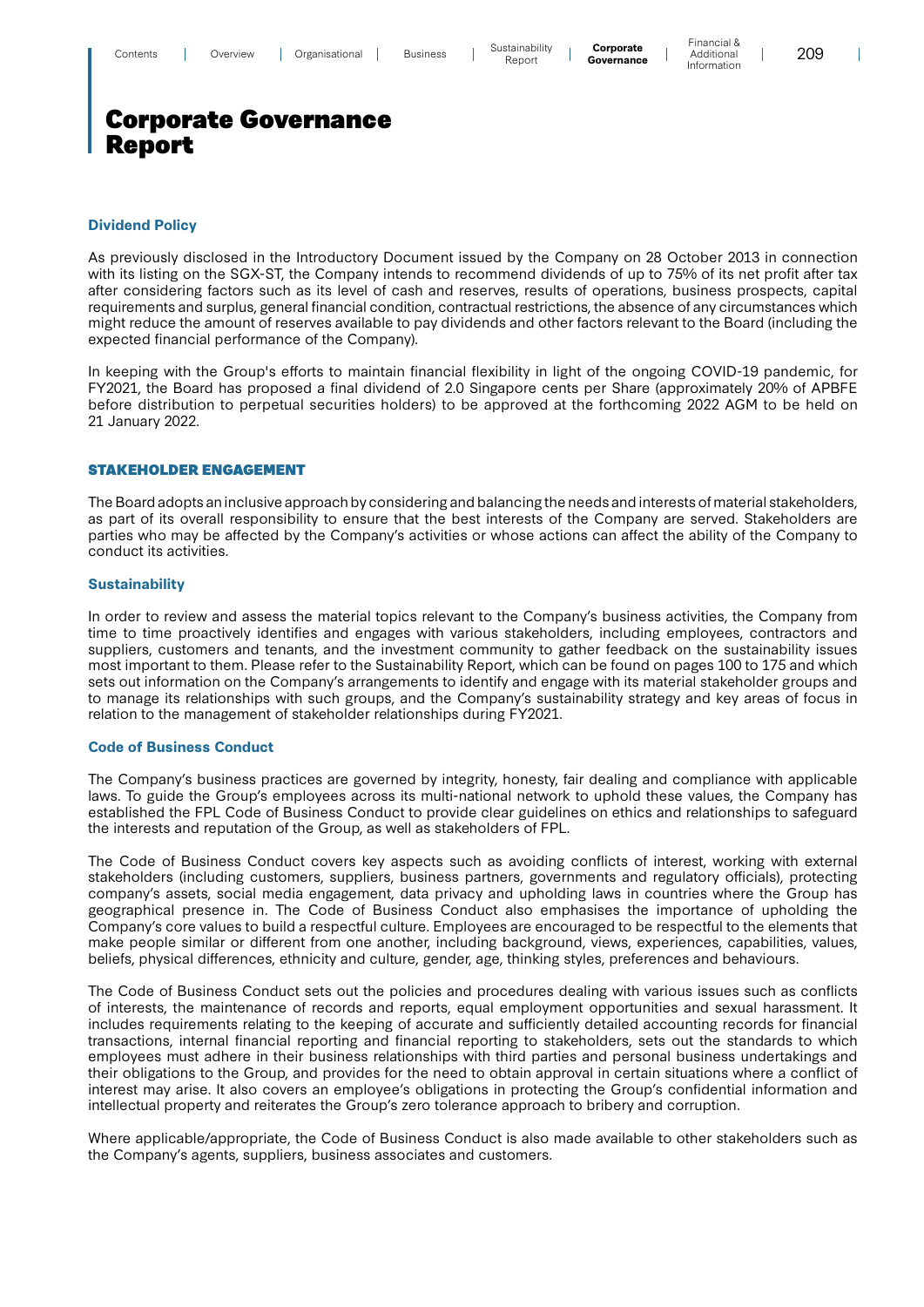### **Anti-Bribery and Anti-Corruption**

The Company has procedures in place to comply with applicable anti-bribery laws and regulations. Under the Company's Code of Business Conduct, employees are not to accept, offer, promise, or pay anything of value to another person with the intention to obtain or retain business, to improperly influence an official action or to secure an unfair business advantage, whether directly or through a third party. The Company also has an anti-bribery policy, which is applicable to entities of the Group incorporated or formed in the United Kingdom, and those carrying on business in the United Kingdom.

### **Anti-Money Laundering and Countering the Financing of Terrorism Measures**

The Company has a policy and has implemented procedures to comply with applicable anti-money laundering, counter-terrorism financing laws and regulations, including the notice and guidelines issued by the Monetary Authority of Singapore to capital intermediaries on the prevention of money laundering and countering the financing of terrorism. The Company's policy and procedures include, but are not limited to, risk assessment and mitigation, customer due diligence, reporting of suspicious transactions, and record keeping. Training on anti-money laundering, counter-terrorism financing laws and regulations are also conducted for employees, officers and representatives periodically and as and when needed.

### **Business Continuity Management**

The Company has in place a Group Business Continuity Management ("**BCM**") Policy which references the requirements of ISO22301 management system. The policy sets the directives and guides the Company in implementing and maintaining a BCM management programme to protect against, reduce the likelihood of the occurrence of, prepare for, respond to and recover from disruptions when they arise. The Group Business Continuity Management Committee oversees the Company's Business Continuity Management (BCM) programme and activities.

The Company has implemented a BCM programme that boosts its resilience and capability in responding, managing, and recovering from adverse business disruptions and unforeseen catastrophic events. Management has developed Crisis Management Plans, Business Continuity Plans and Emergency Response Plans at all levels to prepare themselves in case of disruption that may negatively impact on the business of the Company. Under the programme, critical business functions, key processes, resource requirements and business recovery strategies are identified. Annual tests, exercises (tabletop or simulated) and drills, simulating different scenarios, are carried out to assess the effectiveness of the abovementioned plans. The Company's Crisis Management Team and staff are trained periodically, and the plans under the BCM are updated regularly. The BCM programme ensures the Company stays resilient in the face of a crisis. It is a holistic approach to minimise adverse business impact and to safeguard the Company's reputation and business operations.

The Code of Business Conduct, together with the other policies mentioned above, are accessible to all employees on the FPL Group intranet.

### POLICY ON DEALINGS IN SECURITIES

The Company has established a procedure regarding dealings in the securities of the Company. In compliance with Rule 1207(19) of the SGX-ST Listing Manual on best practices on dealing in securities, the Group issues reminders to its Directors, officers and employees on the restrictions in dealings in listed securities of the Group during the period commencing one month before the announcement of the half-year and full-year results, and ending on the date of such announcements. Similar reminders are also sent to Directors, officers and employees on the restrictions in dealing in listed securities of the Group during the period commencing two weeks before the announcement of the Group's interim business updates for the first and third quarters of the financial year, and ending on the date of such announcements.

Directors, officers and employees are also reminded not to trade in listed securities of the Group at any time while in possession of unpublished price or trade sensitive information and to refrain from dealing in the Group's securities on short-term considerations. Pursuant to the SFA, Directors and the Group CEO are also required to report their dealings in the Company's securities within two business days.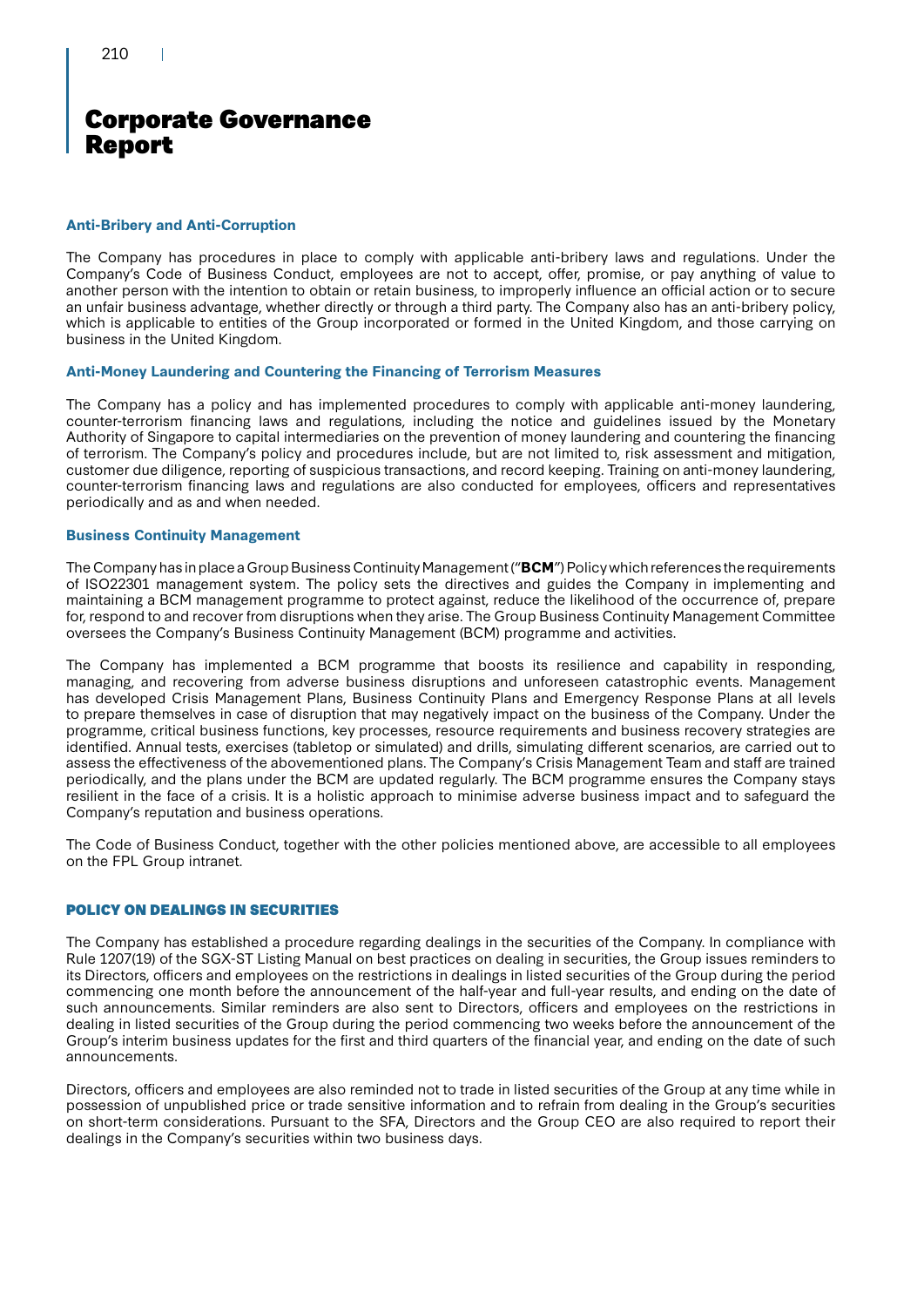211

 $\overline{\phantom{a}}$ 

# Corporate Governance Report

### SUMMARY OF COMPLIANCE WITH EXPRESS DISCLOSURE REQUIREMENTS UNDER THE PROVISIONS OF THE CODE

The following table benchmarks the disclosures in this Corporate Governance Report and this annual report against the express disclosure requirements under the provisions of the Code.

|                                                        |                                                                                                                                                                                                                                                                                                                                         | <b>Page Reference</b>      |  |
|--------------------------------------------------------|-----------------------------------------------------------------------------------------------------------------------------------------------------------------------------------------------------------------------------------------------------------------------------------------------------------------------------------------|----------------------------|--|
|                                                        | Provisions of the Code - Express Disclosure Requirements                                                                                                                                                                                                                                                                                | of Annual<br><b>Report</b> |  |
|                                                        |                                                                                                                                                                                                                                                                                                                                         |                            |  |
|                                                        | THE BOARD'S CONDUCT OF AFFAIRS                                                                                                                                                                                                                                                                                                          |                            |  |
| Provision 1.2                                          | Induction, training and development provided to new and existing Directors                                                                                                                                                                                                                                                              | Page 187                   |  |
| Provision 1.3                                          | Matters requiring Board approval                                                                                                                                                                                                                                                                                                        | Page 184                   |  |
| Provision 1.4                                          | Names of Board Committee members, terms of reference of Board<br>Committees, any delegation of Board's authority to make decisions and a<br>summary of each Board Committee's activities                                                                                                                                                | Pages 179<br>to 184        |  |
| Provision 1.5                                          | Number of Board and Board Committee meetings held in the year and each<br>individual Directors' attendance at such meetings                                                                                                                                                                                                             | Page 185                   |  |
|                                                        | <b>BOARD COMPOSITION AND GUIDANCE</b>                                                                                                                                                                                                                                                                                                   |                            |  |
| Provision 2.4                                          | The Board diversity policy and progress made towards implementation of the<br>policy, including objectives                                                                                                                                                                                                                              | Page 191                   |  |
| <b>BOARD MEMBERSHIP</b>                                |                                                                                                                                                                                                                                                                                                                                         |                            |  |
| Provision 4.3                                          | Process for the selection, appointment and reappointment of Directors to<br>the Board, including the criteria used to identify and evaluate potential new<br>Directors and channels used in searching for appropriate candidates                                                                                                        | Page 190                   |  |
| Provision 4.4                                          | Relationships that Independent Directors have with the Company, its related<br>corporations, its substantial Shareholders or its officers, if any, which may<br>affect their independence, and the reasons why the Board, having taken into<br>account the views of the NC, has determined that such Directors are still<br>independent | Pages 191<br>to 192        |  |
| Provision 4.5                                          | Listed company directorships and principal commitments of each Director,<br>and where a Director holds a significant number of such directorships and<br>commitments, the NC's and Board's reasoned assessment of the ability of the<br>Director to diligently discharge his or her duties                                              | Page 190                   |  |
| <b>BOARD PERFORMANCE</b>                               |                                                                                                                                                                                                                                                                                                                                         |                            |  |
| Provision 5.2                                          | How the assessments of the Board, its Board Committees and each Director<br>have been conducted, including the identity of any external facilitator and its<br>connection, if any, with the Company or any of its Directors                                                                                                             | Page 193                   |  |
| <b>PROCEDURES FOR DEVELOPING REMUNERATION POLICIES</b> |                                                                                                                                                                                                                                                                                                                                         |                            |  |
| Provision 6.4                                          | Engagement of any remuneration consultants and their independence                                                                                                                                                                                                                                                                       | Pages 193<br>to 194        |  |